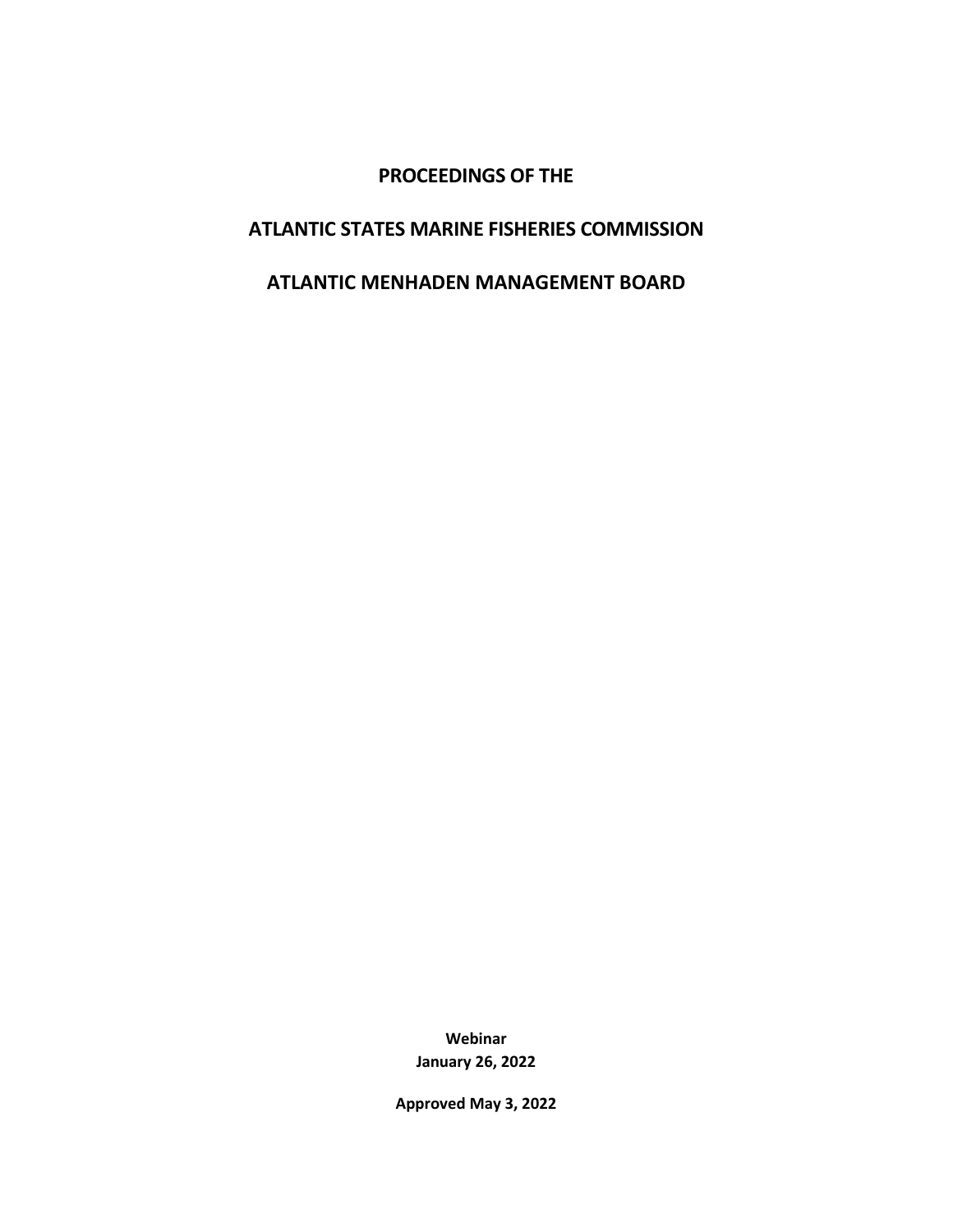# **TABLE OF CONTENTS**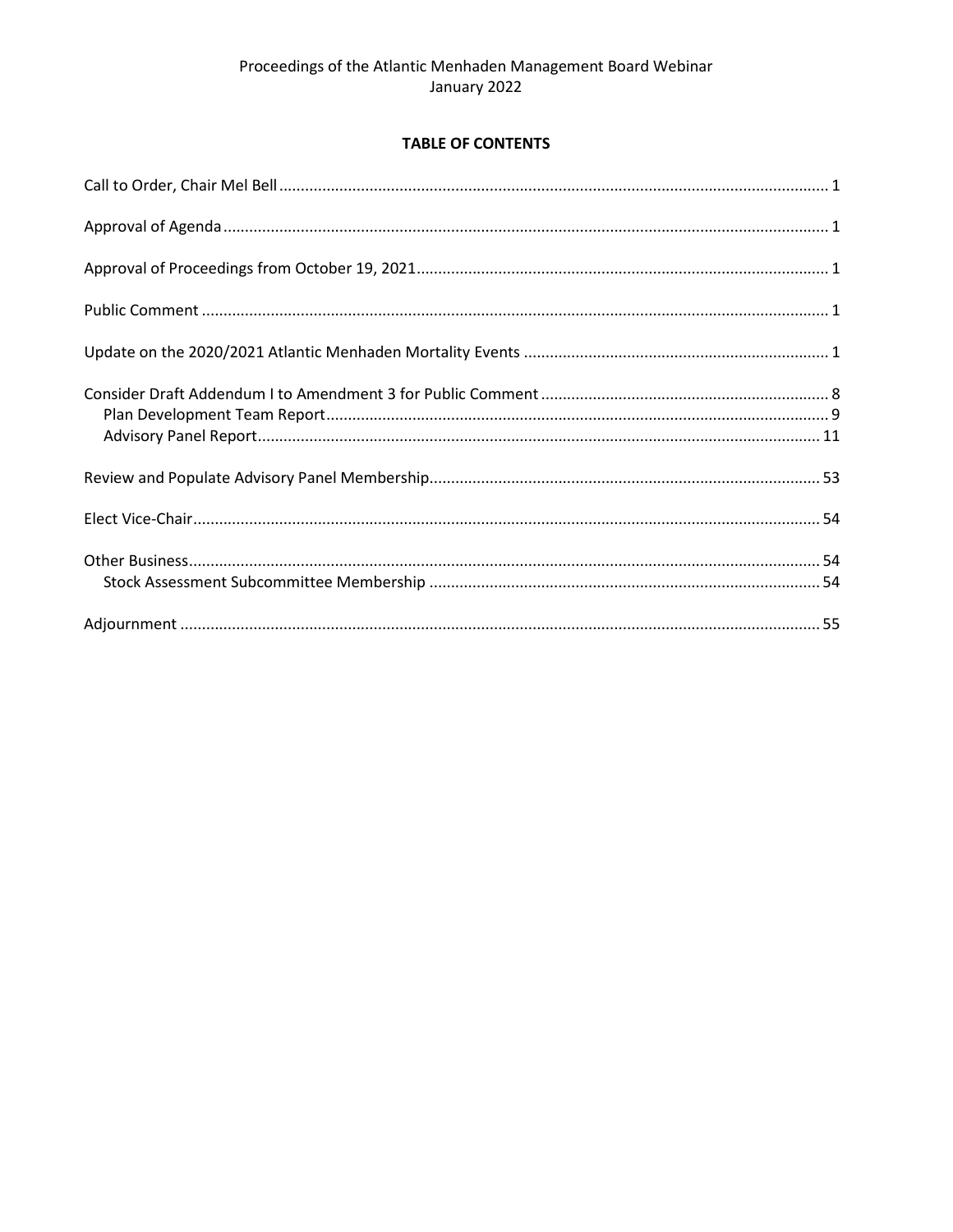### **INDEX OF MOTIONS**

- 1. **Move to approve agenda** by Consent (Page 1).
- 2. **Move to approve proceedings of October 19, 2021** by Consent (Page 1).
- 3. **Move to remove option 3: 3-tiered fixed minimum approach, under 3.1.1 options for addressing minimum allocation** (Page19). Motion by Lynn Fegley; second by Emerson Hasbrouck. Motion fails (3 in favor, 12 opposed, 3 abstentions) (Page 22).

### **4. Main Motion**

**Move to modify section 3.1.1. Option 3 to put DE and FL in tier 2 (0.25%)** (Page 22). Motion by Nichola Meserve; second by Erika Burgess.

#### **Motion to Amend**

**Move to amend to move New York into tier 3** (Page 23). Motion by Emerson Hasbrouck; second by Roy Miller. Motion carried (Page 25).

#### **Main Motion as Amended**

**Move to modify section 3.1.1 option 3 to put Delaware and Florida in tier 2 (0.25%) and move NY into tier 3 (.5%).** Motion carried (Page 26).

#### **5. Main Motion**

**Move to remove from Draft Addendum I in Section 3.1.2:**

**Option 2: 2009-2020** 

- **Option 4: Second Highest Year**
- **Option 6b: Weighted Allocation Timeframe 6B (2009-2012 and 2017-2020)**

Motion by Megan Ware; second by John Clark (Page 28).

#### **Motion to Amend**

**Move to amend to remove option 6b and replace with option 6a (2009-2011 and 2018-2020)** (Page 29). Motion by Joe Cimino; second by Justin Davis. Motion fails for lack of a majority (6 in favor, 6 opposed, 5 abstentions, 1 null) (Page 32).

#### **Main Motion**

**Move to remove from Draft Addendum I in Section 3.1.2:**

- **Option 2: 2009-2020**
- **Option 4: Second Highest Year**
- **Option 6b: Weighted Allocation Timeframe 6B (2009-2012 and 2017-2020)**.

### **Motion to Amend**

**Move to amend to remove option 6b: Weighted Allocation Timeframe 6B (2009-2012 and 2017-2020)**  (Page 33). Motion by Justin Davis; second by Tom Fote. Motion carried (Page 33).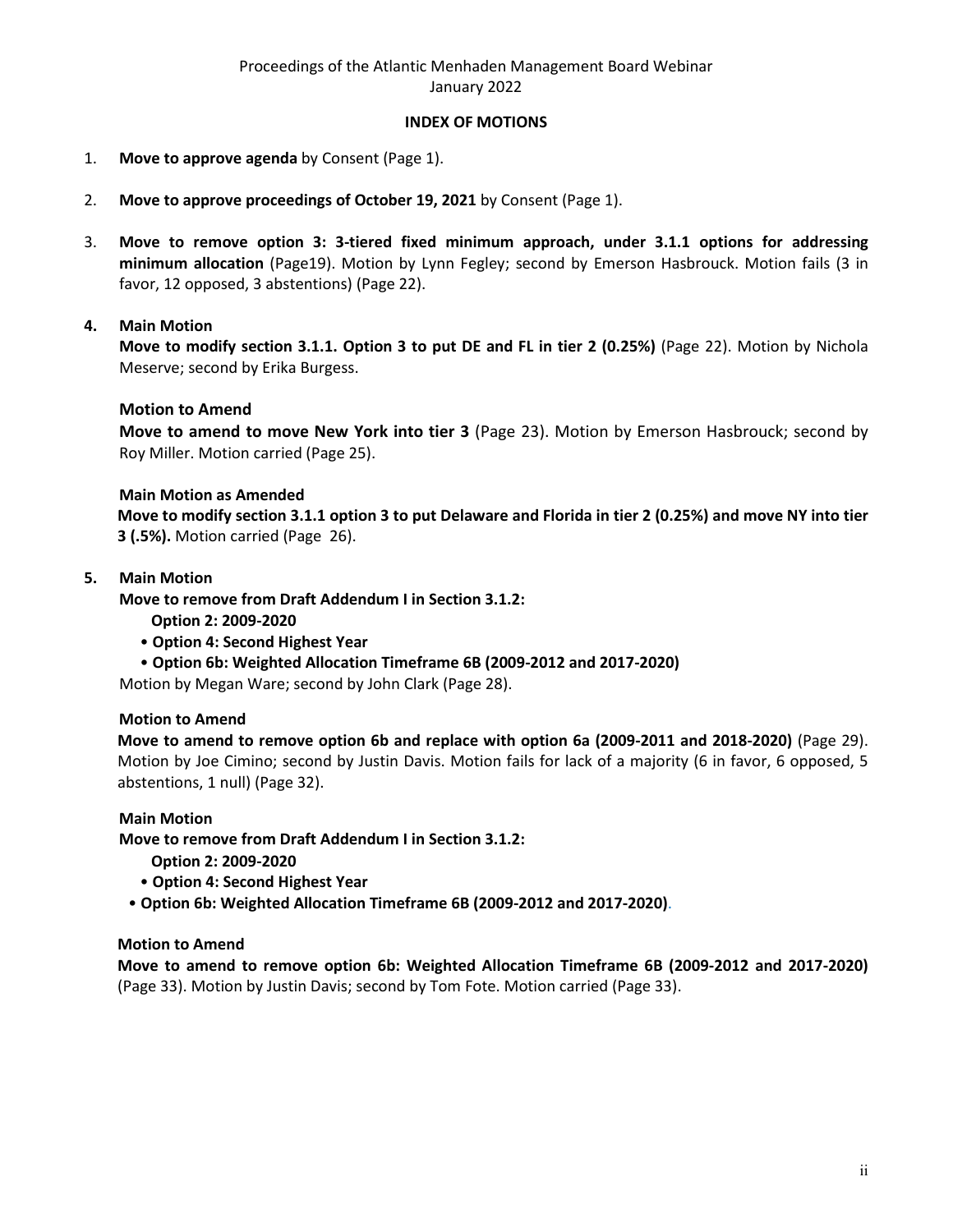# Proceedings of the Atlantic Menhaden Management Board Webinar January 2022

### **INDEX OF MOTIONS (continued)**

### **Main Motion as Amended**

**Move to remove from draft Addendum I in Section 3.1.2:** 

- **Option 2: 2009-2020**
- **Option 4: Second Highest Year**

Motion carried without objection with 3 abstentions from USFWS, NOAA Fisheries, and South Carolina (Page 35).

- 6. **Move to eliminate sub-options 3 (weighing 75/25) to both 6a (2009-2011/2018-2020) and 6b (2009- 2012/2017-2020)** (Page 35). Motion by Cheri Patterson; second by Lynn Fegley. Motion carried (Page 36).
- 7. **Move to eliminate sub-option 1 (weighing 25/75 to both 6a (2009-2011/2018-2020) and 6b (2009- 2012/2017-2020) from section 3.1.2** (Page 37). Motion by Pat Geer; second by Craig Pugh. Motion fails (2 in favor, 13 opposed, 3 abstentions) (Page 39).
- 8. **Move to remove Option 5 (moving average) from section 3.1.2** (Page 39). Motion by Erika Burgess; second by Pat Geer. Motion fails (2 in favor, 13 opposed, 3 abstentions) (Page 41).
- 9. **Move to nominate Michael Dawson of Maine and William Caldwell of New York to the Atlantic Menhaden Advisory Panel** (Page 54). Motion by Jim Gilmore; second by Justin Davis. Motion carried (Page 54).
- 10. **Move to nominate Conor McManus of Rhode Island as Vice-Chair of the Atlantic Menhaden Management Board** (Page 54). Motion by Eric Reid; second by Megan Ware. Motion carried (Page 54).
- 11. **Move to adjourn** by consent (Page 55)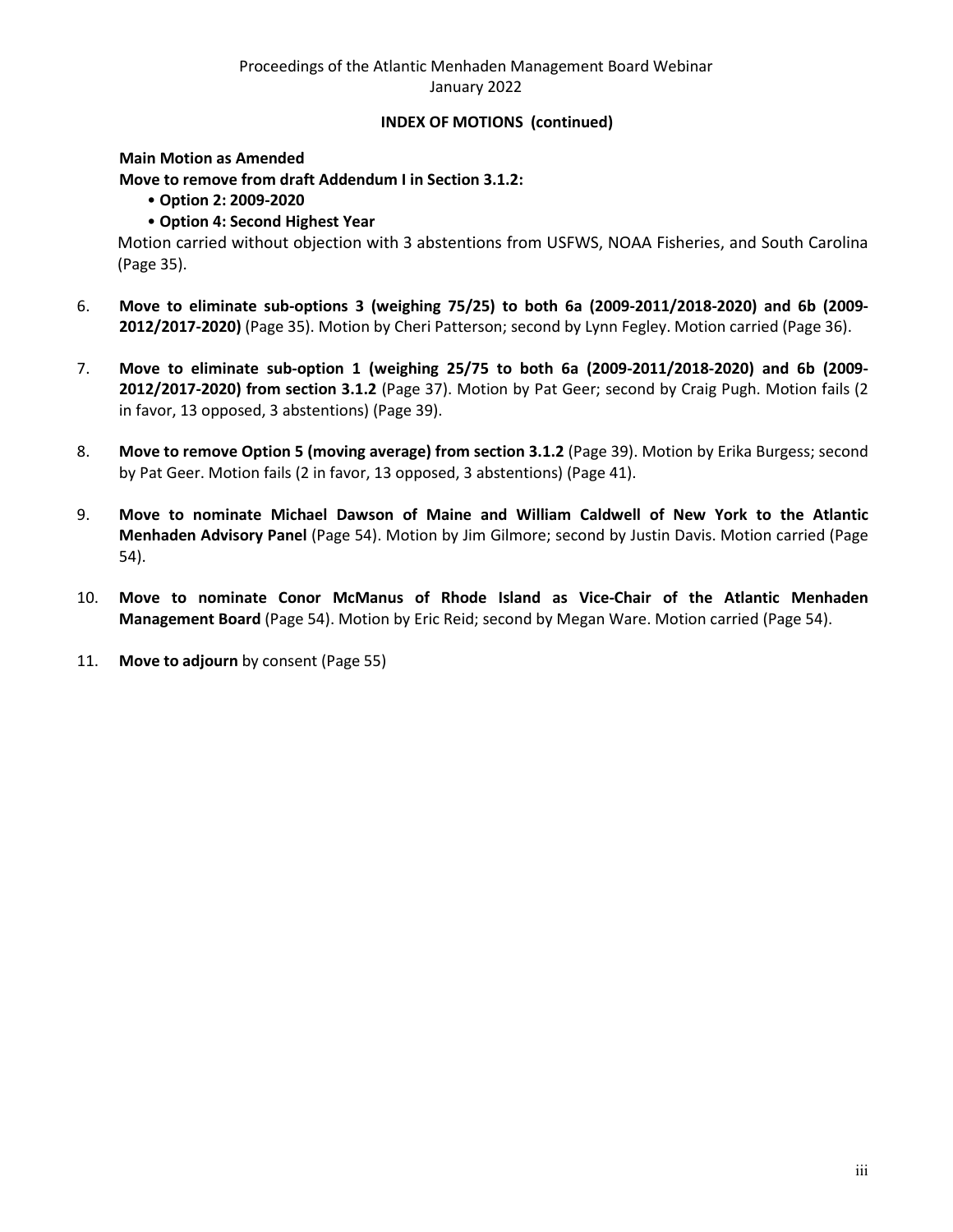Proceedings of the Atlantic Menhaden Management Board Webinar January 2022

### **ATTENDANCE**

#### **Board Members**

Megan Ware, ME, proxy for Pat Keliher (AA) Sen. David Miramant, ME (LA) Cheri Patterson, NH (AA) Ritchie White, NH (GA) Dennis Abbott, NH, proxy for Sen. Watters (LA) Nichola Meserve, MA, proxy for Dan McKiernan (AA) Raymond Kane, MA (GA) Sarah Ferrara, MA, proxy for Rep. Peake (LA) Conor McManus, RI, proxy for Jason McNamee (AA) David Borden, RI (GA) Eric Reid, RI, proxy for Sen. Sosnowski (LA) Justin Davis, CT (AA) Rob LaFrance, CT, proxy for B. Hyatt (GA) John Maniscalco, NY, proxy for J. Gilmore (AA) Emerson Hasbrouck, NY (GA) Joe Cimino, NJ (AA) Tom Fote, NJ (GA) Kris Kuhn, PA, proxy for T. Schaeffer (AA) Loren Lustig, PA (GA)

G. Warren Elliott, PA (LA) John Clark, DE (AA) Roy Miller, DE (GA) Craig Pugh, DE, proxy for Rep. Carson (LA) Lynn Fegley, MD, Administrative proxy Russell Dize, MD (GA) Allison Colden, MD, proxy for Del. Stein (LA) Pat Geer, VA, Administrative proxy Bryan Plumlee, VA (GA) Chris Batsavage, NC, proxy for K. Rawls (AA) Jerry Mannen, NC (GA) Bill Gorham, NC, proxy for Sen. Steinburg (LA) Mel Bell, SC (AA) Doug Haymans, GA (AA) Spud Woodward, GA (GA) Erika Burgess, FL, proxy for J. McCawley (AA) Marty Gary, PRFC Max Appelman, NMFS Mike Millard, USFWS

#### **(AA = Administrative Appointee; GA = Governor Appointee; LA = Legislative Appointee)**

#### **Ex-Officio Members**

**Staff**

Joshua Newhard, Technical Committee Chair

| <b>Bob Beal</b>    | James Boyle          | Adam Lee              |
|--------------------|----------------------|-----------------------|
| Toni Kerns         | Katie Drew           | Kirby Rootes-Murdy    |
| Laura Leach        | Maya Drzewicki       | Sarah Murray          |
| Lisa Carty         | <b>Emilie Franke</b> | <b>Caitlin Starks</b> |
| <b>Tina Berger</b> | Lisa Havel           | Anna-Mai Svajdlenka   |
| Pat Campfield      | Chris Jacobs         | Deke Tompkins         |
| Kristen Anstead    | Jeff Kipp            |                       |
|                    | <b>Guests</b>        |                       |

Karen Abrams, NOAA Pat Augustine, Coram, NY Jason Avila, Avila Global John Bello Alan Bianchi, NC DENR Rob Bourdon, US FWS Jeff Brust, NJ DEP

# Will Caldwell Mike Celestino, NJ DEP Matt Cieri, ME DMR Heather Corbett, NJ DEP Jessica Daher, NJ DEP Taylor Deihl, Omega Protein Bill Dunn

Paul Eidman AJ Erskine Peter Fallon, Maine Stripers Cynthia Ferrio, NOAA Tony Friedrich, SGA Alexa Galvan, VMRC Lorena de la Garza, NC DENR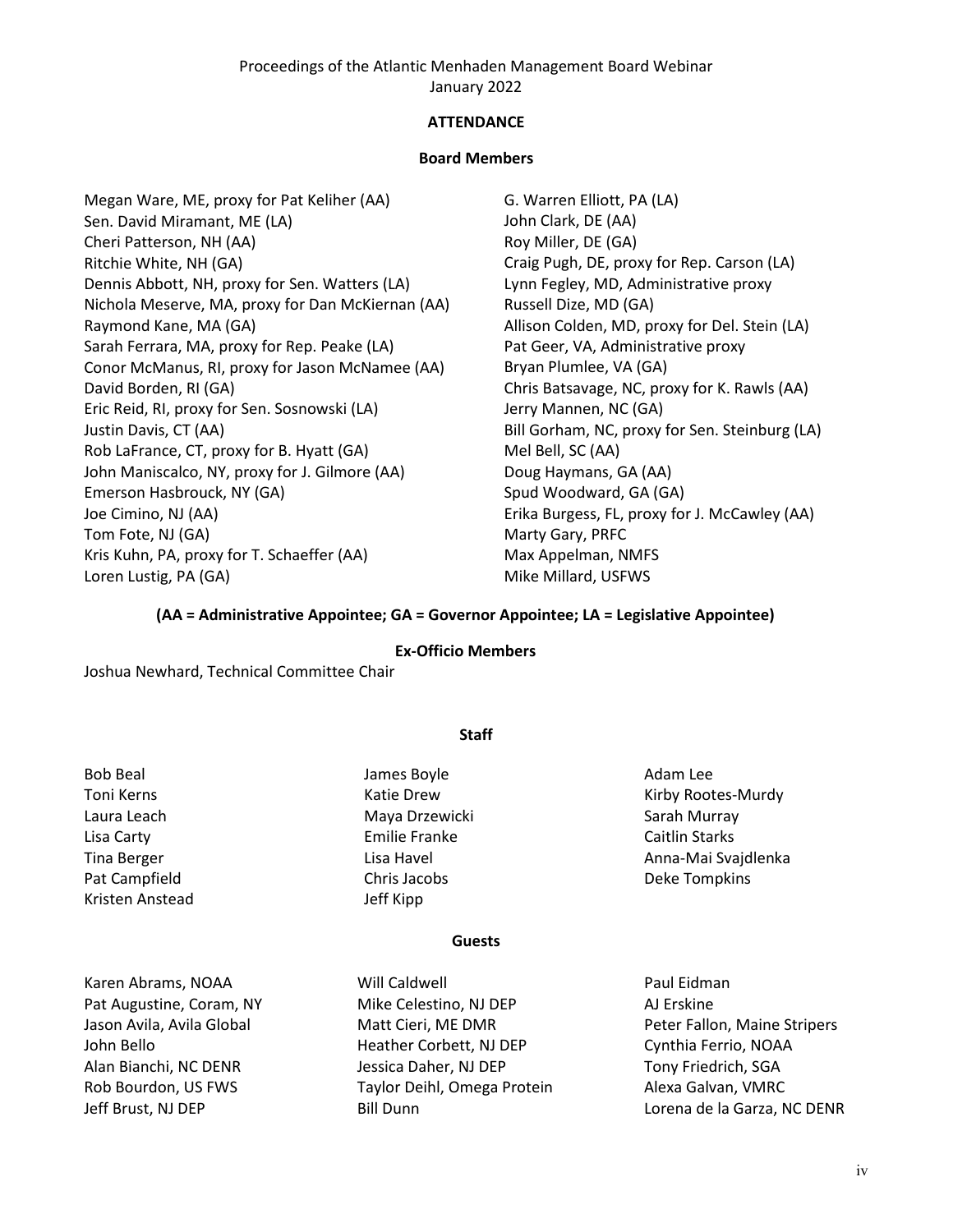### Proceedings of the Atlantic Menhaden Management Board Webinar January 2022

#### **Guests (continued)**

Shaun Gehan, Gehan Law Lewis Gillingham, VMRC Angela Giuliano, MD DNR Brendan Harrison, NJ DEP Hannah Hart, FL FWC Jaclyn Higgins, TRCP Helen Takade-Heumacher, EDF Peter Himchak, Cooke Aqua Rich Hittinger Carol Hoffman, NYS DEC Jesse Hornstein, NYS DEC Jeff Kaelin, Lund's Fisheries Pat Keliher, ME (AA) Adam Kenyon, VMRC John Kollar Jake LaBelle, WCS Ben Landry, Omega Protein Wilson Laney Meghan Lapp, Seafreeze Ltd Tom Lilly Nick Lombardi

Brooke Lowman, VMRC Mike Luisi, MD DNR Chip Lynch, NOAA Pam Lyons, Wild Oceans Kurt Manz Genine McClair, MD DNR Chris McDonough, SC DNR Dan McKiernan, MA (AA) Jason McNamee, RI (AA) Frank Meisel Steve Meyers, Williamsburg, VA Steve Minkkinen, US FWS Chris Moore, CBF Brandon Muffley, MAFMC Allison Murphy, NOAA Adam Nowalsky, Pt. Republic, NJ Bradley O'Bier, NOAA Derek Orner, NOAA Willow Patten, NC DENR Will Poston, SGA Chad Power, NJ DEP

Jill Ramsey, VMRC Kathy Rawls, NC (AA) Amanda Rezek, NOAA Harry Rickabaugh, MD DNR Andrew Scheld, VIMS Amy Schueller, NOAA Tara Scott, NOAA Alexei Sharov, MD DNR Ethan Simpson, VMRC Melissa Smith, ME DMR John Sweka, US FWS Chris Uraneck, ME DMR Beth Versak, MD DNR Mike Waine, ASA Kate Wilke, TNC Angel Willey, MD DNR John Page Williams Dan Zapf, NC DENR Erik Zlokovitz, MD DNR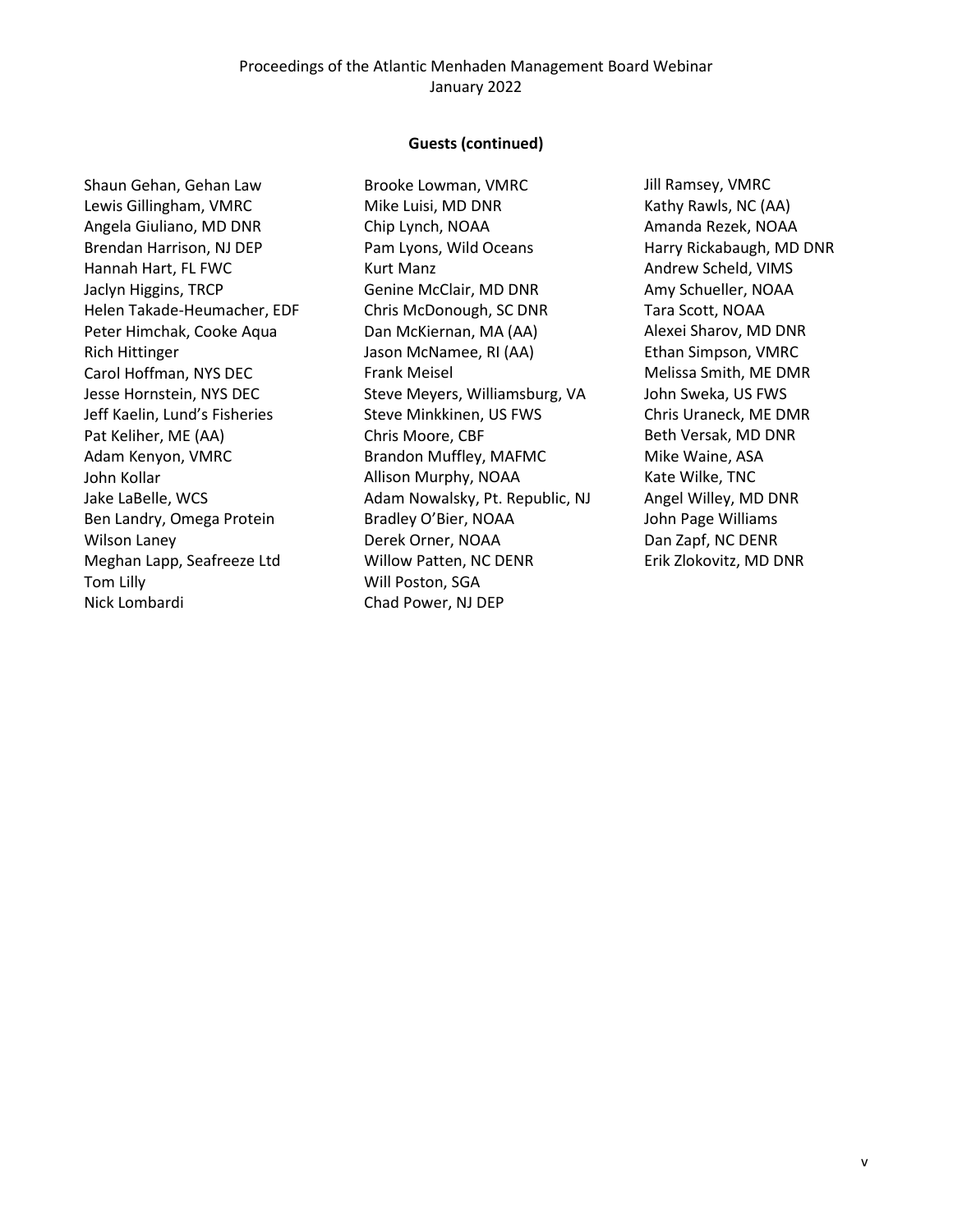The Atlantic Menhaden Management Board of the Atlantic States Marine Fisheries Commission convened via webinar; Thursday, January 27, 2022, and was called to order at 8:30 a.m. by Chair Mel Bell.

### **CALL TO ORDER**

<span id="page-6-0"></span>CHAIR MEL BELL: Good morning, everybody, thanks for being here. This is the call to order of the Atlantic States Marine Fisheries Commission Atlantic Menhaden Management Board. I am going to be your Chair, Mel Bell, from South Carolina. This will be my first meeting. I will be taking the reins from our previous Chair, now Commission Chair, Spud Woodward, so big shoes to fill.

Spud left us with me with a lot of things to accomplish here. We've got a big one today that we'll get through, and get right to it. Thanks for your participation, and thanks to everybody that has kind of responded to a call for a little bit of homework ahead of time, that will hopefully be able to help us move efficiently through the major item we'll deal with today.

### **APPROVAL OF AGENDA**

<span id="page-6-1"></span>CHAIR BELL: If we get into this, let's see first of all if we go ahead and deal with things we've got to do administratively, Approval of the Agenda. Are there any desired modifications to the agenda, anything to add to the agenda? Raise your hand, remember red is raised.

MS. TONI KERNS: I have no hands.

CHAIR BELL: Okay, no hands, if there is no objection to approval of the agenda then the agenda will be considered approved by consensus.

# **APPROVAL OF PROCEEDINGS**

<span id="page-6-2"></span>CHAIR BELL: Next would be approval of the proceedings from the October, 2021 meeting. Are there any edits needed to the minutes from the October, 2021 meeting, please, raise your hand?

MS. KERNS: I have no hands.

CHAIR BELL: No hands, then we'll consider the minutes from the October, 2021 meeting approved by consensus. Thanks.

### **PUBLIC COMMENT**

<span id="page-6-3"></span>CHAIR BELL: That takes us to our first item to deal with, which would be public comment. Now remember this would be public comment for things not on the agenda. I know we've received public comment up to this point in writing.

A number of things that are related to one of the agenda items for sure, and some very recent public comment that folks may have received related to that. What I would like to do is still stick with public comment right now related to items not on the agenda, and then when we get to the particular agenda item we might be moving through, we'll try to work in public comment at an appropriate point there related to these specific items we're dealing with. That will be particularly Addendum I. If there is an interest in commenting on Addendum I, we'll work that in at an appropriate point as we're working through Addendum I, maybe after different sections that we're dealing with. That is my plan, so right now is there any interest in public comment for things not on the agenda? Raise your hand.

MS. KERNS: I have no hands at this time.

CHAIR BELL: Okay, we'll assume there is no public comment for things not on the agenda.

# <span id="page-6-4"></span>**UPDATE ON THE 2020/2021 ATLANTIC MENHADEN MORTALITY EVENTS**

CHAIR BELL: We'll move right into our first action item. Jeff Brust is going to give us an update on the 2020/2021 Atlantic Menhaden Mortality Events. This is something we had on the agenda, I believe, at the last meeting but didn't get to it. We wanted to make sure we gave it a little bit of time. We've got some time now for Jeff to make the presentation, and then we'll move along. If we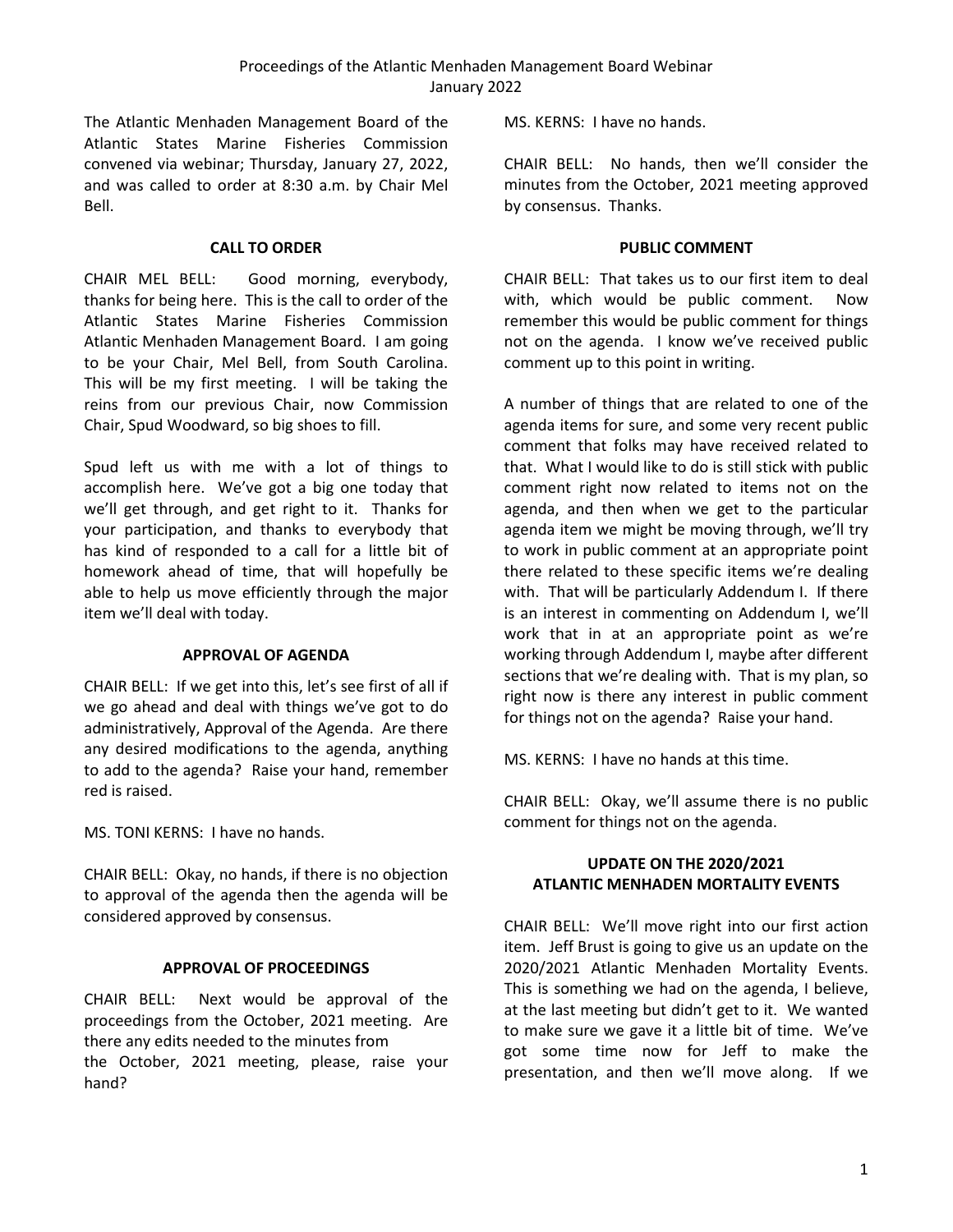need to transfer screens or something. Jeff, if you are ready to roll with that.

MR. JEFFREY BRUST: I am, thank you, Chairman Bell. Good morning, everyone. Jeff Brust with New Jersey Marine Fisheries. As Chairman Bell said, I'll go through a quick update on some of the unusual mortality events that we are seeing the last 18 months, two years or so. Of course, we're dealing with menhaden.

We all know that mass mortality events are not uncommon for this species. The fact that they form large, dense schools makes them susceptible to environmental stressors in large numbers, and also these dense schools facilitate transmission of diseases. Some of the more common suspects in these mortality events, probably the most common is hypoxia.

This generally occurs during the summer and early fall, when the temperatures are high. It increases the metabolism of menhaden and many of the other species, and they use up the oxygen quickly. A dense school, whether it's in an embayment that has low flushing, or if they're pushed inshore from predators or things like that.

A dense school can deplete the ambient oxygen in the area, and they essentially drown themselves through lack of oxygen. One that may be a little less common but that we see in cold weather is called gas bubble disease. It's when the menhaden are acclimated to cold water, and then they enter an area that has much higher water temperatures.

Often, they'll get entrained in a cooling tower discharge, where the temperature is much higher. The oxygen is actually super saturated throughout the ambient water, and the fish aren't able to process it. What you see is they'll get gas bubbles under their skin and in their gills. The bottom picture there, it's kind of hard to see, but those bubbles that are right on its chin, those are actually under the skin.

Then one that we're all familiar with also, is what's called spinning disease. We see this throughout the

region, all up through the Mid-Atlantic, New England, and even into South Atlantic. You'll see some erratic swimming behavior. The fish will be swimming in circles, hence the name. Some of the other symptoms are hemorrhaging of the eyes and the base of the fins. Some work done in the 1970s from the Chesapeake Bay, found that this could be attributed to a viral infection. This is common enough that we hear reports of it throughout the region, pretty much every year. Again, generally in the spring time. Just stepping back a couple of years in the Raritan/Hudson Region. We see fish exhibiting signs similar to spinning disease pretty much annually.

Every spring we'll get calls we've got fish swimming in circles, generally not very large events, a couple dozen fish maybe. Again, usually around the Raritan Bay, or most common around the Raritan Bay and the surrounding rivers. New Jersey's wildlife pathology and forensic lab has been sampling these fish since at least 2015.

Every year we'll go out and collect a couple of samples. We generally collaborate with several other labs. The first thing we look for is whether it's the virus associated with spinning disease. You know for the last five, six years, every sample has come back negative for the spinning disease virus, even though it's showing signs similar to the spinning disease.

Again, we see this every year in the spring time. Spring of 2020, everything seemed normal. We started getting calls March, April, small events, same area, same time of year. It wasn't a very extensive geographic range, same as always. What became unusual is later in 2020, beginning in November, we started getting calls of what were termed significant mortality events. Significant in the eyes of the public might be more than a handful of fish.

You see the photo there. There is a couple dozen there, but it's not like some of those hypoxia pictures I showed, where entire marinas were covered in fish. Significant events, similar to the one in the photo there. But what was unusual is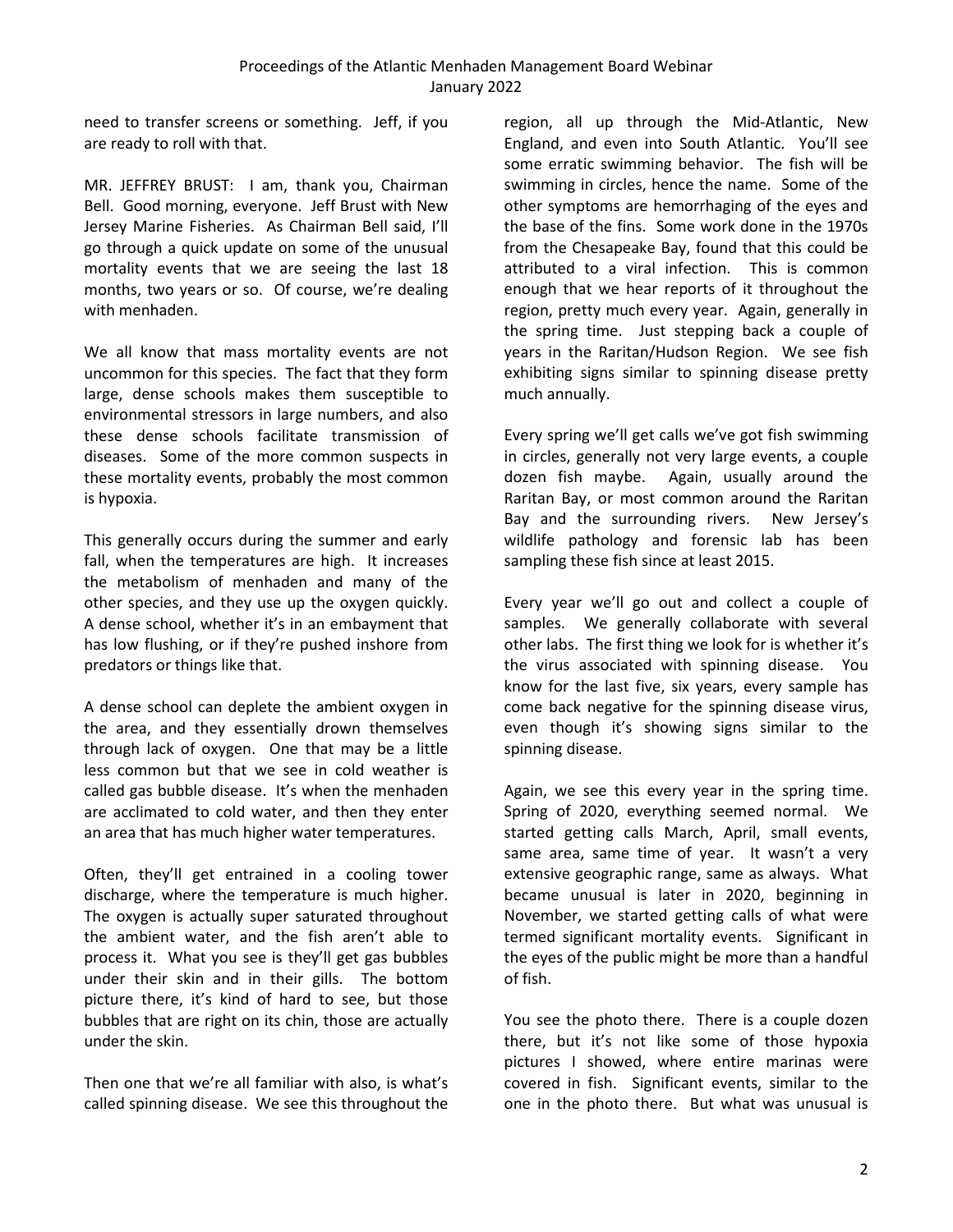that this was happening in the fall. As you remember, I said spinning disease is generally common in the spring, but they were showing the same signs.

Spinning in circles, lethargic at the surface, you could pick them up with your hand, even though they're still alive. It lasted about two months, November into December. Again, it was first reported around the Raritan and the Hudson, but this one it was extending a little bit farther. Geographically we had reports into Long Island Sound, and all the way up to Rhode Island, so a little bit more unusual than we were expecting.

Wrong time of year, a bit more extreme, in terms of the geographic scope. Spring of 2021, we started seeing similar events in the spring, about the same time, but they were bigger than usual. You see the photo on the right there. That is sort of what we were seeing last spring, and again, it extended at a much larger geographic range.

We had seen it in the north of New Jersey, we had never seen it in the south of New Jersey, but we had several instances down in Delaware Bay around May. We had a suspected case up in the Northshore, Massachusetts in May, and then we even had a confirmed case up in Maine in June.

Throughout this, again New Jersey was doing some sampling. New York was also doing some sampling, coordinating with several other labs, universities, and the U.S.G.S. Signs were very similar, like I said, to spinning disease. We had hemorrhages to eyes and the bases of the fins. When we did internal investigations, there were signs of degeneration of the kidney and spleen and some of the other internal organs, and then the bottom picture there shows there is hemorrhage around the brain, and some of those fish that had hemorrhage around the brain, there was bacteria present in the tissue surrounding the brain. Again, when we did pathological studies, there was no viruses found whatsoever, including the one for spinning disease. The main culprit, it appeared, was a bacterium. It was a species of vibrio that was found in the brain

regions of most of these fish. It didn't seem to be a virus, it appeared to be a vibrio species.

Beginning in 2021, we continued the sampling, and we were able to collect samples not just from New Jersey, not just from the central region where we usually see it, but from some of the other regions as well. We sampled at the beginning, the middle, and the end of the event. We were prepared for it, so we knew what we were looking for.

We were expecting it, I guess. Continued our coordination with some of these other labs. Environmental conditions seemed to be in the normal range, so it didn't appear to be hypoxia or any thermal event, as might be seen with gas bubble disease, and the pathology results were consistent with what we saw in 2020.

This was throughout the region, not just the Hudson and Raritan, but also in Delaware Bay and up in Maine. The main culprit appeared to be this Vibrio Anguillarum. There were a few secondary minor infections, but the primary suspect was this Vibrio. A little bit more about this Vibrio Anguillarum. It is naturally occurring; it is not something new.

It's common in marine and estuarine areas throughout the world. We've seen it in many species, including some that we manage here at ASMFC, including eel and striped bass, another species of concern is salmon, and mainly because of the impacts to aquaculture, when we have fish in close proximity, again, it's easy to spread diseases as well.

Some concerns with Vibrio Anguillarum in the aquaculture world. There are a handful of different strains of this critter. Depending on which strain you have, they are virulent at different temperatures. The figure on the right, the yellow bars, show the range of virulence for the different strains of vibrio.

The blue lines show the water temperatures around the center of the events, so up near the Raritan estuary. You can see for the months that we were seeing the highest number of cases, March, April,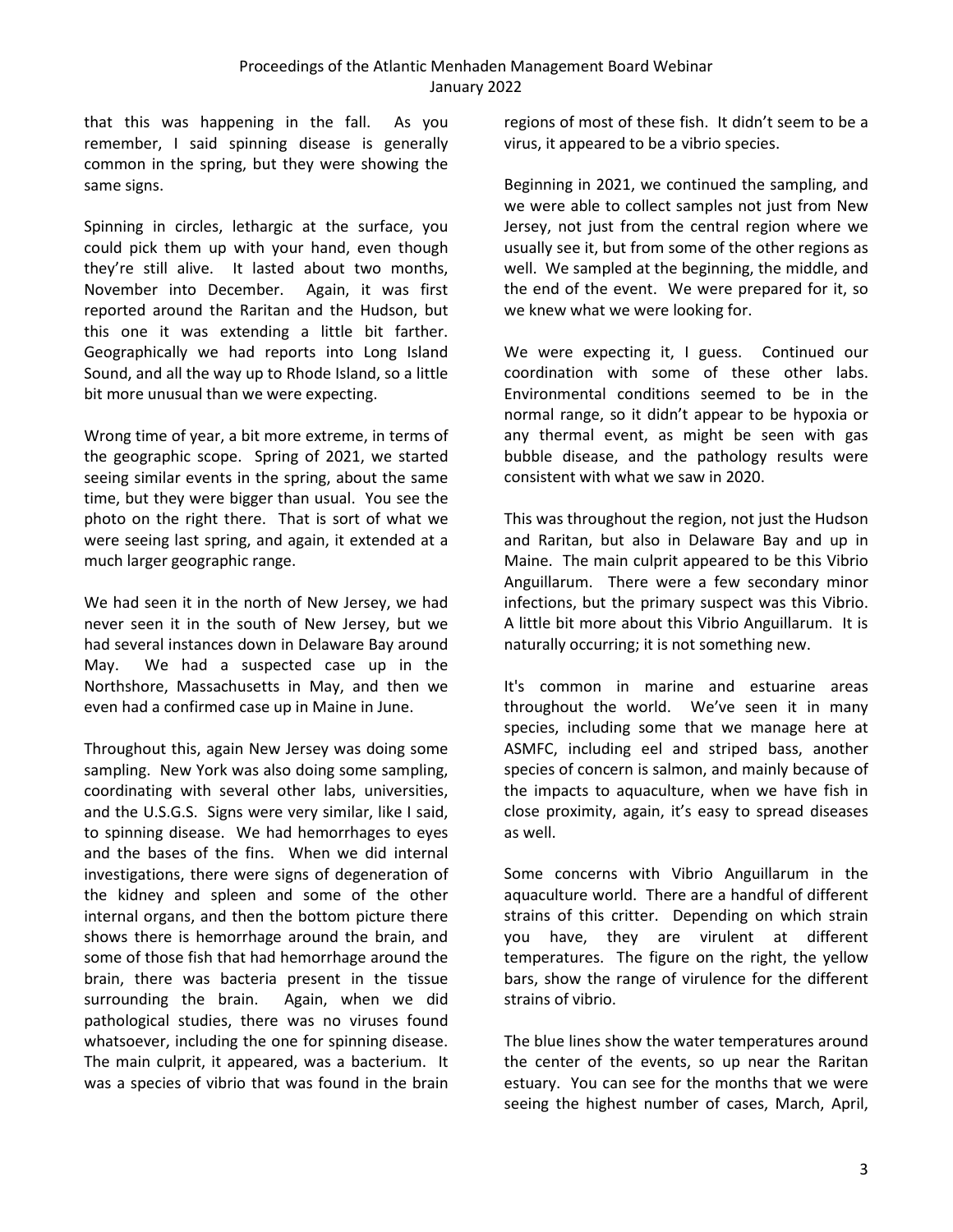May, and November/December. You see that the water temperatures were right smack in the middle of this virulence range for this critter. What is uncommon though is generally Vibrio Anguillarum causes systemic infection, so infection to the major internal organs in the gut.

It does not generally cause neurological symptoms in the brains and nerves, but that's where we saw most of the impacts for these 2020 and 2021 events. Mainly it was concentrated in the brain tissue. This slide is pure speculation. None of us know why it happened, but I just put together a couple of ideas for what could be causing this.

Environmental factors such as temperature, so if the fish are hanging out in waters warmer than usual in times of year that they're not there. It could be that Vibrio is always there, and the fish just happened to be there that year. Physiological factors, one of the papers I was reading about Vibrio said that many of the fish, not necessarily with menhaden, but in some lab studies that were done, many of the fish showed deficiencies in certain vitamins, minerals, things like that. If you'll remember from the last stock assessment, there has been a trend in decreasing body weight at size for menhaden, so perhaps there is some body condition factor that is playing into the higher rates of infection.

Population factors, were the schools more dense than usual? Was the population larger than usual? That might facilitate transmission of this critter. How about the distribution? Like I said, perhaps they were hanging out in areas overwinter where they don't normally hang out, which put them in close contact with Vibrio, and that's where it came from. Then there is always the possibility of it's a new strain of Anguillarum that we've never seen before, and for whatever reason it's just popped up in the menhaden population.

We know it impacts menhaden. There is, at least in New Jersey we were getting questions from the press and from the public about, what about the striped bass that I'm catching with the menhaden? What happens if I touch one of these sick menhaden? I wanted to just put it out there that there is very little concern, as far as I can tell, about other species getting impacted, including humans.

We didn't get any reports of other major kills of other species, when we were seeing the kills of menhaden. There is no known effect of wildlife predators being infected from eating infected fish. There have been a few cases of humans getting Vibrio Anguillarum from handling, but it's rare and uncommon.

Yes, the biggest concern is the effect of Anguillarum on the aquaculture industry. I just wanted to compare these events with what we normally see from other fish kills, menhaden fish kills. This was, it appeared to be a much more chronic event, rather than like a hypoxia event that would affect one embayment or one school of fish individually. This appeared to be much more chronic. There was a prolonged duration over several months over a wide geographic area.

We don't know the full extent of the mortality. We know what we saw, but there could be events that if the fish aren't visible to the public, or to researchers, it could happen and we would never know about it. Compared to hypoxia events or other events like this, none of them appeared excessive in terms of, like the number of fish that were killed at a time.

My professional, my personal opinion, based on what I know about menhaden, I'm certainly not a pathologist, but from what I've gained from our pathology lab, so what I know about Anguillarum. It doesn't appear that the effect on the overall menhaden population would be excessive. That is my personal and professional opinion.

Just to put things in perspective, the figure on the left you've seen before. This seemed to be like the worst case, you know a photo of the worst case that I saw during these events. That is a lot of fish, and could be concerning to public who aren't fully aware of the size of the menhaden population. Most of the photos that I've seen, and most of the incidents that I've seen, look more like what's on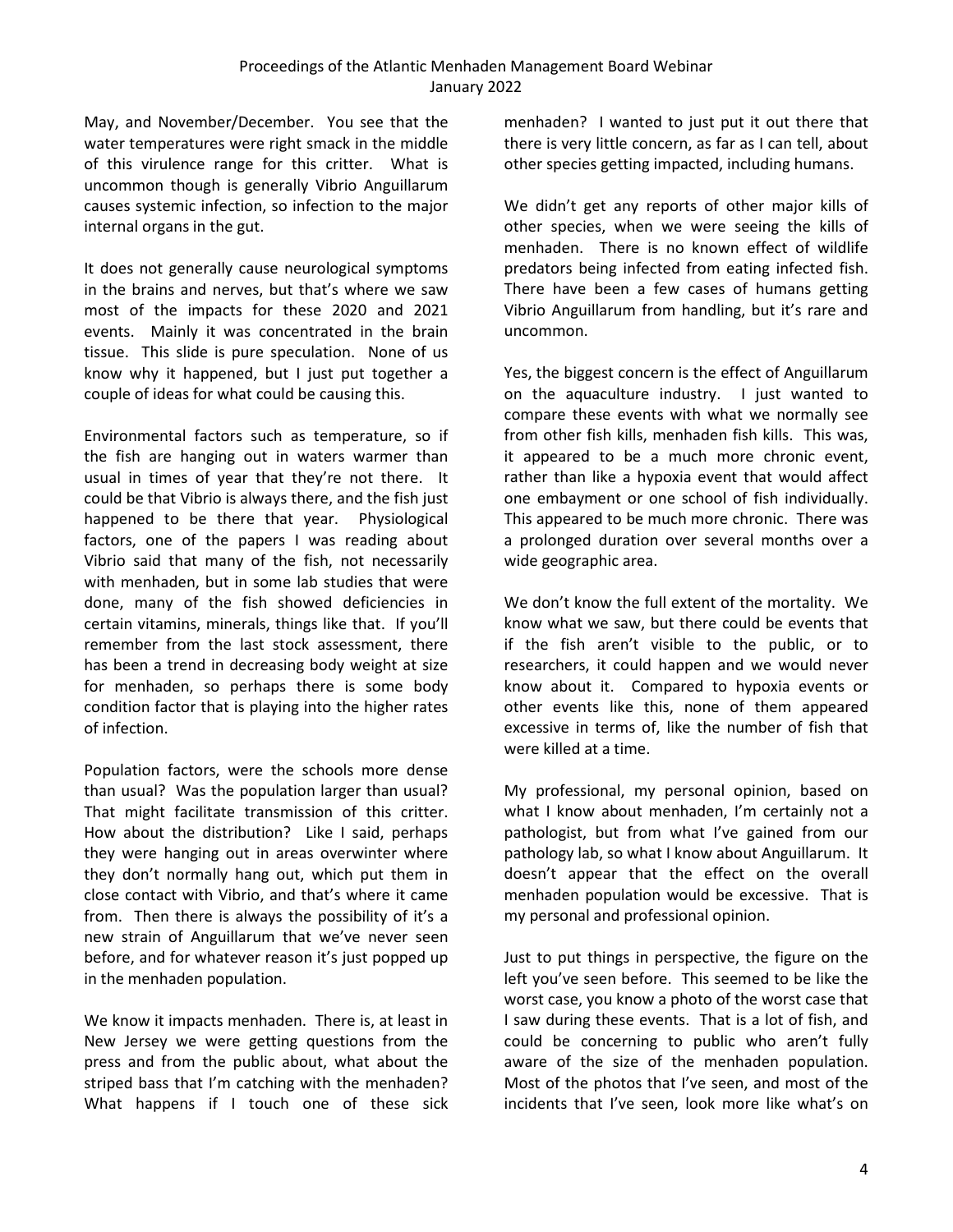the right there. It's still a lot of fish, but relatively speaking relative to the menhaden population, it's not that bad, and relative to say a hypoxia event, where an entire school is decimated. Staff asked me to put together, I made a statement that I don't think the impact of the menhaden population is large, but staff asked me if I could try to quantify that. That is kind of hard to do, again not knowing the full extent of the mortality, but this is a slide where I try to put things into perspective.

Speaking with our pathology lab. The folks in my lab who have gone out and seen these events, speaking to folks in New York who had seen the events in their area, estimating that several hundred thousand minimum fish were killed that we were able to see, but it was no more than a million fish that were observed throughout all the kills throughout the region.

Again, if we take into account some events that were not observed, because they were offshore, maybe there is a multiplier up to ten. Maybe we only saw 10 percent of the mortality. Outside estimate, and I consider this a very outside estimate, we might be looking at 10 million fish total that died.

I find it difficult to believe that the multiplier would be that high. At least in New Jersey many of these events were occurring when our fleet was fishing, and I think if there were large rafts of dead fish floating around out there, they would have let us know. I think that ten times multiplier is probably pretty high.

But just for the sake of argument, let's go with ten million fish cumulative throughout all of these events combined. Recall from the most recent stock assessment that the population of Age 3 plus menhaden is about 2.3 billion, and I used 3 plus, sorry I meant to mention this. We took length measurements from all our samples, and they tended to be in the range, these weren't small fish, these weren't peanut bunker, they were 2 plus, 3 plus, they were larger fish.

I'm using the 3 plus population estimate, because that is about the size that we were looking at. Ten

million fish dead out of 2.3 billion fish in the population. You're looking at a mortality rate of 0.43 percent, less than half of 1 percent of mortality from these events. If you compare that to the natural mortality that we used in the stock assessment for the same age range, that is somewhere north of 0.50 percent.

The mortality rate from these events of less than half a percent compared to the natural mortality that we generally would see, associated with predation, old age, disease, all those things, everything but fishing. It's 100 times higher. Again, all in all this seems to be a very minor impact to the overall stock.

When we do these stock assessments, we estimate mortality, and then we do sensitivity around it. I think a difference of less than half a percent, we would certainly capture that when we do our sensitivity runs. Again, my personal opinion is it looked messy, it probably smelled badly after a couple of days, but overall, its impact to the population itself is going to be minor.

I will say, I didn't put a slide together for this, but the first unusual event we saw was in the fall of 2020. The spring 2021 event was larger than we had normally seen, so we were all kind of walking on pins and needles in the fall of 2021, wondering if it was going to happen again.

I'm happy to report that I am aware of only one small instance in New Jersey, a couple hundred fish maximum, and I heard from New York that they had been sampling throughout the time period, and John Maniscalco or Jesse, either one of you can correct me if I have this wrong.

But my understanding is that of all the samples that they collected, only one fish was positive for this Vibrio Anguillarum. Yes, I do want to thank Jan Lovy, our lead pathologist here in New Jersey, John Maniscalco and Jesse Hornstein, both from New York, who provided photos and info from their region. With that I will stop and take any questions, Mr. Chairman.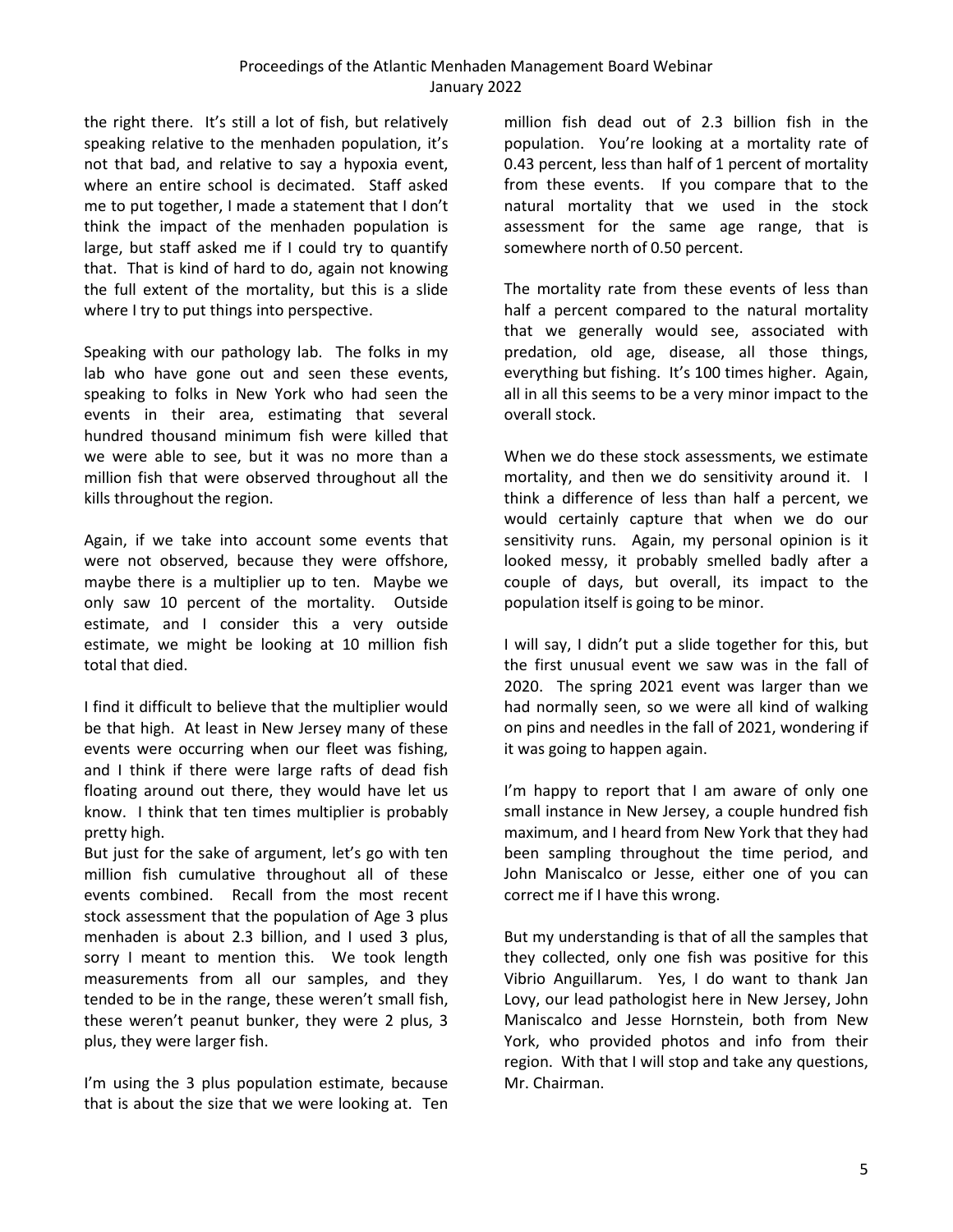CHAIR BELL: All right, thanks, Jeff. Thanks for putting that together, do appreciate that very informative. I know we don't see anything on that scale down here, but occasionally when we have low DO events increase and things, it's the fish floating that people call in about. It does get attention, certainly something we need to pay attention to, especially on a larger scale.

Thank you for doing that. We've got a couple of minutes here. This wasn't an action item for us today, it's basically informational brief, but if there are Board members who would like to ask some questions, and Jeff, since you put all this together for us, we can take a few questions, and that will keep us on schedule. Does a Board member have a question, raise a hand?

MS. KERNS: All right, Mel, I will start us off. We have four hands raised; John Clark, Roy Miller, Loren Lustig, and Conor McManus.

CHAIR BELL: All right, thanks, Toni. John, go ahead.

MR. JOHN CLARK: Thanks for the great presentation, Jeff. I just want to confirm, you're saying you've only seen this in the adult bunker? I think you solved the mystery, because we've seen some of these same types of small-scale kills in late winter, early spring along Delaware Bay. We also get a lot of parasitic kills, it looks like, peanut bunker in the summer, so you've never seen this at other times of the year?

MR. BRUST: Thanks, John, good question. Again, our lab, our Marine Fisheries Lab has not been the one doing the sampling, our Fish and Wildlife Forensic and Pathology Lab has. For all of the samples that I've seen collected, relative to these kills, all of the fish were large, 250 millimeters and bigger.

Not to say that it wouldn't impact the peanuts, but we have not seen that here in New Jersey, or at least we have not sampled those here in New Jersey. I guess I can't say unequivocally that it wouldn't happen to peanuts. But that is not what we've been seeing around our region.

MR. CLARK: Thanks, Jeff, that's interesting.

MR. BRUST: If I can follow up. If you see these, and if you are able to get live fish, you know Jan has been looking for a collaboration, and he's always willing to take samples from somewhere else. If we can get some samples from you, not to speak for Jan and his work load, but we can probably figure out how to get those into our rotation of samples.

MR. CLARK: Well, that would be great, we'll keep our eyes out. Hopefully we don't see them, but if we do, we'll see if we can get some live ones. Thanks, Jeff.

CHAIR BELL: All right, Roy Miller, question.

MR. ROY W. MILLER: Yes, thank you, Mr. Chair, just to follow up a little bit. Good morning, Jeff. I was wondering if all of these events that you think were caused by Vibrio, were they pretty much open water events, they weren't confined to the lagoons where we see these large kills of peanut bunker?

MR. BRUST: That's a good question. We actually saw them; they were most prevalent in the tributaries to the Raritan Bay. We saw them on the shores of the Raritan, but a lot of them were occurring in the rivers leading into the Bay. We got quite a lot of press when the fish started floating up on the banks right behind Governor Murphy's house. Yes, they tended to be in the river, so not great flushing rates. They were not necessarily open water, but not closed lagoons and things like that.

MR. MILLER: One quick follow up, Jeff.

MR. BRUST: Sure.

MR. MILLER: With no suspicion of potentially toxic dinoflagellates or anything like that, in terms of plankton caused fish kills.

MR. BRUST: Good question. We also had our Water Monitoring Group out taking samples. I have not gotten word from them that yes, it was a dinoflagellate or anything like that. It appears to be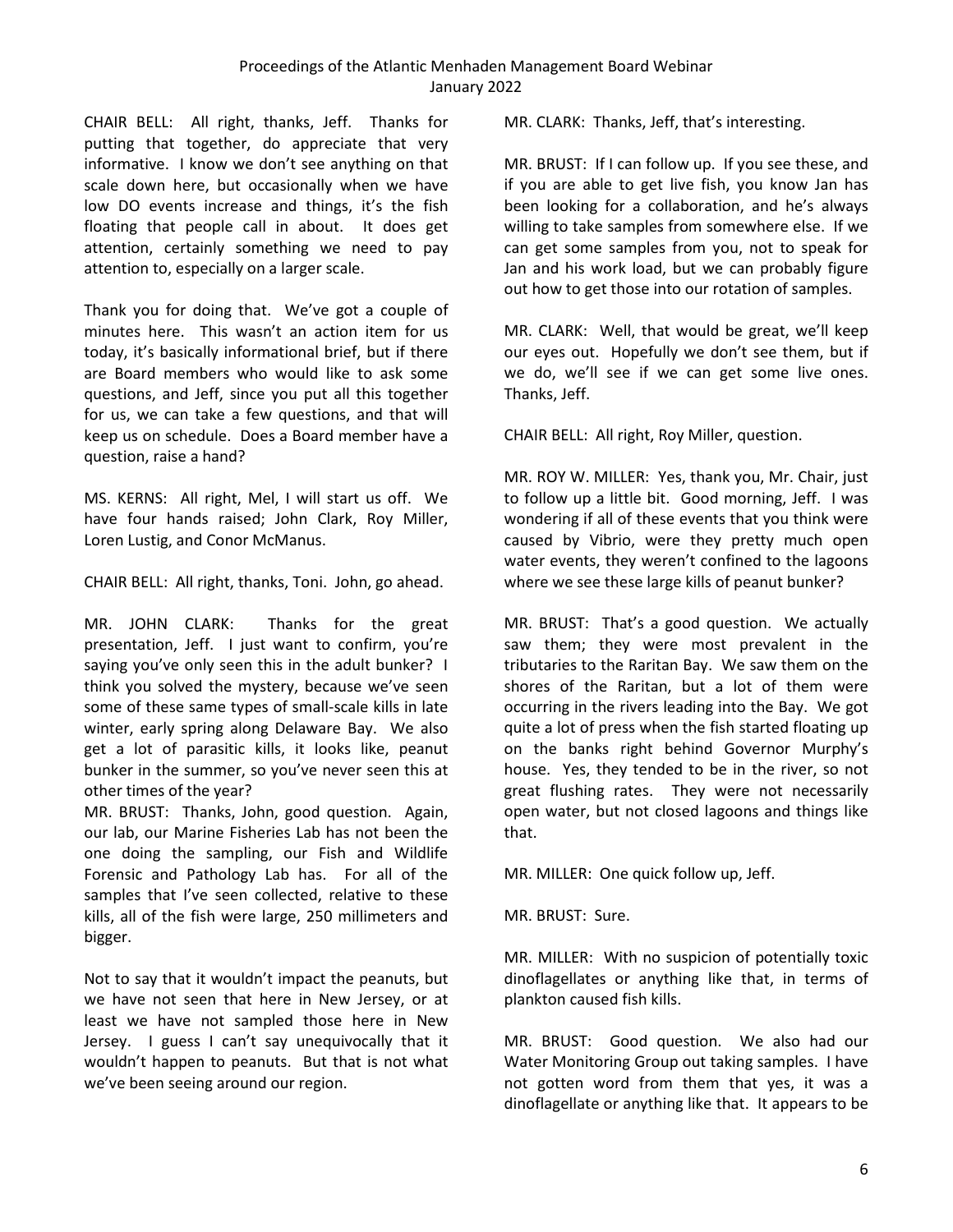an internal, this Vibrio Anguillarum. There was no water quality issue that I had heard of.

CHAIR BELL: Next, I had Loren.

MR. LOREN W. LUSTIG: Yes, good morning and thank you, Mr. Chair. I thank Jeff for a very, very interesting presentation. I should take a note of a number of things that you said, Sir. I'm very happy that the fish kill is 0.43 percent, which is wonderful news. I also noted that you said they looked messy and smelled bad. I'm sure that is true.

I am interested in knowing about the relative difficulty in removing fish, in terms of time and cost from public areas, like beaches or marinas, and also, I'm interested in knowing whether the public is reasonably satisfied with what has been done, or whether there are negative editorials or a letter to the editor or that kind of thing, based on misconceptions. Thank you.

MR. BRUST: That's a very good question. Obviously, while these were occurring there was lots of media, lots of phone calls. We did, DEP, not just Marine Fisheries, but DEP as a whole worked with several townships to figure out how to clean them up. We did sort of, I can't say we mobilized our emergency response team, but certainly townships were pointed towards them, in terms of how to do the cleanup. I don't think DEP actually did any of the cleanup, we just gave guidance to the municipalities on what they should be doing. Generally, it was, wear protective clothing, just in case there might be an event of human transmission. Still, I can't speak to what the cost was or how timely it was. We were certainly getting calls saying, hey somebody needs to do something. But the higher up in the chain the decision was made that it was the municipalities' responsibility. I'm going to, if I may, Mr. Chairman, I might phone a friend, and Joe, you were more involved with those discussions than I was. I don't know if I captured that properly.

CHAIR BELL: Sure, go ahead.

MR. JOE CIMINO: That's correct, Jeff. You know it was unfortunately there is no budget within DEP to handle these types of events. Some of the politicians stepped up and found funding to help the municipalities do the cleanup, and that is kind of where it ended for us.

MR. BRUST: Thank you, Joe, just to your second question, Loren. I haven't seen any bad press that DEP didn't do what they should have. You know we get daily press updates. Every day we get the headlines for where DEP is mentioned. I haven't seen any bad press. Certainly, a lot was happening, you know a lot of articles as the events were happening, but now that the fish are gone, I haven't seen anything bad.

CHAIR BELL: Okay, thanks. Let's go ahead and take the one more question here. Conor, I think you had a question.

DR. CONOR McMANUS: Yes, thank you, Jeff, for your presentation. I was just curious from the outreach perspective, and maybe this is directed more for Commission staff. I guess I was curious if you or others had thought about constructing a consensus of information for outreach in the public for perhaps other states to use, or maybe at a minimum, is the contents from your talk today available for other states? You know in Rhode Island for example, a lot of this content would be really great as we communicate with the public and scientists for that matter, as to what we saw during these events.

MR. BRUST: Yes, good question, Conor. When these events were happening, we were getting so many press-calls we put together sort of an FAQ. It wasn't a full-blown press release, but we did make a statement and then put together an FAQ. Those are all available on our website, the New Jersey Fish and Wildlife website.

I can find those for you, and get them to Kirby or Pat Campfield actually with the Science Department was sort of spearheading communication among the different states when these were happening. I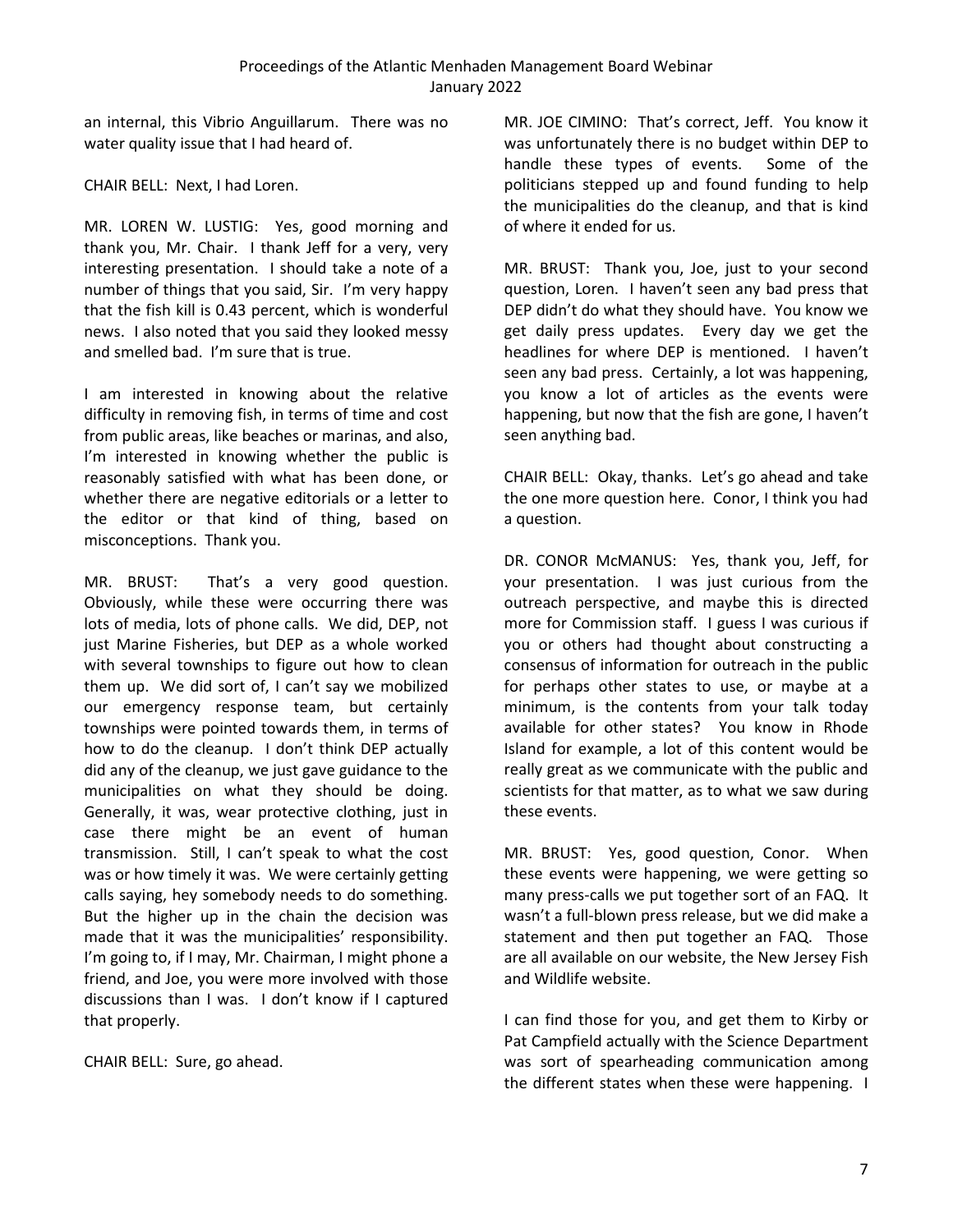can get our information to either Pat or Kirby to distribute to the states, for whoever wants it.

DR. McMANUS: That's great, thanks so much.

MS. KERNS: That will be great, Kirby's last day is on Friday.

MR. BRUST: I have the microphone, if I may, Mr. Chairman. I worked with Kirby. Kirby has been around a long time. I was trying to think this morning of any species that he hasn't worked on. For staff here in New Jersey, I just wanted to say one great big thank you to Kirby for all of his work over all of the years. Now I will go eat. Thank you very much, everyone.

CHAIR BELL: Thank you, Jeff, thanks for that and thanks to everybody, Jan, John and Jesse. That's interesting everybody has got a J name up there. Thanks to everybody for that. That was very informative. If anybody else has any other questions, I would just recommend. Normally I would say find Jeff in the passage way and have a discussion, but just shoot him an e-mail or something. But we're going to go ahead and move on here, in the interest of keeping on schedule.

Nice segue way into our first action item on the agenda, which is going to be moving forward with Addendum I to Amendment 3, is trying to get the document ready for public comment, for public comment the next step in the process. What we're going to spend the bulk of our time here today is working on getting that document in a form that the Board is comfortable with in moving forward to public hearing.

As you've mentioned and seen it's a rather complex document at the moment, so we've got our work cut out for us there. But I know a number of you have some good thoughts and ideas in ways we can move on that. That takes me to Kirby. Yes, so my first meeting as Chair and Kirby is leaving. Kirby has been with the Commission for, I guess about nine years, and like Jeff said, he's been such a number of different species he's done, we are definitely going to miss him.

I'm really going to miss him, because I was looking forward to at least some very experienced and knowledgeable hand holding for the new Chair. But we'll make do. We want all the best for Kirby. But this will be Kirby's last meeting with us, and I'm going to shut up and let him basically work us through a process here.

What he will basically give us to breathe, a pattern I want to try to follow if he's going to work through sort of section by section, so we'll have a discussion and work through a section. We'll see if we can make progress, in terms of editing through the document, hopefully removing a number of things, because what we have right now is pretty massive.

Anything that we can remove at this point, and the Board is still comfortable with that, we would like to do that. To get this thing down to something that is a little bit more manageable for the public to comprehend, and to be able to give us some valuable feedback on. We'll basically work through it section by section.

We'll have motions associated with that section, and if this works out that there are public comments specifically related to the motions we are making with that section, we'll try to factor those in as well. That is sort of the process we'll follow. Kirby has got a great presentation here. I'm going to just let him run us through this.

But that is the idea. We would like to be able to finish today with something that the Board is comfortable with in taking to public comment. We'll see how things look as we go through, and try to take a break at an appropriate point when we need to. Kirby, I think that kind of covered it as teeing up for you. I'm going to just turn it over to you, and we'll run with it.

# <span id="page-13-0"></span>**CONSIDER DRAFT ADDENDUM I TO AMENDMENT 3 FOR PUBLIC COMMENT**

MR. KIRBY ROOTES-MURDY: Thank you, Chairman Bell, and thank you for the kind words. Yes, let's go ahead and get started. Good morning, everyone.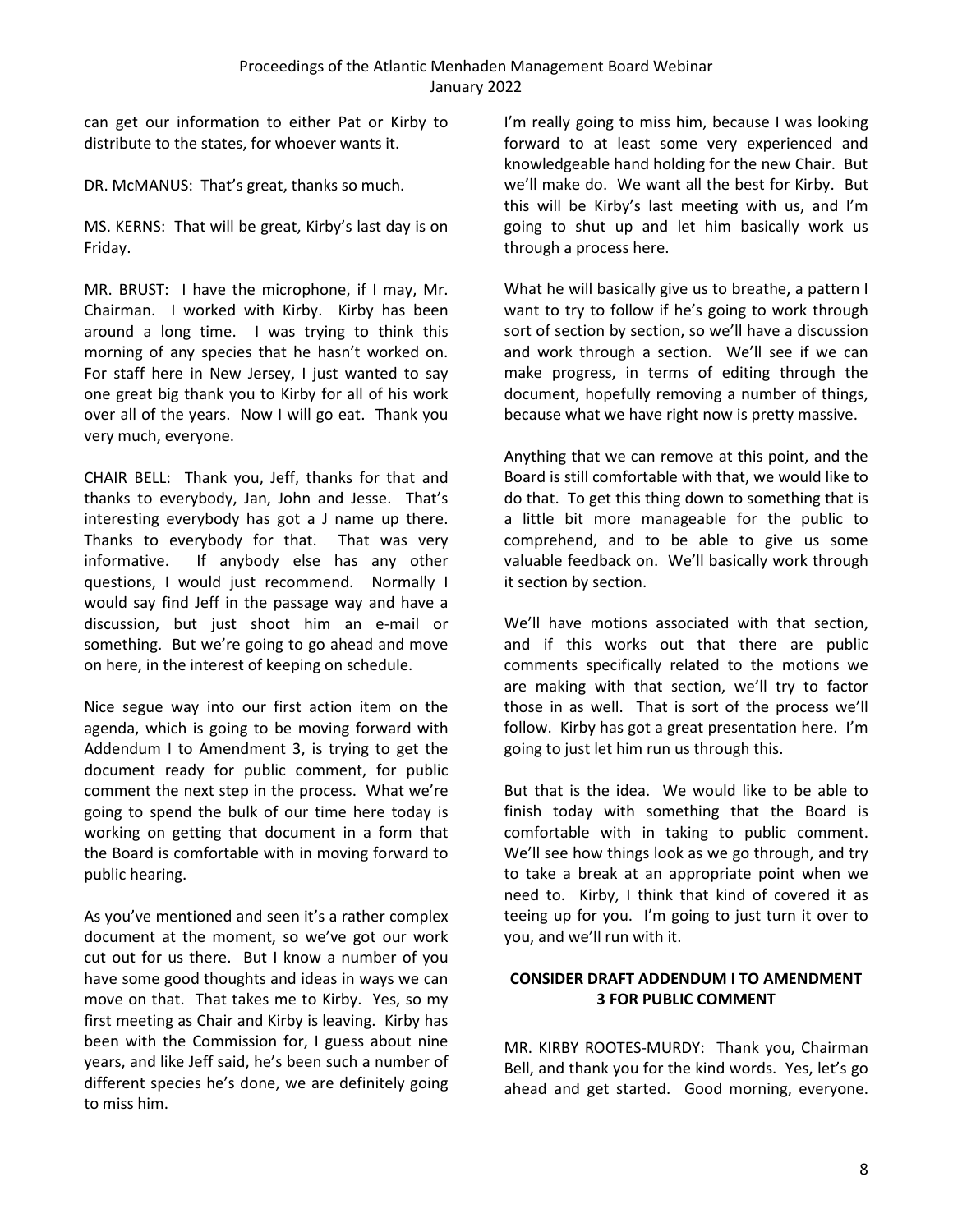I'll be presenting Draft Addendum I to Amendment 3 for Board review today. This is a presentation outline. I'm going to go through an overview and timeline, then review the draft options that are in the document.

Going section by section as Mel mentioned, commercial allocation, and then episodic event setaside, followed by incidental catch and small-scale fisheries. After going through each section, I'm going to have the PDT recommendations, and following that Meghan Lapp, our AP Chair will provide a summary of comments the AP had specific to those sections.

As Mel mentioned, we want the Board to consider removing options from the Addendum today at the end of each section, and then at the end of this agenda item, consider approval of the Draft Addendum for public comment. Just quickly, I wanted to put up on the screen so that everyone is aware of the Plan Development Team that helped put this document together.

They were incredible, they did a really great job, in my opinion, in putting this document and all the complex pieces in a succinct, clear manner. Thank you, Melissa, Micah, Nichole, Jeff, Harry, and Shanna. Just quickly, some background. As many of you remember, the Board tasked a Board workgroup to develop strategies to align commercial allocations with availability, review incidental catch and small-scale fisheries provision, and reduce quota transfers back in May of last year.

### **PLAN DEVELOPMENT TEAM REPORT**

<span id="page-14-0"></span>Over the summer that workgroup worked to put together a report, and that was presented in August, in which the workgroup outlined a number of strategies for the Board to consider in addressing these items. Based off of that report, the Plan Development Team was tasked with using this report as a starting point in developing this Draft Addendum.

As many of you remember, in October I presented a progress report memo from the Plan Development Team that identified a number of key concepts and options that the Board needed to consider and provide feedback on, to further develop the document. In terms of the timeline here that I wanted to highlight.

As you guys are aware, the plan today is to review this document and approve it for public comment. If that happens, this is what the general timeline would look coming at us in the meeting today. There would be a public comment period that would likely begin next month, possibly go through March.

Staff would be working to pull those public comments together, summarize them, and then present them back to the Board in May, at which point the Board would consider taking final action on the Addendum. Right now, the Addendum has noted at the end that the provisions would be implemented in 2023.

But if the Board wishes to change that, you know those would be considerations to be made later on, when the document is considered for final approval. In reviewing the Draft Addendum today, I'm going to provide an overview of each section by focusing on the objectives, and then the management options that are in the document. I'll have the Plan Development Team recommendations. As mentioned, Meghan Lapp will present the AP report, and will take any questions Board members have. Following that, then we'll have the Board consider motions to remove options. I will do my best to try to mirror what Emilie did so well with the striped bass presentation in October. If there is a Board motion to remove a specific option, we will strike through it, and it will be noted in red throughout the presentation, so that people can keep track.

I'll also note that in my presentation, as well as the document, we have an asterisk next to options that the Plan Development Team recommended moving. Getting into our first section, Commercial Allocation, the objective here is for allocations to be adjusted to align with recent availability of the resource, enable states to maintain current directed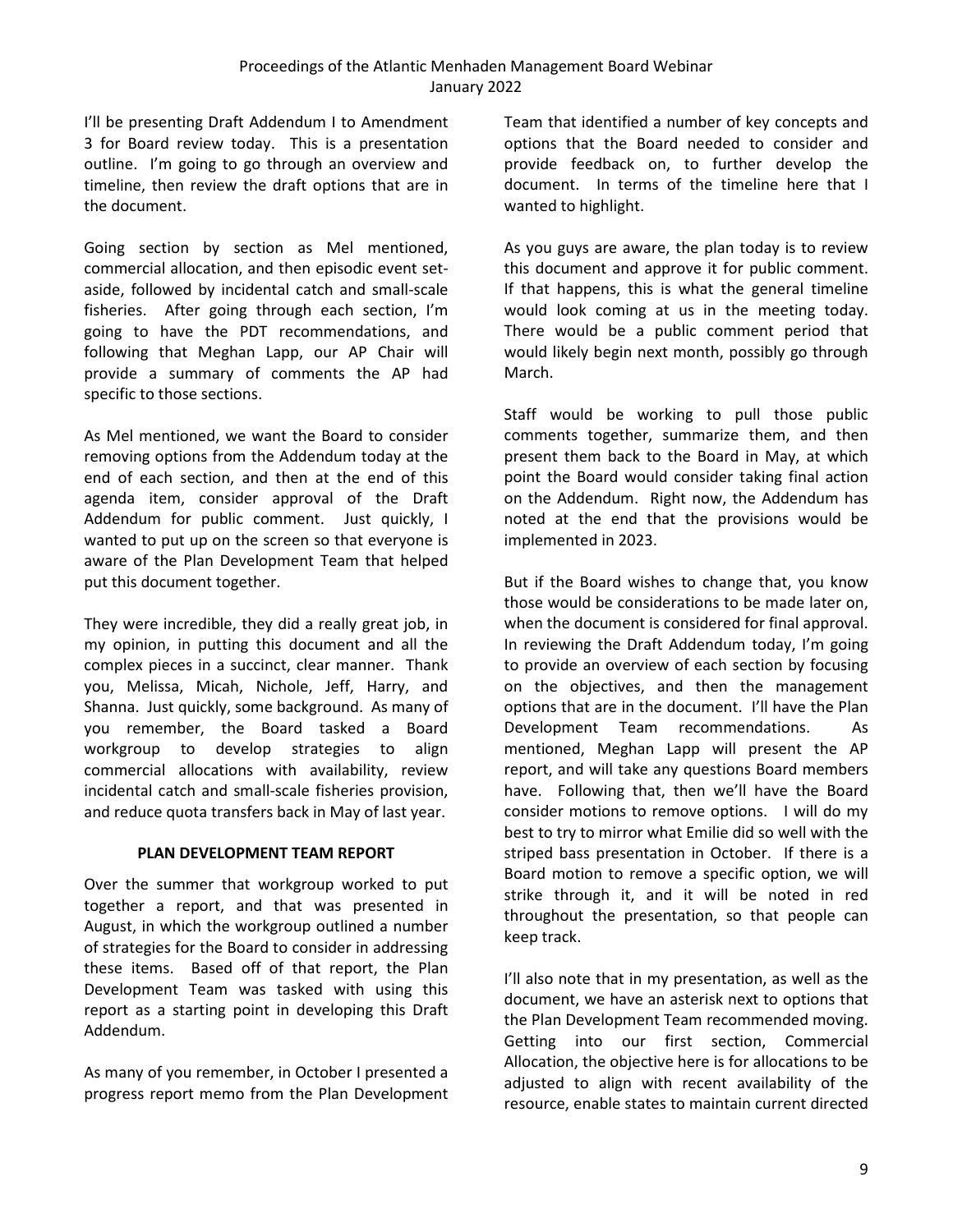fisheries with minimal interruptions during the season, reduce the need for quota transfers, and fully use the annual total allowable catch, also known as the TAC, without overage.

In this section we have two subsections, and it's important to understand that in trying to determine an allocation, there is these two steps. The first, under 3.1.1 is the allocation option for addressing the minimum allocation that each state would get. The next step in Section 3.1.2, are then the timeframes to be used to allocate the remaining portion of the TAC.

Under Step 1, we have three different options right now. Our first option is status quo, as many of you are aware that means each state gets a 0.50 percent of the TAC. Option 2 is a two-tiered fixed minimum approach, in which the states of Pennsylvania, Delaware, South Carolina, Georgia and Florida would receive a 0.01 percent of the TAC, and then the states of Maine, New Hampshire, Massachusetts, Rhode Island, Connecticut, New York, New Jersey, Maryland, Potomac River Fisheries Commission, Virginia and North Carolina would receive a 0.50 percent.

Option 3 is a three-tiered fixed minimum. Similar to Option 2, the first-tier states remain the same. But there is now a second tier under this option, in which the states of Connecticut, New York and North Carolina would receive a 0.25 percent, and the third-tier states of Maine, New Hampshire, Massachusetts, Rhode Island, New Jersey, Maryland and Potomac River Fisheries Commission, and Virginia would receive a 0.50 percent.

After that first step, there is allocating the remaining portion of the TAC based on different timeframes. In breaking this out into these two decision points, Option 1 provides a timeframe that is the status quo of what is laid out in Amendment 3, which is 2009 to 2011. Option 2 is to use the years of 2009 through 2020.

As many of you know, this includes both periods of high landings and low landings for a number of states, but it's important to note that it also dilutes

recent trends. Option 3 is more recent years landings of 2018 through 2020. In turn this reflects more recent landings trends, stock distribution, but obviously does not contain information on landings in the past.

Now these three first options are fairly straightforward; in that they are using average landings from each of the listed timeframes. Option 4, the second highest year option, selects a best landing year for each state, using data from 2009 through 2020. The general process is that the total landings are tallied, and then determined percentages are based off of that. In turn, the percentages are not based on a given years TAC, or on the biomass that comes out of the assessment. The thought process here is that a second highest year may be less of an outlier than the highest year, and may provide states better opportunity. Option 5 is a three-year moving average that is lagged by one year. You'll see this clearly in the tables in the document that I'll go through shortly.

Option 6 is a weighted allocation approach. Whereas many of you remember during the last Board meeting there were three different weighting approaches, 25/75, that's starting with our older timeframe and newer timeframe, 50/50 evenly weighting it between the two timeframes, and then 75/25, so weighting it more heavily towards the past versus the present.

Under Option 6 there are two sub-options. Option 6A is 2009 through 2011, and 2018 through 2020. As noted, because of these different weightings, there are three sub-options for Option 6A. For Option 6B, 2009-2012, and 2017 through 2020, very similar to Option 6A, but has an additional year added on each end.

To help visually make sense of these two steps in the document, this decision tree outlines generally how each of these options would interact with each other. You would start with selecting first a minimum allocation under Step 1, and then under Step 2 is choosing the timeframe. As you can see at this level, there are a number of different combinations that come out of this process.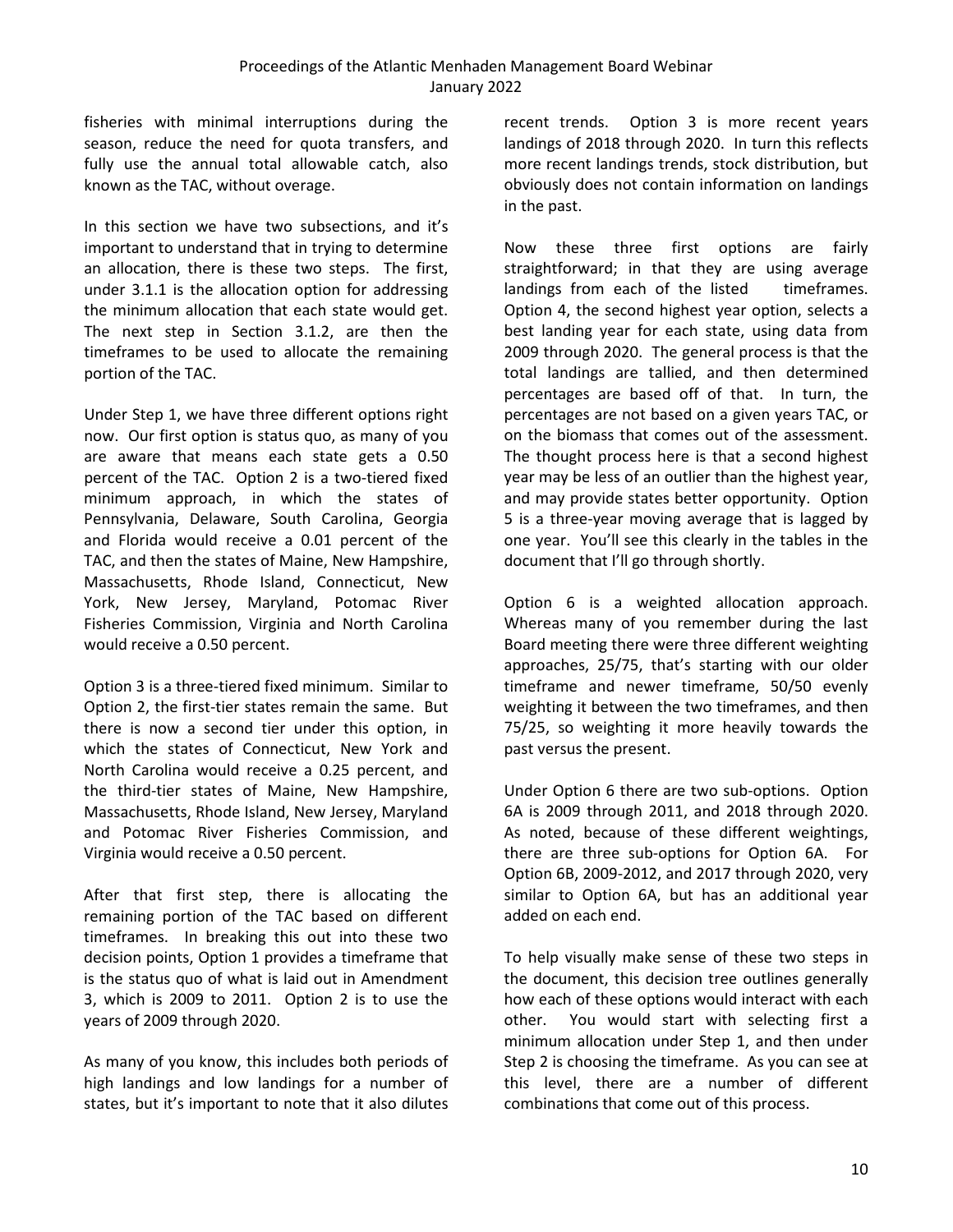We'll come back to this slide later on if needed, to help demonstrate which options the Board chooses to remove would look like. I'm going to go through each of the tables now, and just to help make sure people are understanding what they are presenting. Options under Table 6, which are A1 through 4 are where the minimum allocation is 0.50 plus the timeframes that were listed earlier of status quo 2009 through 2020, 2018 through 2020, and the second highest year.

Table 7 is where the fixed minimum of 0.50 is added with the three-year moving average. You can see here that you have a three-year moving average that is lagged by one year. In the very first column with numbers, at the top you see the three years that are chosen, and then the year that would be in use. It would not be immediately after. To help you get a sense of what it could look like, for example this year, you have the years of 2018 through 2020, and that would be implemented for the year 2022. That is in the far-right column.

Next is the fixed minimum of 0.50 plus the weighted timeframe. As we walked through before, there are two different timeframes that are being looked at, 6A and 6B. Additionally, there are three weightings under each. This is our first set of tables again that have a fixed minimum of 0.50. The next sets of tables are going to be very similar to these, but they are using the tiered approaches.

I'm going to go through those a little bit more quickly. Again, you can follow along with these tables in the document. Table 9 is a two-tiered minimum with Options 1 through 4. Next is the two-tiered minimum with the moving average, and then next is the two-tiered minimum with the weighted timeframe. Then the last three tables I'm going to go through are the three-tiered minimum. Three-tier minimum with the four options as noted. Table 12, three-tiered minimum with the moving average in Table 13, and then the three-tiered minimum with the weighted timeframe. Again, this is on Table 14. Please, be sure to reference this in your materials that were sent out to the Board earlier this month. Next are the Plan Development Team recommendations for this section. The Plan

Development Team recommends removing the following timeframe options. First Option 2. As noted, this is the longest timeframe and given that it dilutes some of the trends that can be picked up by looking at either more recent year's landings, as well as considering some of the options under the weighted approach.

Option 4, as noted in my presentation, the second highest year option is being recommended to be removed. Because of the complexity, as well as that it's not using for any given state's allocation the TAC for that year, and a biomass that comes out of the assessment. The last option that the PDT is recommending be removed from this section is the weighted allocation timeframe # 2.

Largely because this seems to be accomplished through the other option 6A, and having three suboptions under two different weighting timeframes kind of creates more options that the Board and the public will have to choose from, when many of them may be very similar. Those are the Plan Development Team recommendations. Next is the AP report, and as mentioned before, our AP Chair will walk the group through these summary points.

### **ADVISORY PANEL REPORT**

<span id="page-16-0"></span>MS. MEGHAN LAPP: Thanks, Kirby. This is Meghan Lapp, the AP Chair. As the AP discussed the options that Kirby just ran over, they expressed support for considering adding an explicit option that allows additional quota percentage from a tiered approach to be put back into the state allocations, rather than just increasing the episodic event.

They also recommended to adjust the statement of the problem to note states that have worked within their quota since 2013. Also, adding an option for research set-aside quota, similar to the episodic event, but specifically for research set-aside itself. They also expressed concern for the second highest year option.

There was some discussion over that, which is a point, AP members were not aware of any other management plan that uses the second highest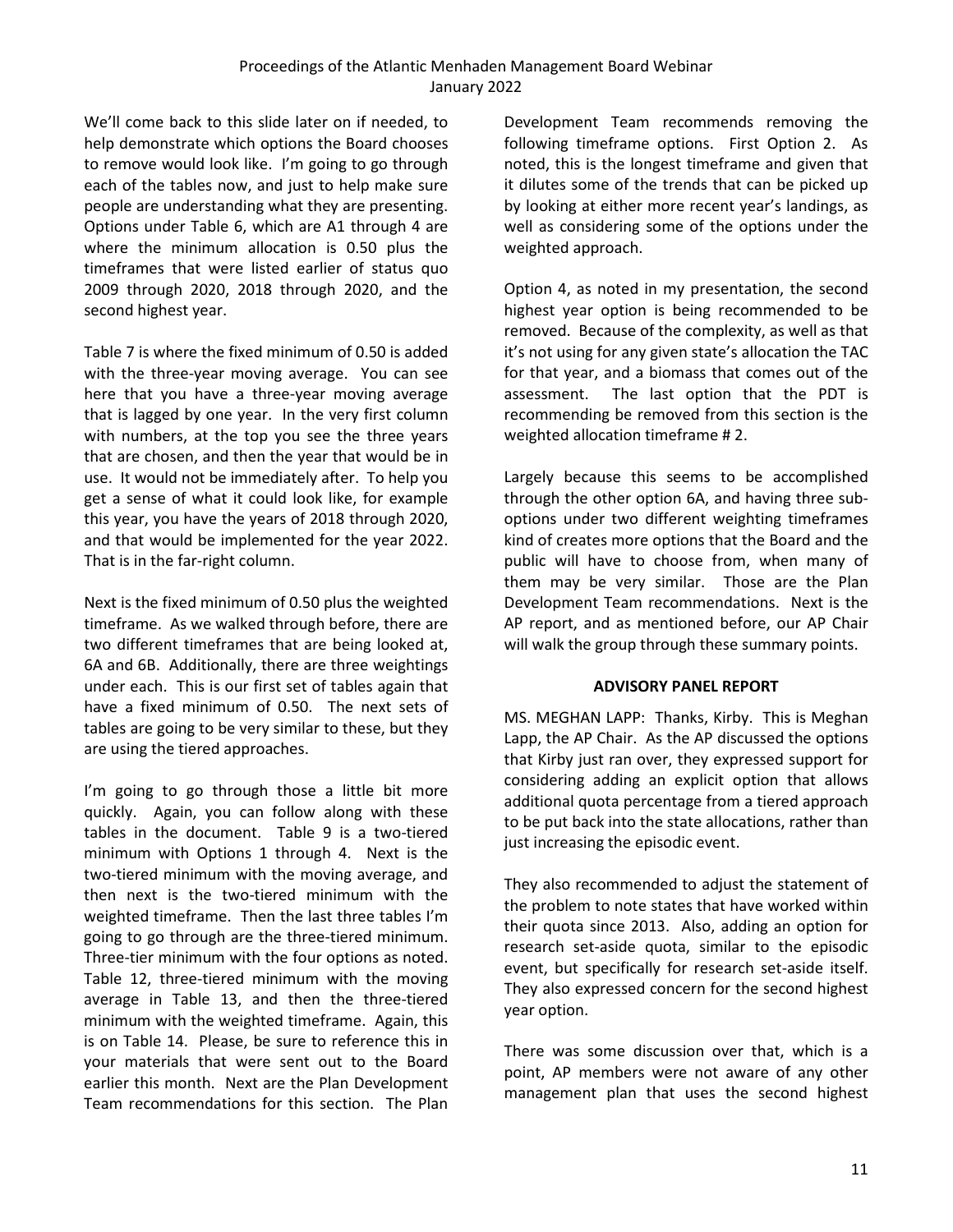year, and staff is not aware of any management plan that does that either, so there was concern about that option.

MR. ROOTES-MURDY: Thank you, Meghan. We'll move on to questions now for either items that I presented that are in the Addendum, or regarding Plan Development Team recommendations or the AP report.

CHAIR BELL: All right, thanks, Kirby, questions from the Board so far. You can see how these things have multiple factors and they play off of each other. You can see how it gets rather complex. Just let me know what kind of hands you have raised.

MS. KERNS: I will give you three at a time, so the first three are John Clark, Chris Batsavage, and Justin Davis.

CHAIR BELL: All righty, John Clark, go ahead.

MR. CLARK: Thank you for the great presentation, Kirby. I'm just curious, as a state that would be in a very small quota here. Did the PDT consider coming up with a de minimis option for states that either don't fish at all for menhaden? You know if our goal is to minimize the amount of quota that goes unused, why is quota being allocated to states like Pennsylvania, South Carolina, Georgia?

If we had a de minimis option that would probably take care of that you wouldn't have to do this. That was my first part, and then just curious as to how the decisions were made as to either round up or round down states to put them into the tiers they were put in?

CHAIR BELL: Thank you, John, Kirby, do you want to take a shot at that?

MR. ROOTES-MURDY: Yes, thanks for the question, John. We really went off of the guidance from the Board during the last Board meeting, and I don't recall there being a request for a specific de minimis option, where those states as you listed would not have an allocation. I will just remind the Board that we are still at a stage where if there is an interest in that being pursued, that could be added into this document.

I would recommend though, if that is of interest that definitely to consider removing other options. In terms of how the landings information is considered. I will note that outside of our status quo option of A1, again which is the fixed minimum and the timeframe. We're using the most up to date landings information, and so we have a calculation that we've used to come up with that.

I could walk people through that in more detail, but we tried to mirror as much as possible the kind of allocation approach from Amendment 3 that we rounded to, the nearest hundredth in that regard, and that is the simplest way to get into it at this point. But I can provide more detail later if needed.

MR. CLARK: Thanks, Kirby.

CHAIR BELL: I've been focusing on removing things, removing things. Keep in mind, I mean in the process of tweaking this that someone feels very strongly about adding something, fine. But as Kirby mentioned, if we're going to add something, you really need to think about what else you might remove. Again, it's a balancing act with this thing, you touch one piece and it affects something else. Okay, Chris.

MR. CHRIS BATSAVAGE: Thank you for the presentation, Kirby. You might have mentioned this in your presentation, but I just want to make sure I understand correctly regarding Amendment 3 that Amendment 3 required that the Board review the allocations after three years. If that's the case, will that three-year review still be part of this after final action is taken on Addendum I? I'm asking just to kind of get a better perspective as far as regarding any options we might want to remove, as far as allocations go.

MR. ROOTES-MURDY: Yes, thanks for the question, Chris. That has generally been the approach the Plan Development Team has been working under. If need be, we can make that more clear or explicit in the document that once the Board were to approve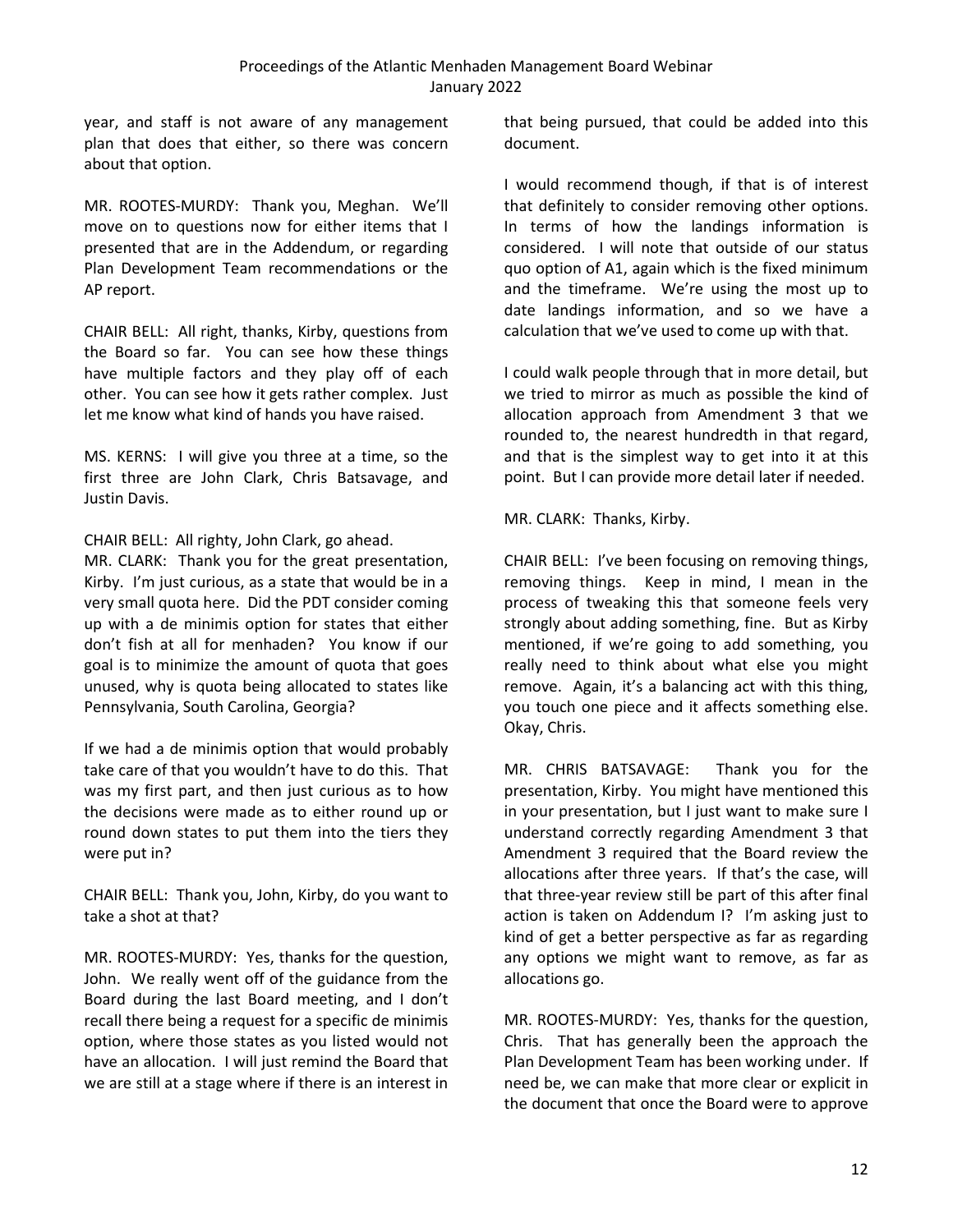this document with new allocations, that they would be revisited within three years if not sooner. But that was the general premise this group was working under.

CHAIR BELL: Justin Davis.

DR. JUSTIN DAVIS: I think this is a question for Kirby. I'm wondering about the feasibility of adding in a sub-option under 3.1.1. I get this is going contrary to the general goal today of taking things out of the document. But I'm hoping this might sort of clarify that there is a decision point here, that I don't think is really explicit in the document, and that is what to do if the Board were to ultimately select Options 2 or 3 under 3.1.1.

One of the tiered minimum approaches, what to do with the quota that is freed up by selecting one of those options. You know under status quo 8 percent of the quota is taken up by minimum allocations. Under Option 2 that would drop to 5.5 percent, under Option 3 it would be 4.8. It's sort of implicit, because the next section 3.1.2 is about how to allocate the remaining TAC.

It sort of says, unless some other decision is made that quota that is freed up is going to get allocated back out, according to whatever formula is selected there. Then it is mentioned down in 3.2.1 that, well you know we could use some of that quota that is freed up to increase the episodic set-aside.

It also occurs to me, down at 3.3.4 we're talking about catch accounting for incidental catch in smallscale fisheries. Option 3 talks about creating a 1 percent set-aside of the TAC to accommodate landings under that program. It seems like that's also a potential use for this quota freed up by Option 2 or 3.

I'm wondering if we added in a sub-option conditional on Options 2 or 3, that essentially would create a decision point for what does the Board want to do with the quota that's freed up, if we select Option 2 or 3. That might help sort of clarify to the public that there is a decision point there, and how that quota might be used.

If we were to do that, could we like would we need a motion today to add that to the document? Could we do it by Board consent? Would we have to go back to the drawing board to the PDT and add it in to bring the document back? I'm just sort of curious about the process for potentially adding that in.

MR. ROOTES-MURDY: Yes, thanks for the question, Justin. It's a fair one, because this is where we have these sections interact with other sections, right? Later on in the document we have this note about the episodic event set-aside with Option 2 increasing it to 5 percent, and if that's of interest to the Board then effectively this additional quota that could be freed up could be used in that, or a certain amount of it.

I think one thing that I would like to make as clear as I can at this point. The allocations that are drawn up in this first section. That decision point of how to use that additional percentages from the tiered approach, doesn't affect what the state's allocation percentage is. It would affect what the poundage is. That is where I think we can actually make it clearer that it's a decision point for the Board, and if you would want it to be an explicit option, you know that's fair. I can understand that being more helpful to communicate to the public. But it's just important to keep in mind that what would be adjusted is the poundage, and not the state percentages, if that makes sense.

CHAIR BELL: Hey Justin, good question, and you touched on something, just sort of the interdependence of all these pieces on each other, and moving one direction and how does it affect this or that. But I think that is certainly a valid point that you made. As Kirby said, we can kind of try to deal with that at the appropriate point.

Again, don't read, I mean my saying is remove, remove. If we need to adjust or as Justin just mentioned, clarify some things or add things that would be constructive, in terms of helping the public understand and us visualize how this whole machine will work once it's all up and running. That's fine. We can certainly do that. Just kind of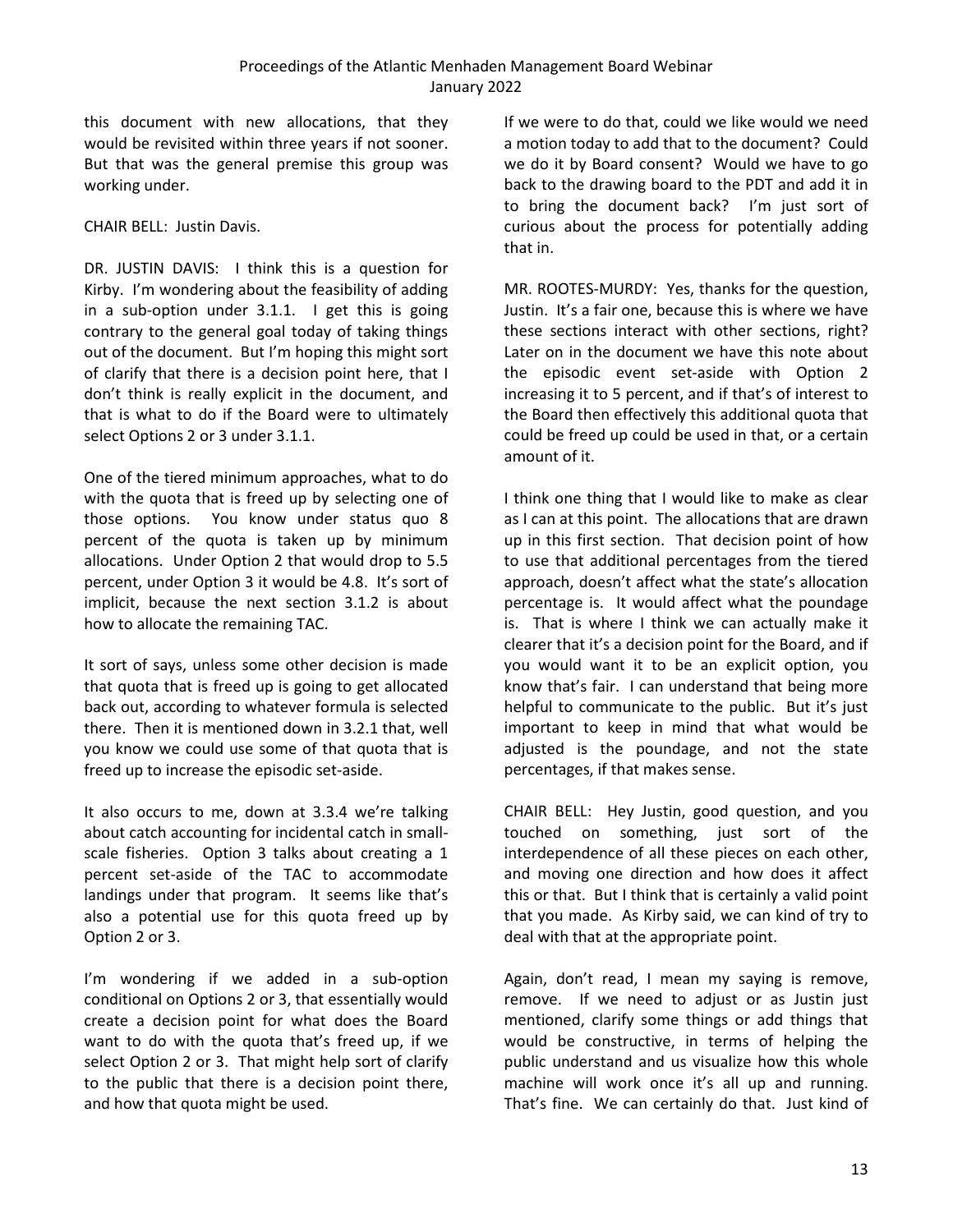moving along here, got any other hands at this point?

MS. KERNS: I have a couple, I have Nichola Meserve, actually and Roy Miller.

CHAIR BELL: Okay, Nichola, go ahead.

MS. NICHOLA MESERVE: I agree with Justin that some additional clarity is needed on the point that he raised about the TAC that is saved with the other tiered approaches. I believe that when the work group talked about that, we thought that the most, you know kind of transparent, easiest approach was to have that go back into the TAC as a whole, as opposed to into any particular set-aside.

That is my recollection, if anyone else wants to correct it, please do. But I had raised my hand because I wanted to ask about the three-tiered fixed minimum approach, and kind of specifically what was the criteria that was used to put Connecticut, New York and North Carolina into the 0.25 percent tier?

When I look at the Table 2 in the document that shows the state's landings as a percentage of the coastwide landings. You know New York kind of jumped out at me as maybe a different level than Connecticut and North Carolina, particularly if you look at 2020, when they were over 1 percent of the coastwide landings.

I just was hoping for some clarity as to how the PDT put those three states in the middle tier, and also to clarify that the states would be in these tiers until another addendum modified it. For example, there is no moving in between the tiers outside of an addendum process.

CHAIR BELL: Thanks, Nichola, Kirby do you want to add to that?

MR. ROOTES-MURDY: Yes, I'll go ahead. As noted in the document under this option, depending on the timeframe in Step 2 that's selected. The understanding was that for nearly every year between 2009 and 2020, those states would likely

have sufficient quota to cover their landings every year. That was the general thought process, was to see which states could fall into that kind of category of the two combinations of putting them in a lower minimum than what Amendment 3 outlined, and then outside of the status quo what could get them to a higher quota level, or maintain them at a quota level that would allow them to cover their landings in most years, based off of the data we were looking at.

In terms of the second question regarding those being fixed in this Addendum. That's the idea that the Plan Development Team was operating under, that these allocations would be set from these two decision points, until a subsequent addendum were to be undertaken to adjust those allocations moving forward.

MS. MESERVE: Thanks, Kirby.

CHAIR BELL: I figure we're going to keep going back to this decision tree that's useful just keeping us straight. Toni, I can't remember who you had next.

MS. KERNS: No worries, Mr. Chair, it was Roy Miller, and Ritchie White also has his hand up now.

CHAIR BELL: Roy, go ahead.

MR. MILLER: I wanted, since Nichola brought it up I would like to go back to Table 2 again. I'm looking at the Tier 1 allocations for the states of Pennsylvania, Delaware, South Carolina, Georgia and Florida. In Table 2 it doesn't provide any guidance on South Carolina and Georgia, because apparently their landings during the calm years in that Table 2 were confidential.

Pennsylvania's were presumably zero during those particular years. But Delaware's landings were 0.02 to 0.04, and Florida's landings were 0.05 to 0.07. What I don't understand is, why are we setting up a Tier 1, a first-tier criteria of 0.01 percent, which would put Delaware and Florida behind already? If this becomes acted upon, and Delaware and Florida, for instance, only receive an initial allocation of 0.01 percent.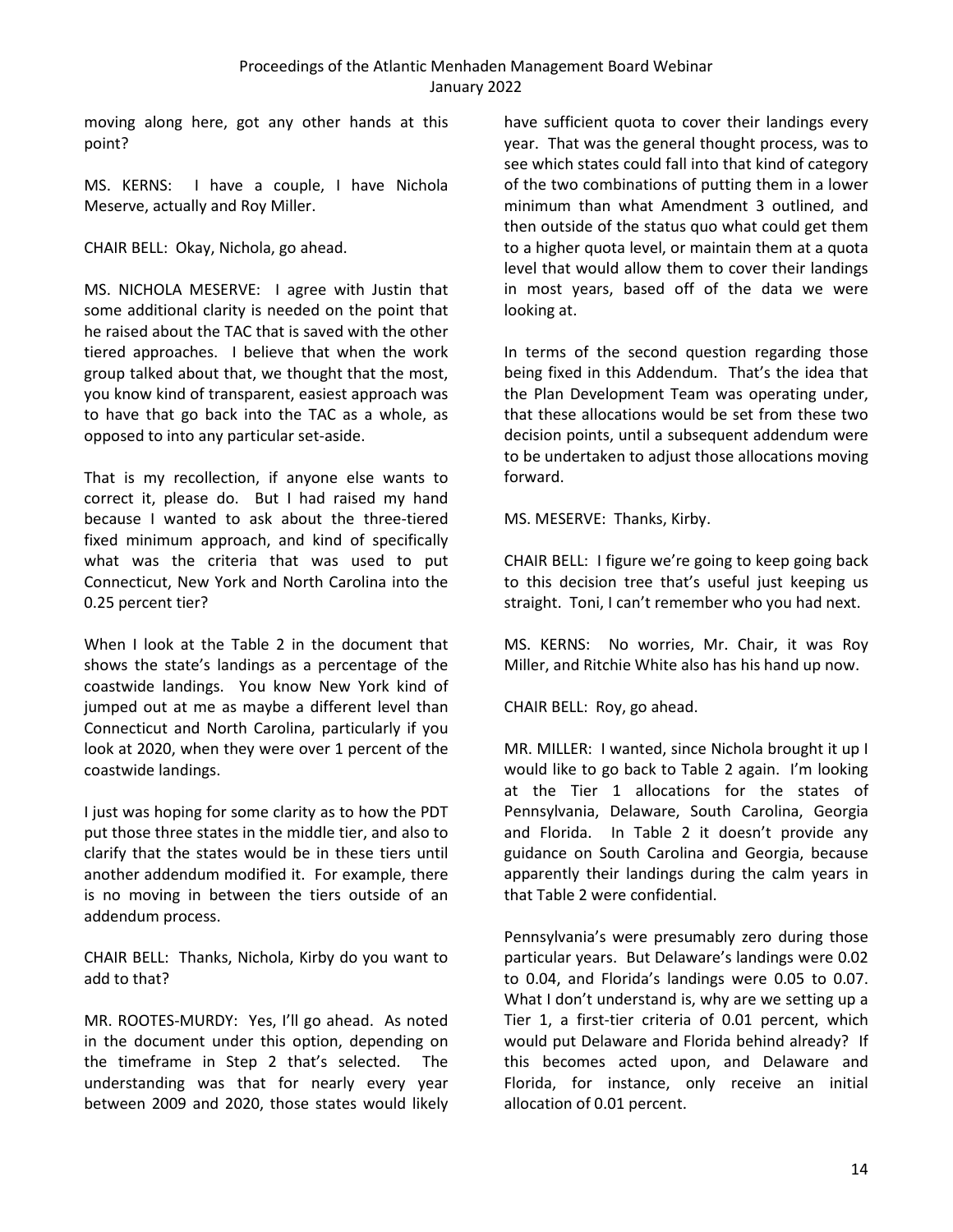Then clearly if history repeats itself, we'll be in the process of searching for quota elsewhere every single year. Why don't we make the Tier 1 criteria something that would satisfy Delaware's and Florida's recent needs? I was just thinking off the top of my head something like 0.1 percent. Maybe that would accommodate Georgia and South Carolina too. But that is my question, Mr. Chair, and if that is viewed favorably, I might have a motion at some point.

CHAIR BELL: All right, Roy, thanks for that.

MR. ROOTES-MURDY: Just to help with Roy in understanding the thought process here. The table he's referring to, I don't have it in my presentation, but it's in the document, and you've all seen it a couple times. Table 2 shows what each state percentage is of the coastwide landings, based off of total landings data. As he mentioned, you know Delaware in that table is 0.02 in 2019 and 0.04 in 2020. Florida is 0.05 and 0.06. Again. 0.02, 0.04, 0.05, 0.06. As you can see in Table 6 in the document, and in terms of the slide number, Maya, if you want to pull that up that would be Slide 12. What you can see there is that that fixed minimum still allows those states to have an actual allocation that is much higher than that. It would cover their landings, and they would not need to pursue quota transfers, I think to your concern. As noted in Table 18, the tiering actually aligns them up with what those historical periods were, in T2 and T3.

That's the case for both the 3 tier and the 2 tier. There was consideration made to that for the states that may have lower landings compared to other states. But if there is an interest in changing this in the document, as mentioned before, we can obviously accommodate that today through a motion.

MR. MILLER: Follow up, Mr. Chair? CHAIR BELL: Sure, go ahead.

MR. MILLER: Kirby, I had assumed that under the proposal the 0.50 would be done away with. Instead, your proposed amount would be in Tier 1, would be the total. But what you're saying is, it's

assumed that the 0.50 will be retained, and the Tier 1 proposals just get added to that. Is that what you're saying?

MR. ROOTES-MURDY: Sorry, so that we're fully clear. Table 6 outlines how the allocations would break out if the 0.50 percent is retained. If you move down to the tiered approaches, so Table 9 for example through 11, and then again 12 through 13, the fixed minimum that those first-tier states get is lower than that. Again, it does line up, at least for the states you mentioned, with those timeframes that were mentioned in Table 2. But it's not a 0.50 for those states in the tiered approach.

CHAIR BELL: Within the document right now there is an option that holds things at 0.50 as you pointed out. But then there is also an option available to take that down to 0.01 or 0.05 for the states that we were talking about. All right, Ritchie White.

MR. G. RITCHIE WHITE: I'm thinking about the complexity of this and how the public will view this in their decision-making process. I'm thinking about if there is a way of showing each individual thoughts on each table to show which meets the goals and objectives for each individual state.

When I look at this there are very few of these that would meet New Hampshire's goals and objectives, and I think that's pretty much true for Massachusetts and Maine, I believe. I was wondering if there is a way of showing that, have those shaded in or some other way, so the public will have an easier time going right to the options that are going to fulfill the needs of their individual state.

# CHAIR BELL: All right, Kirby, any thoughts?

MR. ROOTES-MURDY: Yes. Thank you for the question, Ritchie. The key thing is, what do you mean by that? What is it that is going to meet the needs of the state? Is it assessed percentage, and if so, what is that based on? Is it a certain timeframe landing? Again, specificity on what you would like to have in this document to clearly indicate a way to guide the public to options that make sense or are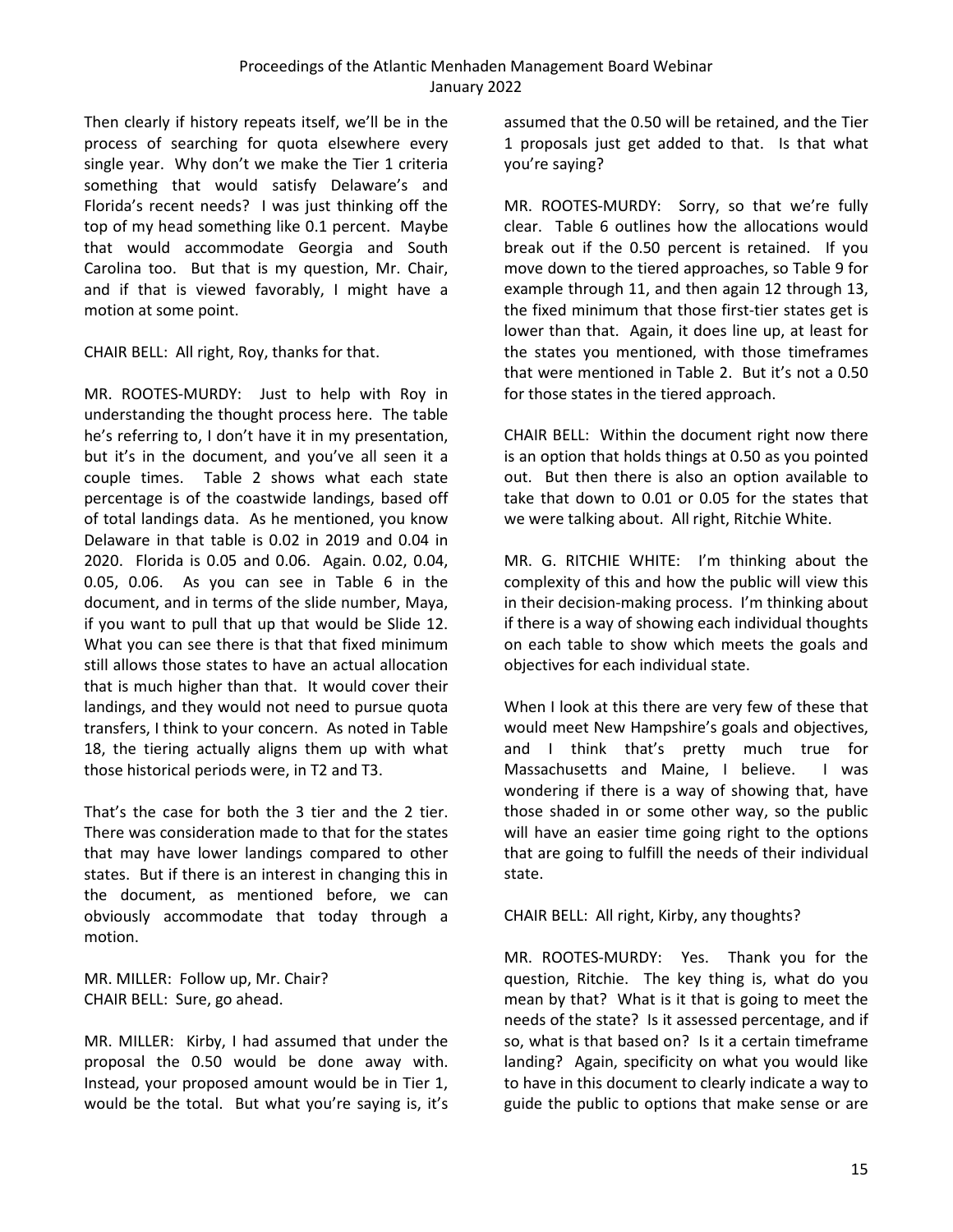more applicable, based on what they would like to see for their state would be helpful.

MR. WHITE: Follow up, Mr. Chair.

CHAIR BELL: Go ahead.

MR. WHITE: Yes, I think that the three New England states, I believe, are going to be looking for what they've been harvesting in the last three years. That is the need, and really, I think a lot of states would be looking at or saying that their needs are eyond that. This is an upward trend, and I know New Hampshire harvested a fair amount more in 2021 than we did in the previous three years.

I believe Maine is in that situation, I'm not positive. The public is going to be looking at how many pounds will be in our quota, and how does that compare with the last three years, and they are going to view that as their need. They would take that from the goals and objectives, trying to solve that problem that New England has a larger abundance, and capacity to harvest that, and the need for it for bait.

CHAIR BELL: I think I follow you, and basically from the public's perspective is that here has been our world for the past three years, this is what's going on in terms of harvest. Which option here seems to allow us to deal with, just to maintain that or deal with the future? But I think I understand what you were getting at there. I'm not sure how, it seems like you might have to add a whole other table, or multiple tables, I'm not sure. But I followed the point you're making. It makes sense from the public's perspective.

MS. KERNS: Mr. Chair, if I may interject here. I think what we could do as staff, perhaps I might need to think this through a little bit more. But I think we could highlight or mark or star options for each state that, this is tricky. You know the quota changes in any given year, so it's hard to say in the affirmative.

But we could use a, I guess an old year's, a previous year's quota or the current year quota to say, this

allocation option would be at or above the average of that state's landings for the last three years. But I don't think we can say it meets the goals of that state. That would be something that a state could say at its public hearings.

But that would almost be like saying, this is the preferred option for each of the states in the management document, and that's not something that the Commission specifically does. To have to point out at each individual states preferred management options, I think would be a little bit confusing in the document.

CHAIR BELL: Yes, I agree, Toni.

MS. KERNS: I do, in thinking about this, I am a little concerned if we don't lose any alternatives or very many alternatives, as the document stands right now, as Kirby said before, there are 33 options. To try to indicate which options are above a certain amount could be additionally confusing in the document. We would have to think through how we might be able to achieve that. I just wanted to let you know that we now have Lynn, Erika, David Borden and Craig Pugh on your list.

CHAIR BELL: All right, Lynn, go ahead.

MS. LYNN FEGLEY: I just want to thank Kirby for the presentation, and while I have the microphone, all of his work over the years. We're going to miss you. I just wanted to weigh in a little bit on Roy's comment, and also on Ritchie White's comment. I think the Board needs to really think hard about simplifying this.

In my mind this three-tiered option is sort of doing arbitrary backflips to create a very small amount of extra quota to move around. It seems like under the two-tier option from the tables, Delaware would be mostly covered, and I want to stress that there is this incidental small-scale fishery provision, that if that stays in the document and it's open for public debate, would cover states like Delaware, if there was a case when they didn't quite have the TAC, the quota to meet their needs. By the way, that also holds true for Maryland.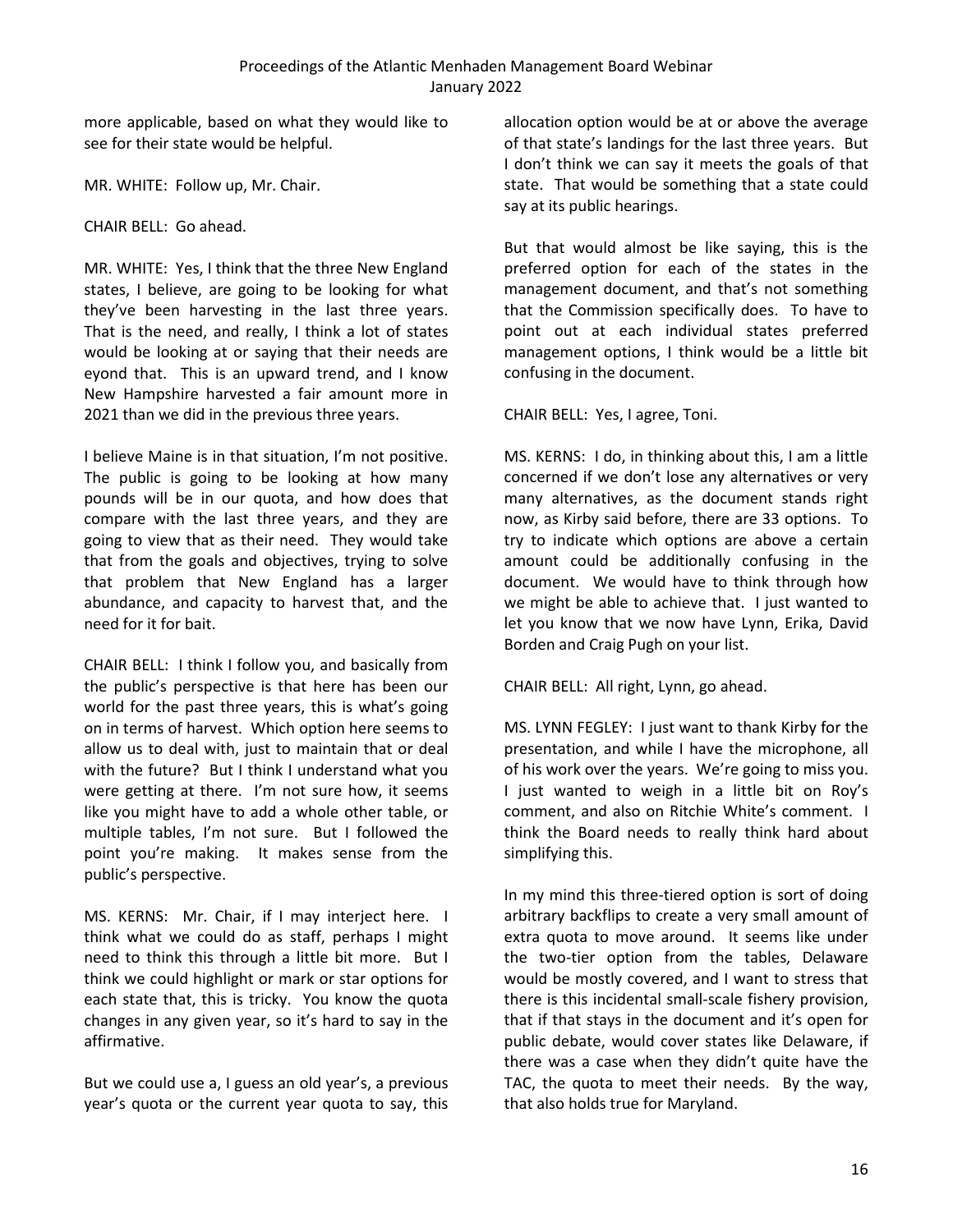I also want to be careful a little bit about this idea that every state is going to get what it needs. I get that. The reality is we're allocating a limited resource. Every state is likely to not get what they need. I think because that's true, you know if Maryland gets a slug of fish through the Bay again like in 2012, when we harvested 13 million pounds. We're not going to get what we need.

I mean we're not going to get what we need, but I would like to think that there is a simpler overarching way, and it's probably through some of these, you know the bycatch provision and the incidental catch, and considering fish distribution the way it is now, so we consider how the fish are distributed and we consider that this distribution is going to shift. We probably don't need to be worried about trying to develop tiers and place states in categories, and I may make a motion about that later if I get the chance, so thank you for the opportunity to speak.

CHAIR BELL: Good point. We're saying it's the public, I think it was kind of a matter of public perception in what they need. I follow your point. You don't always get what you need dividing a finite resource here that varies from year to year, which is kind of a public perception piece to that. Erika.

MS. ERIKA BURGESS: Lynn said most of my thoughts more eloquently than I can. In reading this document I struggle with how the Board would build a rationale for many of these options, simplifying it down would certainly be my preferred. As we can see, we have a hard time tracking across the different options and suboptions where we are.

That is illustrated by the conversation where we were talking about the tiered option and Table 6 was pulled up, and it's the 0.50 percent option, not the tiered option. We can't even follow the conversation with the slides that are presented before us today, so I am fully supportive of streamlining the options here.

CHAIR BELL: Toni, I had to change pens after Erika, so who were the other two you had?

MS. KERNS: No worries, and I've got another one on the list anyway. David Borden, Craig Pugh, and Pat Geer, and Erika, your microphone is still opened FYI.

CHAIR BELL: All right, so David, if you want to go ahead and weigh in.

MR. DAVID V. BORDEN: Yes, I share the Board Chair's concern about the level of complexity in the document. I think we've got to make more of an effort to focus on alternative ways of simplifying this, because I think it's going to be almost impossible for some members of the public to fully digest the nuances, and advantages and disadvantages of different strategies. I would like to go back to John Clark's suggestion about de minimis, which I thought was kind of intriguing.

In the lobster plan, I just point out to everybody, in the lobster plan we have a provision that exempts certain states, in this case Mid-Atlantic and South Atlantic states. I think all of the states in the management unit south of New Jersey, from a landing restriction and some of the monitoring restriction, and it's all based on a poundage. Unless they land over a certain poundage, they have to comply with the monitoring requirements.

If we were to employ a strategy like that and set the number right, we could basically take a couple of these options out of the document, and possibly lessen the administrative burden on some of the states with small catches, and still incorporate it into the document by having whatever they catch up to that value be deducted from the quota, either in that year or the following year. John's suggestion I think is a good one that we probably ought to explore, and it's kind of an elegant way to eliminate some of these options.

CHAIR BELL: Good point. Craig.

MR. CRAIG D. PUGH: I would also like to echo John Clark's ideas. I think we need to look a little more into this. I can see that the 0.01 will impact our blue crab fishery considerably with a lot lower allocation. It will put our menhaden fishery itself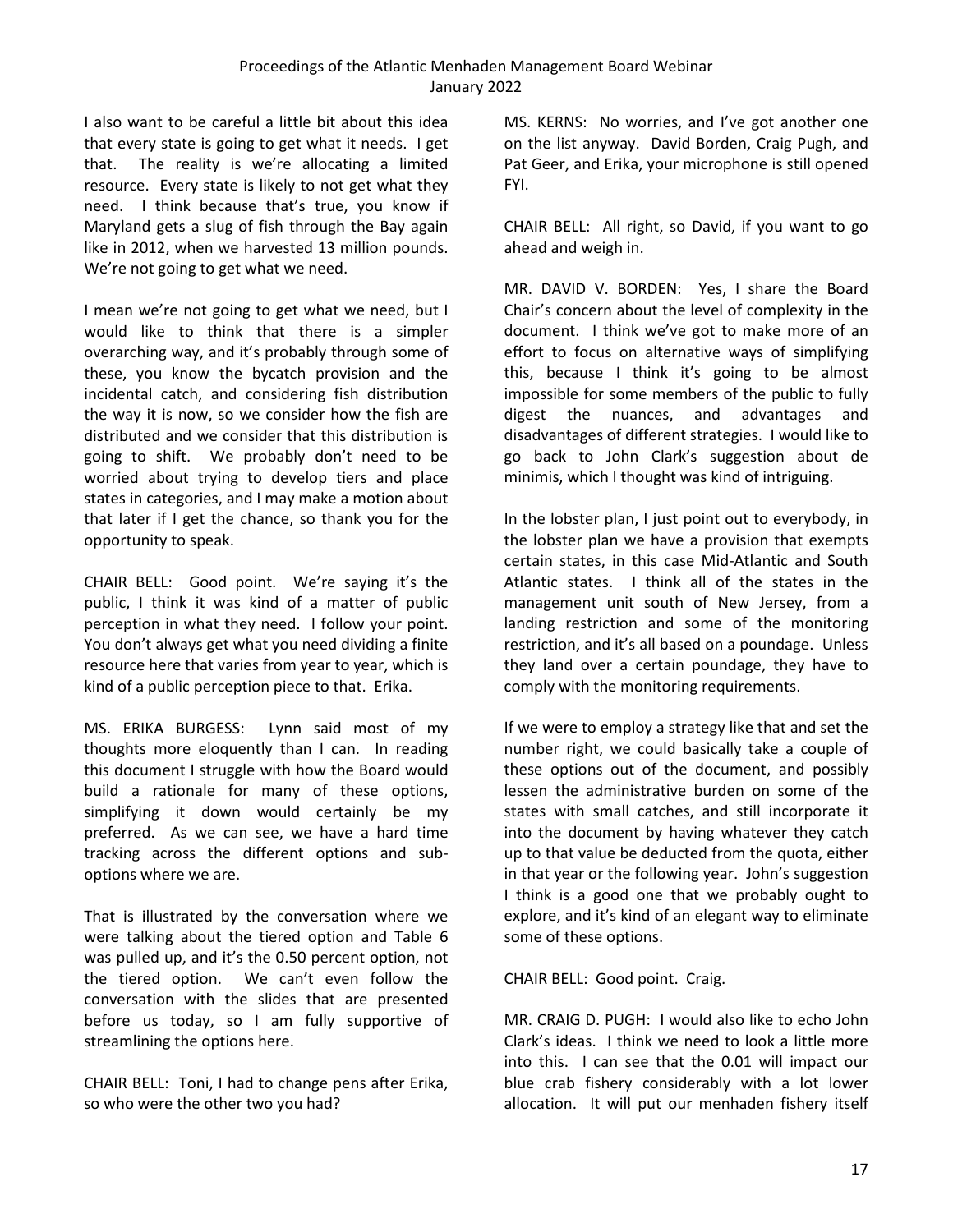back into a bycatch radical mode, where we were able to eliminate that under the old allocation that we had.

You are kind of thrusting us back into a problem that we were able to alleviate in the past five, six years, back when we met in Baltimore. The impacts will impact our greatest fishery, which is our blue crab fishery. It's basically the only fishery we have that is viable in the state, and that may end up taking that away. It would impact us greatly without some additional work to this. I can't help but feel that putting this forward to us this way our needs were not considered. I find it a little bit offensive in that regard.

CHAIR BELL: What I'm going to do is, I've got Pat on here for a question. I would like to go ahead and let Pat weigh in, Pat Geer, and then I would like to start to focus us on getting to some motions. I think we're at that point, where if there are motions that people want to make pertinent to what we're doing here. That would be helpful, and maybe kind of actually put pen to paper, so to speak. I'll tell you what also. We'll let Pat have a question, and then maybe we'll take a quick bio break, and then we can come back and deal with motion type stuff. Pat, if you want to go ahead and weigh in here.

MR. PAT GEER: It's not a question, it's more of a comment. I'm not going to be as eloquent as some of the other folks, and Robert Boyles, who quoted Jefferson and Franklin. But I will quote Mick Jagger who said, you can't always get what you want, but if you work really hard, you'll get what you need.

This is going to be a situation where you're not going to get everything you want here. We have to have compromise. We can't look at just what happened in recent years, we have to look at historical values as well. I agree with what everybody said, we can't keep adding more options to this and looking at other things if we want to complete this today. What we need to do is we need to look at these options and decide what could be removed, and what needs to stay.

If we can't do that then we're pretty much at a point where we're not going to finish this task for the day, and we'll have to do it at another meeting. I urge us to start looking at these options and discussing which ones we can remove to make this document a little bit easy for the public to digest. I've already gotten a lot of complaints from the public saying that this is just too complex, we don't understand it. I'm all for taking a break and coming back, and start looking at what we can remove from these options.

CHAIR BELL: All right, Pat, thanks for weighing in on that, and I concur. Kirby, is that a good approach? Let's take ten, and then folks come back, and then we kind of go into, let's try to actually make something happen mode, related to dealing with motions. Does that sound good, Kirby?

MR. ROOTES-MURDY: Yes, I think a short break for biological needs, and then coming back and hearing motions is a good approach.

CHAIR BELL: All right, I've got 10:03, why don't we be back in seven minutes. Let's try to shoot for 10:10. I'm sorry, you've got the clock up there. Go ahead and take the full 10, I'm sorry. Thank you, folks.

### (Whereupon a recess was taken.)

CHAIR BELL: All right that's ten minutes. Thanks for your patience. We had a lot of good discussion this morning. I think the discussion, you could tell from the comments just how complex this is, so it's not a simple thing. We're going to try to get this thing in a condition that we're comfortable with to take to public comment. We've got some work to do.

With that I'll turn it back to Kirby to kind of try to recenter us here. But I think the idea now is let's try to turn some of this into some actual action through motions, and throw some things on the board to see what sticks. Kirby, if you want to go ahead and get us back on track.

MR. ROOTES-MURDY: Yes, thank you, Chairman Bell. I just want to remind folks, there was I think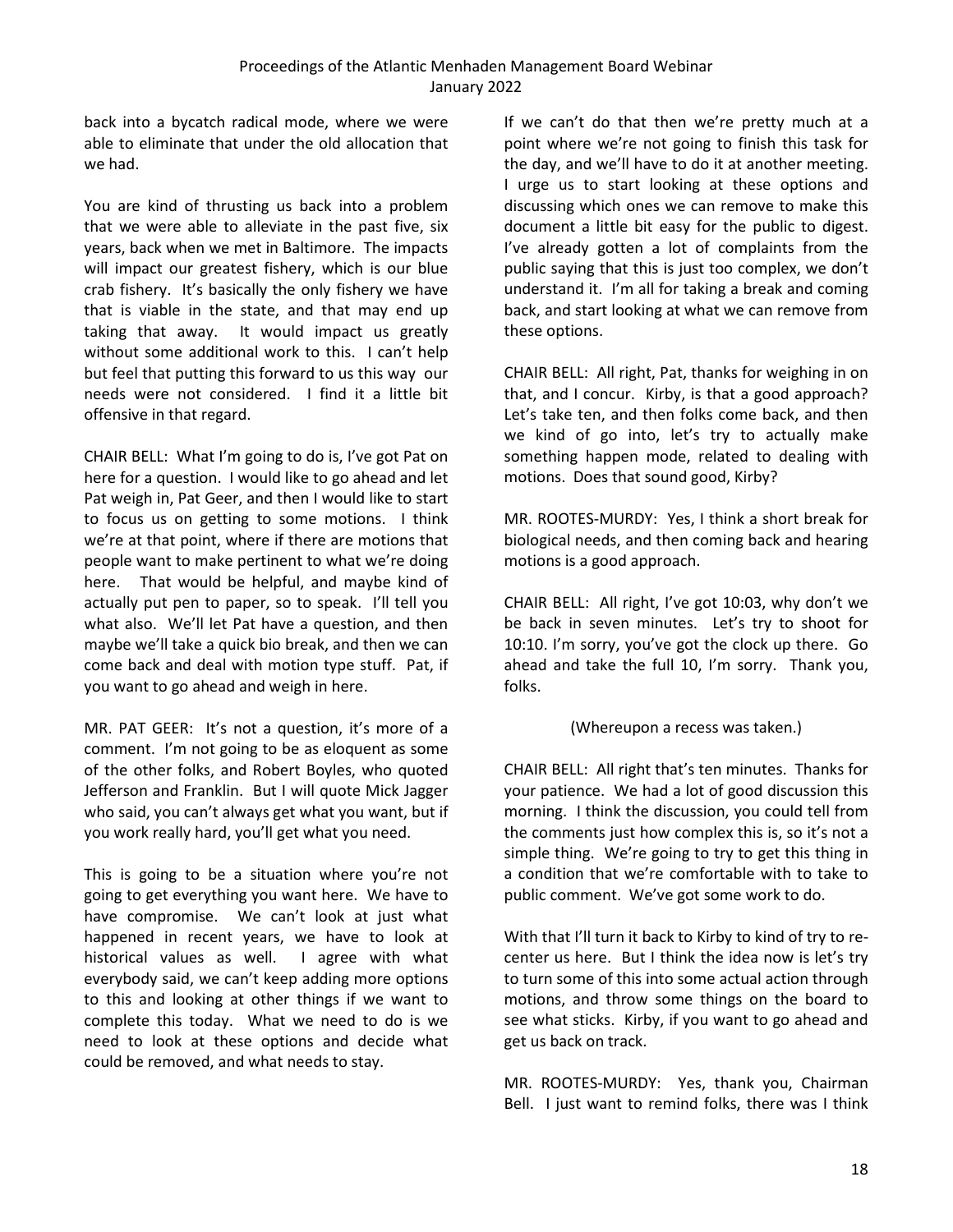some focus in our last conversation about the landing's information in Table 2. It's just a reminder that really what we want people to be focusing on are these tables that are combined Step 1 and Step 2 allocations. That's Table 6 through Table 14 in the document. I think that the Plan Development Team has taken a lot of time to think through those, and make sure that there is some level of allocation for every state, so keep that in mind. I think we should move into motions now.

CHAIR BELL: All righty, and just so you know what all is going behind the scenes here. This is the problem with a virtual meeting is I'm having to communicate via cell on two different levels, and then I've got the screen here. But I know we have a number of motions that people have been very helpful in sending us.

Kirby kind of has the master list of motions and things that people have sent in. I think, in terms of what we've received right now that it might be good to introduce. I think Kirby, you indicated maybe one from Lynn would be a good place to start, if Lynn is willing to do that.

MS. FEGLEY: Mr. Chairman, I am willing to do that. If you say go, I will put something on the board.

CHAIR BELL: Yes, Ma'am, let's throw something on the board.

MS. FEGLEY: Go ahead and see what sticks, yes, let's see how well done this pasta is. If I may, Mr. Chair, after I make this, I would like to provide a little rationale, given the comments that we've heard. **I would move to remove Action 3, the three-tiered fixed minimum approach under 3.1.1, options for addressing minimum allocation.**

MS. KERNS: You have a second by Emerson Hasbrouck.

CHAIR BELL: Okay, thank you, Emerson.

MR. EMERSON C. HASBROUCK: Yes, I'll second that.

CHAIR BELL: We've got a motion and a second. Lynn, do you want to go ahead and explain a little bit?

MS. FEGLEY: Yes, I'll try to be brief. I really did make my point earlier. I think that this option is, it's a little bit of an arbitrary mechanism that places states in categories. As soon as you place states in categories, those defining lines shift. Somebody is going to want to switch which category they're in, and to Nichola's point earlier about not being able to move categories without another addendum.

It's just setting us up for a lot of complication. I fully understand Delaware's concern. I think looking at the tables, it does seem as though the two remaining options on the board, either the two tier or the 0.50. Either one of those two options would cover Delaware in most years. I want to just go back and stress the idea of simplification. But there is still the option for the incidental catch and the small-scale fishery provision, which would cover Delaware, and also Maryland, because Maryland is not in a very different situation than Delaware is with this. With that, I just want to remind, as to the de minimis option. I think we need to be really careful about adding new options to this document right now, after the amount of discussion that we've had. I think that the incidental catch provision would essentially accomplish the same end as the de minimis, with the difference that the incidental catch has the ability to fall under the accountability options that we'll discuss later, and de minimis would not. That's it, I'll stop there, Mr. Chair, and thank you very much.

CHAIR BELL: Thank you for that explanation, Lynn, and thank you for the motion. Discussion of the motion, hands.

MS. KERNS: I have Emerson Hasbrouck.

CHAIR BELL: Okay, Emerson.

MR. HASBROUCK: I was going to talk in support of the motion, obviously since I seconded it. But I don't have anything to add from what Lynn just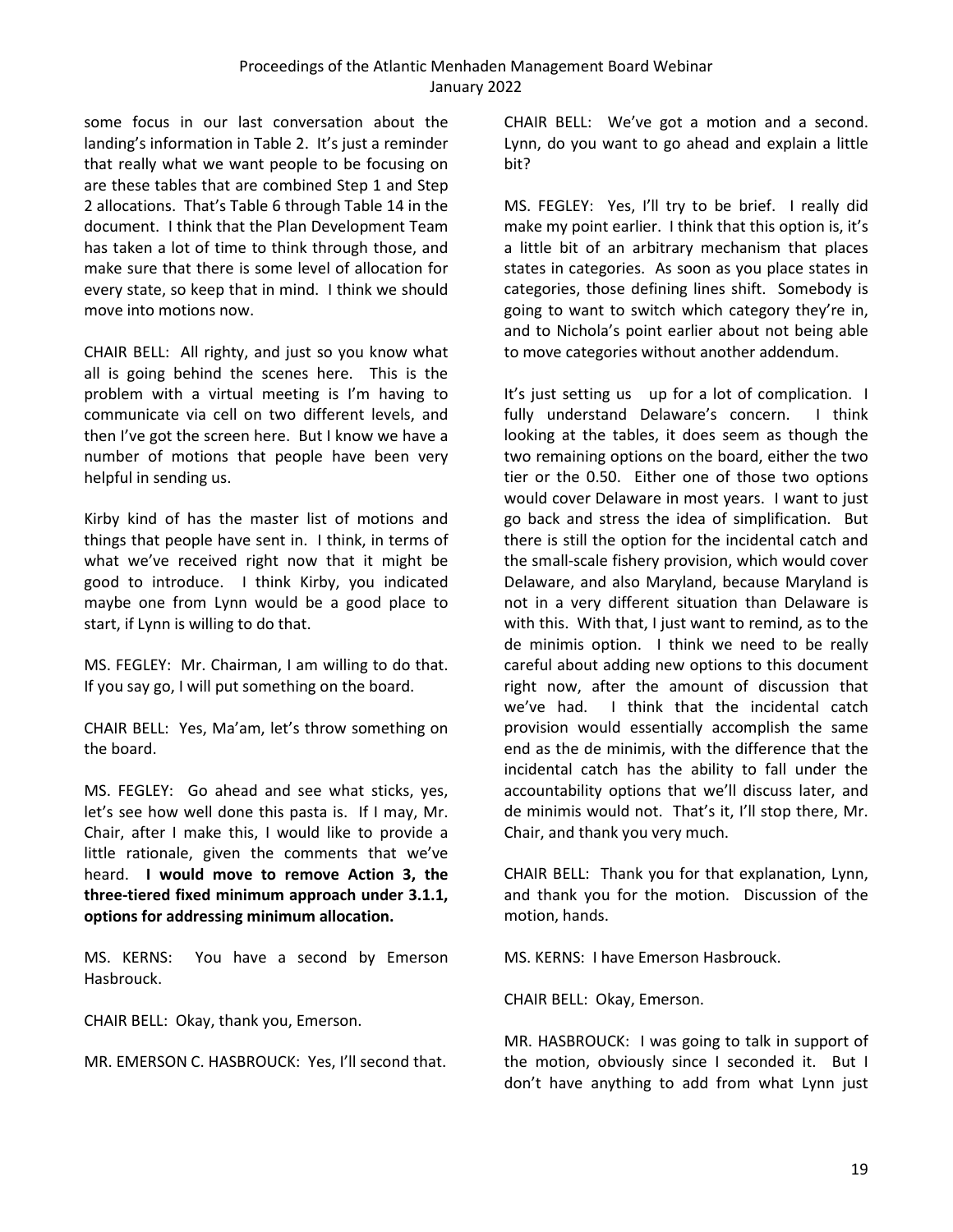mentioned. She said it quite eloquently, so I'm good with Lynn's reasoning to support this.

CHAIR BELL: Great, thanks for that backup there. Any discussion, any other opinions?

MS. KERNS: Two other hands, John Clark followed by Nichola Meserve.

CHAIR BELL: Okay, John, go ahead.

MR. CLARK: I fully appreciate Lynn's points there, but if the purpose of this whole Addendum is to better allocate the catch. I mean we have certain options here. I think the three-tiered one actually gets closer to a base for what most states are catching, and then when you add on the Step 2, which I don't think, you know it was hard enough for me to understand the Step 2.

I get the feeling that you know even on the Board there is some confusion about that. I'm sure the public will be truthfully confused by that. You know I think like even our state would be able to get by with, depending on what option is chosen in Step 2, but I do think that the 0.25 is more parsimonious in how it allocates the total allowable catch, so I don't see any need to remove that at this point.

CHAIR BELL: All right, Nichola.

MS. MESERVE: I really agree with John Clark's statements about keeping the three-tiered approach and the intent of these options. You know if we're only left with a two-tiered approach, you know Delaware and Florida are still in that 0.01 percent tier that we've spent the last 20 minutes talking about.

I was thinking along different lines of keeping the third option, the three-tiered approach, but moving Delaware and Florida, because they do have history of landings that are more similar to Connecticut's, for example, which is in the second tier, and moving Delaware and Florida into the second tier, so that the three states with no landings are Pennsylvania, South Carolina and Georgia are the only states in that 0.01 percent tier. I think I'll wait for a little bit

more discussion on this motion, before potentially suggesting a substitute that would do that instead.

CHAIR BELL: All right, thanks, Nichola. We've heard a couple in favor, a couple not so much in favor, further discussion.

MS. KERNS: One other hand is raised, Pat Geer.

CHAIR BELL: Okay, Pat.

MR. GEER: Given what I just said about trying to reduce this, I'm going to have to say, this is the easy part. You know having the three tiers, I would support keeping those. The numbers were not arbitrary in Option 3, they were a mathematical calculation. I think this is something the public will understand. It's when we get to this next step, Step 2 that I think we need to start cutting options out. I would support keeping all three options in.

CHAIR BELL: All right, support for keeping all three. Any other perspectives on this?

MS. KERNS: Cheri Patterson.

CHAIR BELL: Go ahead, Cheri.

MS. CHERI PATTERSON: I agree with Pat. I think that we need to bring to the public all of these three options, and have them continue to help pare this down from the public's perspective.

CHAIR BELL: All right, thanks, Cheri. Anything else on this? We've got some for, some against and some want to keep everything at this point, realizing it's not what they want to cut. Any other thoughts?

MS. KERNS: We have Roy Miller.

CHAIR BELL: Roy, go ahead.

MR. MILLER: I would just like to say that I like Nichola's suggestion of moving Connecticut and Delaware into Tier 2 of the three-tier approach, if this motion gets voted down. I think that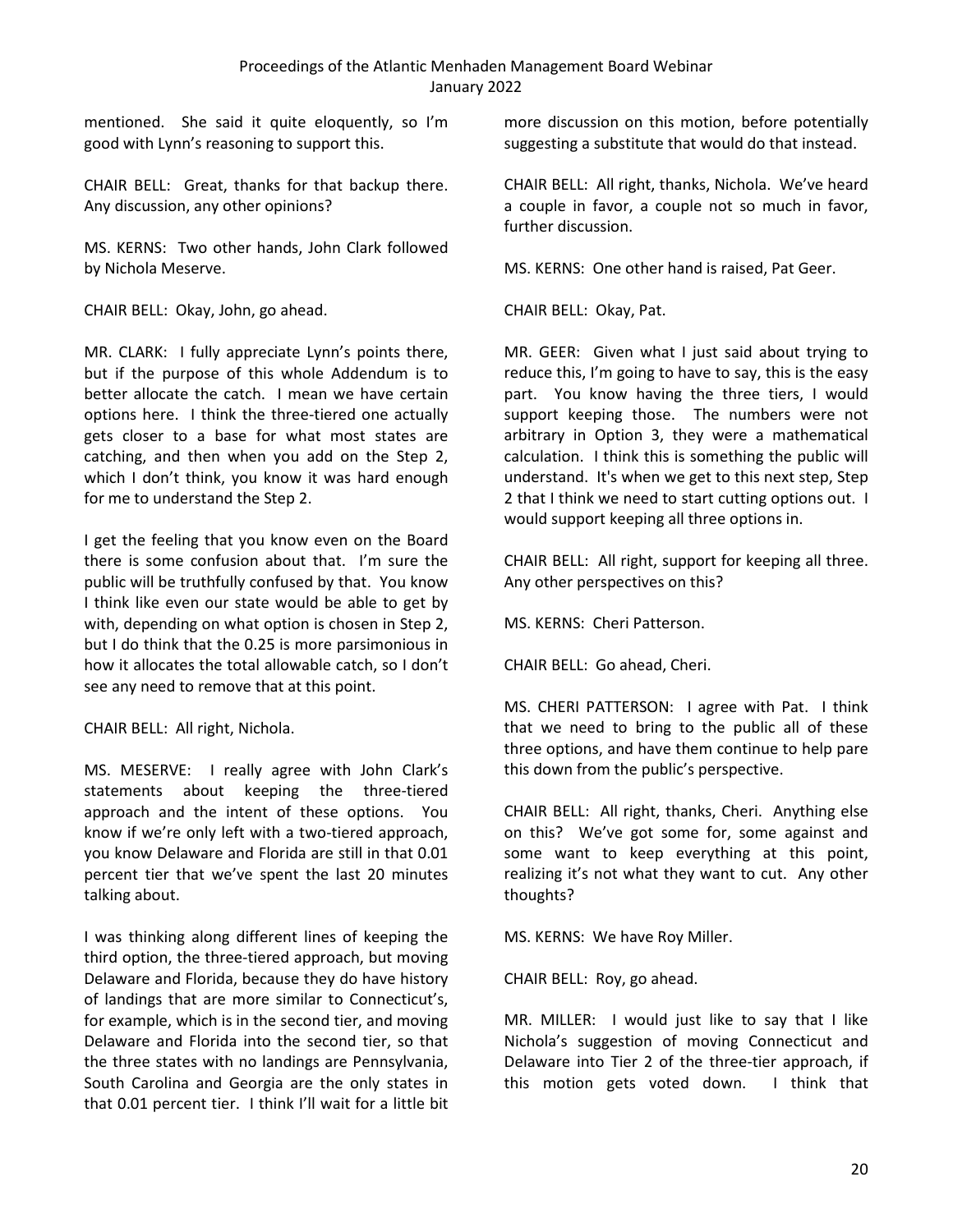accommodates Delaware's concerns regarding being in Tier 1.

CHAIR BELL: All right, thanks, Roy. Anything else on the motion?

MS. KERNS: No additional hands.

CHAIR BELL: Okay, so we have a motion. We've had a little bit of discussion, some for, some not so much. Discussion of an alternative motion. What is the pleasure of the Board? Is there a desire for an alternative, or just vote on it?

MS. KERNS: I have Justin Davis followed by Nichola Meserve.

CHAIR BELL: Okay, Justin.

DR. DAVIS: I just wanted to request perhaps like a one-minute caucus before we vote on the motion.

CHAIR BELL: Oh yes, I'm alone in my kitchen, but yes, I understand. We'll have to do that obviously. Nichola.

MS. MESERVE: I just wanted to state that if this motion fails, I will put forward a motion that would modify the option to change the tier for Delaware and Florida, just so people know that when they're thinking about this motion. Thank you.

CHAIR BELL: Got you.

MS. KERNS: I think you can vote, Mr. Chairman.

CHAIR BELL: All right, why don't we go ahead and have a, what do you need a minute, a two minute? Take a minute if you can do it in a minute. We'll have a caucus, those than can caucus.

MS. KERNS: Mr. Chair, if after that minute a state needs more caucus time, they can raise their hand and I will let you know.

CHAIR BELL: Yes, no problem. Just kind of dealing with the system we're working in here.

MS. KERNS: Mr. Chair, your minute is up, and I don't see any hands raised saying they need more time.

CHAIR BELL: All right then, pretty sure we're not going to have consensus on this. The best way to do this, you go state by state. Is that what you do, Toni?

MS. KERNS: If you just ask the states to raise their hands for or against, then I'll just call them out.

CHAIR BELL: Well yes, let's do that. The hand raise feature. All in favor of the motion, raise your hand. One hand for each state.

MS. KERNS: I'm just going to give a second for the hands to settle. I have New York, Maryland and Potomac River Fisheries Commission. I will put your hands down. I am ready.

CHAIR BELL: Thank you, all opposed.

MS. KERNS: I'm going to let the hands settle for a second. I have Rhode Island, New Jersey, Florida, Connecticut, Massachusetts, Georgia, Maine, Pennsylvania, Delaware, North Carolina, Virginia and New Hampshire. I will put your hands down.

CHAIR BELL: All right, any null votes or abstentions? Toni, I have a question. I'm actually by myself, so I'm the Chair, would I be an abstention?

MS. KERNS: Mel, it's up to you as Chairman. If you want to vote you can, but you don't have to.

CHAIR BELL: Yes, I'll just abstain right now.

MS. KERNS: I will note that. Could you just make it clear if you're asking for abstentions or null votes right now?

CHAIR BELL: Yes, any abstentions, that would be me.

MS. KERNS: We have South Carolina, NOAA, and Fish and Wildlife Service.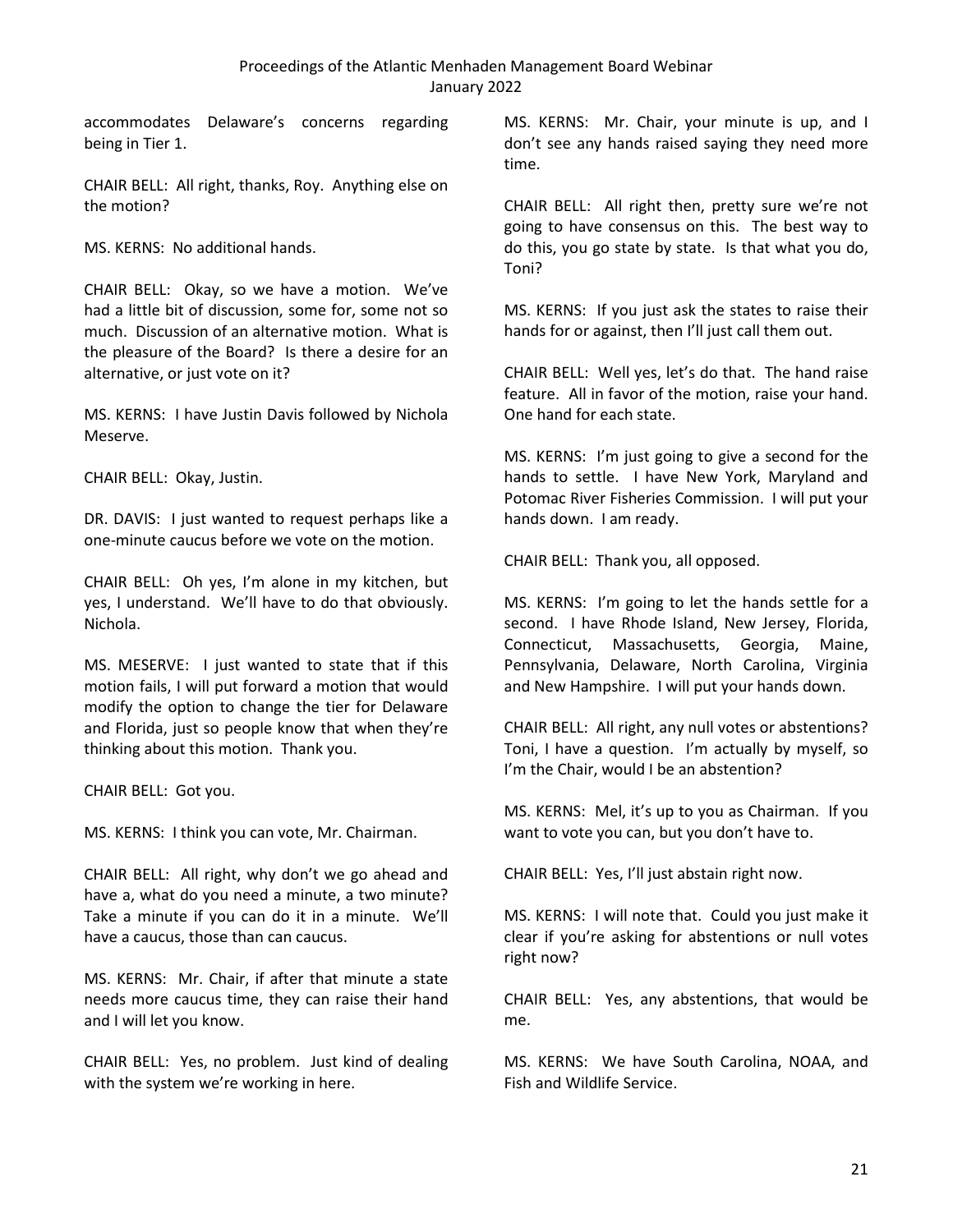CHAIR BELL: Okay, thank you, any null votes?

MS. KERNS: No null votes.

CHAIR BELL: **Okay, thank you. All righty, and that motion fails.** I believe Nichola had an alternative idea, perhaps.

**MS. MESERVE: Thank you, Mr. Chair. I would move to modify Section 3.1.1, Option 3, to put Delaware and Florida in Tier 2 (0.25%).** 

CHAIR BELL: All right does that look clear?

MS. MESERVE: That looks good, thank you.

CHAIR BELL: We have a motion, Modify Section 3.1.1, Option 3, to put Delaware and Florida in Tier (0.25%). Is there a second?

MS. KERNS: We have a second by Erika Burgess.

CHAIR BELL: Okay, Erika, thank you.

MR. ROOTES-MURDY: Mr. Chair, just wanted to note for the record that the vote count there were 3 in favor for the last vote, 12 against, and 3 abstentions.

CHAIR BELL: Thanks, Kirby. All right, discussion of the motion.

MS. KERNS: You have Nichola, Erika and Jesse Hornstein.

CHAIR BELL: Nichola, go ahead.

MS. MESERVE: My hand was left up, but as rationale, you know I think we've had a pretty robust discussion about this, and I think putting Delaware and Florida in this tier more closely aligns with their landings, and will avoid more reliance on the incidental catch provision, by putting them into this tier.

CHAIR BELL: All right, thanks for that and then Erika.

MS. BURGESS: I wanted to add some more rationale to this. If you look at Table 2 for Florida's landings compared to some of the states that would be in Tier 3 or Tier 2. In most years in Florida, our landings are a larger percentage of the coastwide landings, there are just several outlier years that bumped these other states into the upper tiers, so I appreciate this motion.

CHAIR BELL: Was it Jesse you had next?

MR. JAMES J. GILMORE: It's actually Jim Gilmore, Jesse signed on, I'm technologically challenged. Let me make a couple of comments on this, and I want to make sure I understand this right. The justification for Delaware and Florida to go up into Tier 2, is because based upon their landings the Tier 1 would be insufficient.

If that is correct, then I would make the same argument for New York, based upon our landings the last few years. We've exceeded 0.50 percent, in terms of our landings, and we're currently in Tier 2 at 0.25. If that's what is going to be the theme for this, then I would consider making a motion to amend, then put New York into Tier 3. Is that the idea behind this that we're trying to match our actual landings with which tier we would be in? If that is correct, Mr. Chairman, please come back to me, and I would like to make an amended motion.

CHAIR BELL: Okay, thanks, Jim. I think the idea was to have to adjust the tier, and retain, we haven't gotten rid of anything, we're still retaining the different options. Within the options, I guess there would still be, we've got different scenarios covered. Nichola, you made the motion, would you like to comment on that?

MS. MESERVE: Yes, I think, partially Jim's rationale is the rationale for this motion, as well as the fact that there is this distinction between Pennsylvania, South Carolina and Georgia, with zero landings, and with given the opportunity for the three-tier approach. You know I think that those three states alone should fall in the lowest tier, which by default puts Delaware and Florida up into the next tier.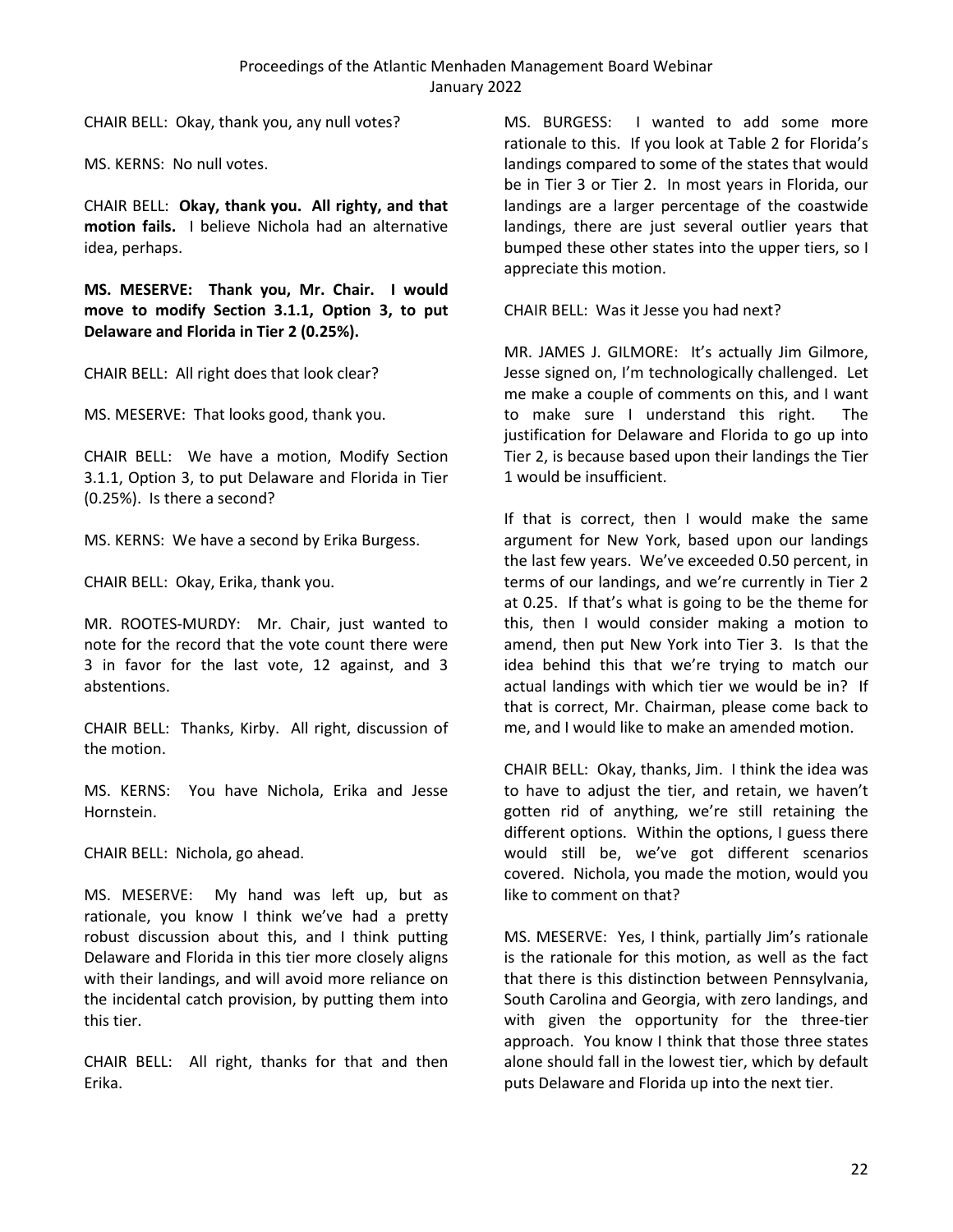CHAIR BELL: Right, that's what I was thinking. Jim, does that answer the question?

MR. GILMORE: Let me still understand it. We were putting Delaware and Florida into Tier 2, because essentially it more reflects their landings, and then we would stay in Tier 2, but we would hopefully get at the end of this an increase that we would get above the 0.50 percent we needed. Wouldn't it be the same argument that if Florida and Delaware were at Tier 1, that after the end results come out, they would be able to get something closer to 0.25 like their landings. It just seems to be we're arguing two different things. It can either fix it later on or you can fix it now. But depending upon which tier you're in, it is sort of inconsistent is really the trouble I'm having right now.

CHAIR BELL: Okay, I understand, I flip back and forth and follow this myself, but I agree that South Carolina and Georgia and Pennsylvania are kind of unique, in terms of where they land, and how we approach that, as far as a tier goes, but sort of a solution here. We can entertain a modification, an amendment to the motion, or an alternative motion, or we can vote on this. What is your pleasure?

MR. GILMORE: Mr. Chairman, if I may. Let me ask another question. Are there other states that are similar to New York's situation that they are currently in Tier 2, but at the end of the process here that they would rather be, you know essentially, it's what is at Tier 3, or is New York just unique in that?

CHAIR BELL: Does anybody got anything on that?

MS. KERNS: Mr. Chair, it's hard for me to tell, but I'm going to go in my list here, and I have Lynn, then Roy, then Emerson.

CHAIR BELL: Okay, Lynn, Roy, Emerson. Go ahead, Lynn.

MS. FEGLEY: I mean this is kind of the issue, right. This is where it all starts. I just want to, I mean I really appreciate this conversation, and I'm never one to sneezes at fish, but you know I think we're talking about, under the current TAC, something like 3 million pounds of fish, which is a lot, but it isn't a whole lot in the grand scheme of things.

Maybe what it sounds like is happening here, is that we actually just need two tiers. We need the one tier for Georgia, and South Carolina and Pennsylvania, and the second tier for the other states who do harvest fish, and it's equitable. Because it just concerns me that once we start playing with the three tiers, it's already a problem. I would put that out there for consideration, and I'll stop there.

CHAIR BELL: I appreciate that, and yes. I think that we have a new situation with three states. Yes, that is how we got into these different tiers. Roy, do you have something?

MR. MILLER: Just quickly, I want to express support and appreciation to Nichola for the motion. I would definitely support it, because it alleviates Delaware and Florida's obvious problem. I would just add that I wouldn't oppose Jim Gilmore's suggestion either for New York state. But I hear what Lynn is saying, and I'm appreciative of the attempt to simplify things. I'm worried that we're going to get wrapped around the axle a little bit. I think we know where we want to go, it's just a matter of how do we word it to get there?

CHAIR BELL: Emerson, you have something?

MR. HASBROUCK: Yes, thank you, Mr. Chairman. Some of the problem with our caucus being in different locations, it's difficult for us to directly talk to each other. I thought Jim was going to make a motion to substitute, or to amend rather. **He didn't make that, so I'm going to make a motion to amend. That would be to also move New York into Tier 3.**

CHAIR BELL: All right, we have a motion to amend to move New York into Tier 3, is there a second to that?

MS. KERNS: Here we go, Roy Miller.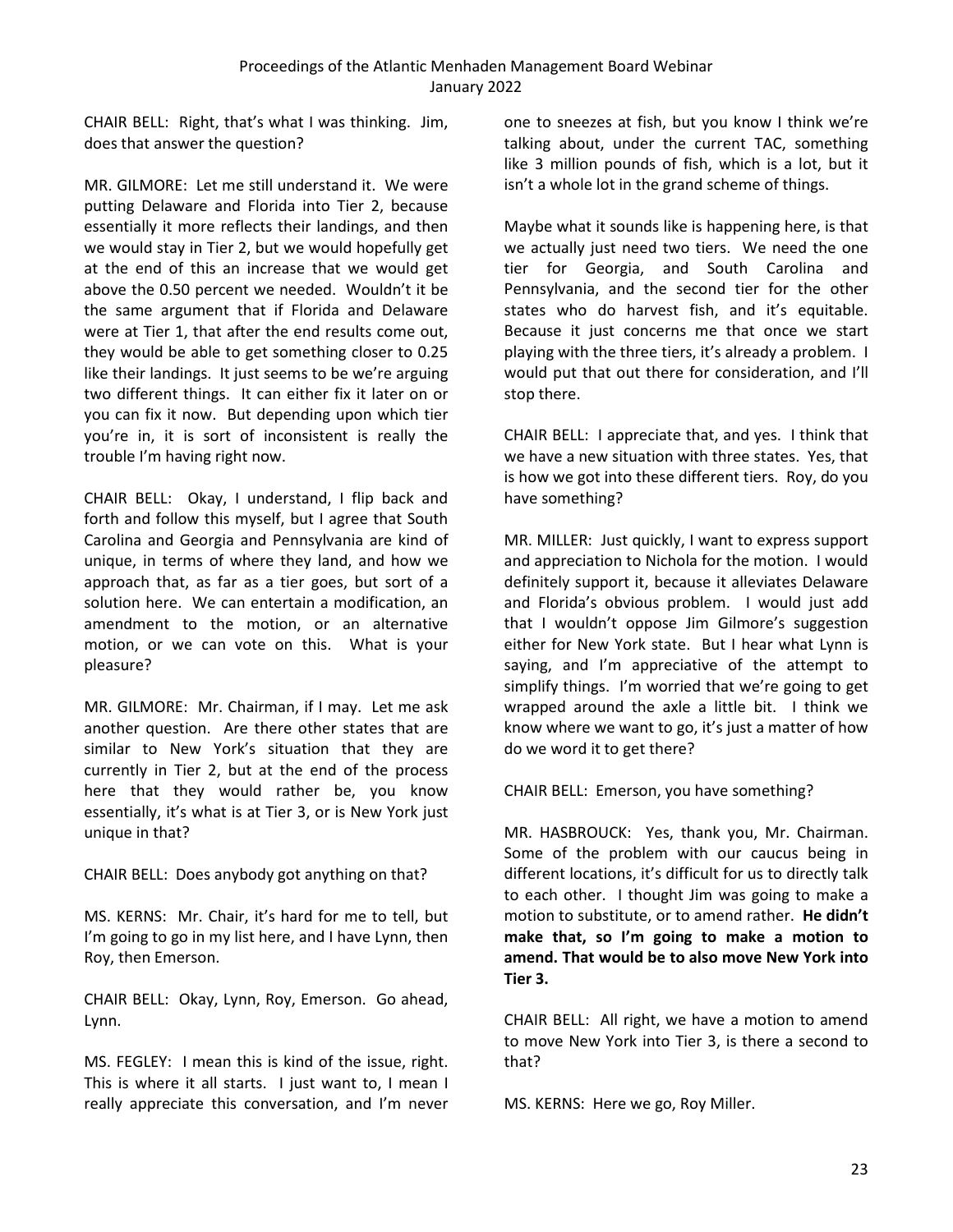CHAIR BELL: Okay, Roy Miller is seconding that. Discussion of the amended.

MS. KERNS: Jim Gilmore.

CHAIR BELL: Jim.

MR. GILMORE: Yes. Emerson was right. I was going to wait until the discussion for the motion. I obviously support this. Again, it's just making it consistent, if we're trying to match actual landings and things with what tier slot. I think it makes sense, so I obviously support the motion.

CHAIR BELL: Further discussion of the amendment, motion to amend?

MS. KERNS: You have Nichola Meserve.

CHAIR BELL: Okay, Nichola.

MS. MESERVE: Just wanted to quickly say that I support this, and considered asking Erika if she would agree to it as a friendly amendment to the initial motion, but my first comment today was kind of inquiring about how New York ended up in the second tier, so I definitely can support this amendment, thank you.

CHAIR BELL: Okay, thank you. Support for the motion to amend, any turn of opinion?

MS. KERNS: One hand, Pat Geer.

CHAIR BELL: Pat.

MR. GEER: I'm not opposed to this. I sympathize with the states, and I understand that Delaware and Florida, they have had a fishery where Pennsylvania, South Carolina, Georgia, really haven't. I understand Jim Gilmore's point as well. My concern is, if we make these changes, all of our decisions afterwards, we no longer have the information available to use any more. The information in the document is no longer valid. It's not valid anymore because we've made changes. How are we going to proceed after that point?

CHAIR BELL: Yes, I follow you. We've made something like that, then it completely, all the analyses are all off, and everything would have to be redone, I believe. Kirby, is that correct?

MR. ROOTES-MURDY: Yes, I didn't want to sway people's opinion on the vote, but it's important for people to understand that you know with these changes, I understand in the motion. That we would need, the Plan Development Team would need to go back and obviously revise the table to reflect this.

They need to double-check the math, and I think equally important the Board would really need to make sure that they understand what those new percentages would look like for allocation. We can't on the fly today put that together and ensure that it's correct. It would need some more finessing time, unfortunately.

CHAIR BELL: Okay, yes, good point, Pat, in terms of a little reality here. Then the Board needs to decide, I guess, in terms of importance if we were to kind of go this route. I understand the rationale for it. It's trying to end up with the best document we can. But it does what we need it to do. But to go that route then we're definitely not going to be in a position to move on the timetable that we had envisioned. I guess that's something to think about. Any thoughts on that from anyone?

MR. ROOTES-MURDY: Mr. Chair, if I can, just really quick. I want to note for folks that it would alter the timeline that I have on and that I presented earlier that was on the screen. But I do want to note, that in terms of the implementation of this document, it might not make a difference.

There is still the intent or interest in wanting this to be implemented for the 2023 fishing season, then whether the Board takes final action on this document in May or August, or between May and August. I think that can still, that goal if that is the top priority, can still be achieved.

CHAIR BELL: Okay, and that's good to know. That is sort of the bottom line, I guess, some people may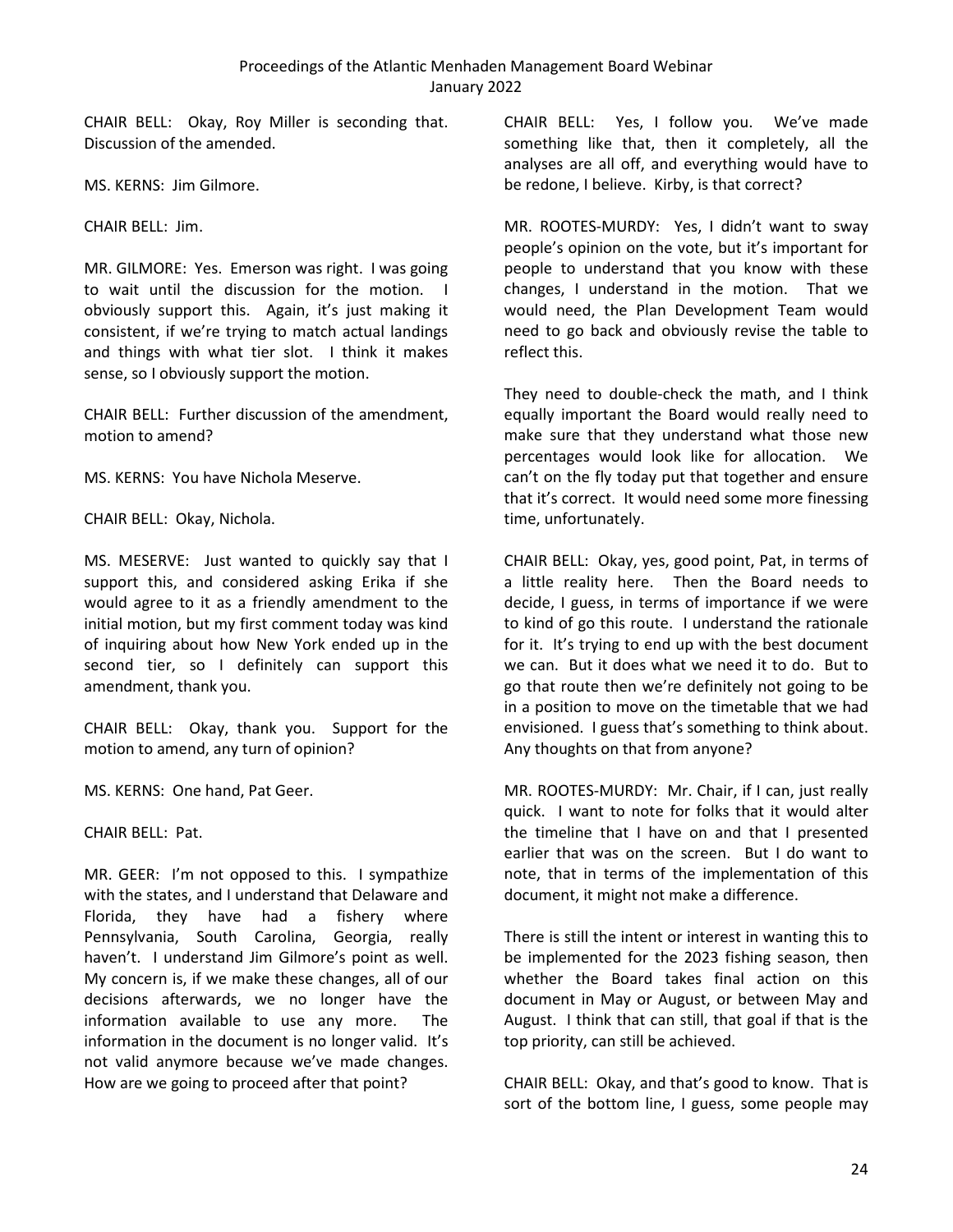be hoping for. I guess we need to ask ourselves then, if this is really something that would improve the document, improve our approach. You know, do you want to go ahead and invest some time in doing this. It sounds like from what Kirby said you have a chance, perhaps at staying on the implementation schedule. That's just something for folks to think about. Any other points upon the discussion of the motion to amend?

MS. KERNS: You have Megan Ware, Nichola Meserve and Erika Burgess.

CHAIR BELL: Megan, go ahead.

MS. MEGAN WARE: Yes, and I appreciate Virginia's point here. I will say, I think these are fairly minor changes to some of the percentages in the tables we've seen, so I'm still prepared today to make motions on some of the allocation options, and I hope other Board members are as well. Whether we approve it for public comment or not, I think is still to be determined. But I still hope we can have discussions on some of the allocation options, to get that more streamlined.

CHAIR BELL: I agree with you, Megan. Okay, Nichola.

MS. MESERVE: You know even if these motions pass, I would still hope that the Board would be in a position to consider approving this document for public comment. You know I'm thinking about striped bass. There was an option added yesterday that hasn't been fully written into the document, and that document was approved for public comment. I think these are more minor changes that I trust the PDT to make in a document, and still have it be approved today.

CHAIR BELL: Erika.

MS. BURGESS: I would agree with Megan, that I think there are still decisions we can make today with the remaining steps for the allocation decisions that there are concepts in here that we can talk about as concepts, even if we don't have hard percentages.

CHAIR BELL: Got you, thank you, good point. All right, let's go ahead.

MS. KERNS: Lastly, you have Lynn Fegley, sorry.

CHAIR BELL: Okay, go ahead, Lynn.

MS. FEGLEY: Just real briefly. I just want to take a quick moment to make sure we really thank the Plan Development Team and for the work that they did, put together an incredibly complicated document. I would just put a plea out to the Board to consider them as well, you know as we're walking through this. We've got to do what's best for us, I realize that, but this is a Herculean effort, so let's just sort of keep them in mind as we go.

CHAIR BELL: Very good point, Lynn, yes. The people behind the scenes that are making the train run, in some respects. Okay, so let's go ahead and let's fully clear up what we've got here. We have a motion to amend. Let's go ahead and deal with that. Let's see, well we'll try. Are there any objections to the motion to amend? Just raise your hand.

MS. KERNS: No hands are raised in objection.

**CHAIR BELL: Okay, so then no hands, so then the motion to amend passes.** The modified version becomes the main motion.

MS. KERNS: Yes, and if you just give Maya a second to combine those two motions, she will do that.

MR. ROOTES-MURDY: I would just also add, to make sure that it's clear what the Tier 3 is for New York, since we have it explicit for Delaware and Florida. The Tier in terms of the percentage is 0.50.

MS. KERNS: If you could read that motion into the record, Mr. Chair that would be great.

CHAIR BELL: All right, so now the motion we will be working on is move to modify Section 3.1.1, Option 3, to put Delaware and Florida in Tier 2 (0.25%), and move New York into Tier 3 (0.50%). That's the motion. Does anybody need to caucus on that?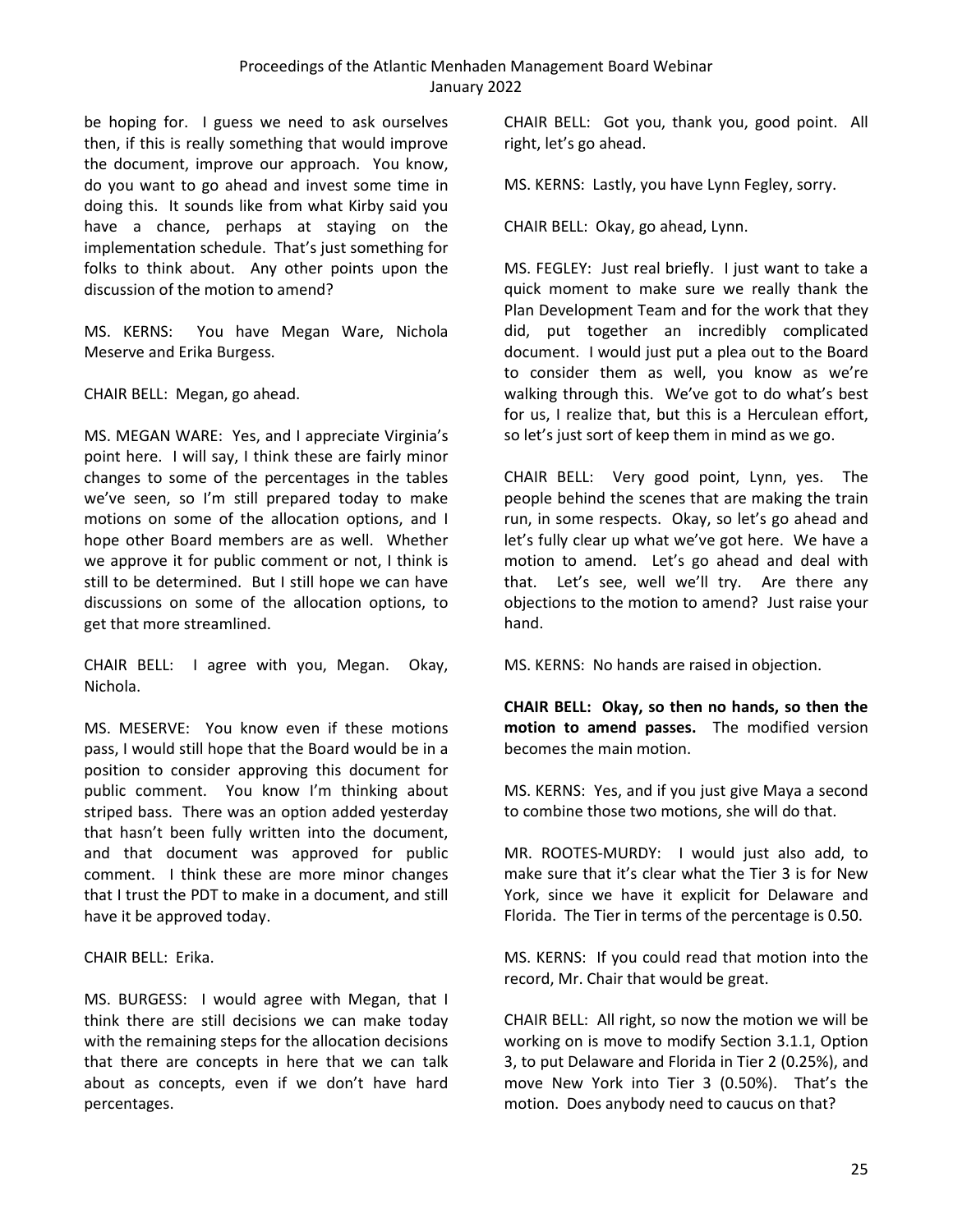MS. KERNS: I see no hands raised for caucus.

CHAIR BELL: All right, then let's try this. Is there any objection to the motion?

MS. KERNS: I see no hands raised. Hold on, there is one hand, Pat Geer, is that an objection?

CHAIR BELL: Go ahead, Pat.

MR. GEER: Yes, it is. I mean like I said, I'm not opposed to this, but I am opposed to approving this and then moving forward with this document, without seeing the updated numbers.

CHAIR BELL: All right, so do we need to, since we do have one objection, can we just go ahead.

MS. KERNS: And vote, yes. CHAIR BELL: Do you need to get everybody to vote then?

MS. KERNS: I believe that's what we should do.

CHAIR BELL: I think so. Okay, then everyone in favor of the motion, go ahead and raise your hand.

MS. KERNS: Letting the hands settle. I have Rhode Island, New Jersey, New York, Florida, Connecticut, Massachusetts, Georgia, Maine, Pennsylvania, Delaware, North Carolina, Maryland, New Hampshire, New York, and Potomac River Fisheries Commission. I will clear the deck for everyone. I'm ready.

CHAIR BELL: All opposed to the motion.

MS. KERNS: Virginia. I'll clear the deck.

CHAIR BELL: Abstentions.

MS. KERNS: NOAA, Fish and Wildlife Service, and South Carolina.

CHAIR BELL: All right, null votes. Well, we didn't caucus.

MS. KERNS: No null votes, at this point anyway.

**CHAIR BELL: Then that motion passes. Well, that's a lot of time invested in getting to one motion.** But thank you, I mean it's very important to do this right. Kirby.

MR. ROOTES-MURDY: Making sure, just for the record, those in favor, it was 15 votes, against with 1 vote, and 3 abstained.

CHAIR BELL: All right, thanks for that. Then in terms of moving forward, Kirby, have we got any other motions that people have already submitted that might be worth moving with?

MR. ROOTES-MURDY: Yes, my suggestion would be, if there are any additional motions folks had to Section 3.1.1, and if not, we can move on to any motions folks have for Section 3.1.2.

CHAIR BELL: Anything else for 3.1.1, in terms of motions that you thought about or may have already submitted for consideration? Any hands?

MS. KERNS: I don't have hands. One hand, Justin Davis.

CHAIR BELL: Okay, Justin.

DR. DAVIS: I just wanted to make a quick comment relative to my comments earlier about potentially adding in a sub-option to clarify the decision point about how to allocate any quota freed up by the tiered minimum approaches. I just wanted to state that I actually don't now think that is necessary, you know given that it's actually apparent when thinking about it.

You know any set-aside for the episodic events program, or for minimum allocation all happens upstream of allocation out to the state under 3.1.2. Sort of by default any fish we free up with the tiered minimum approaches are first available to the episodic set-aside, or any other set-aside we create.

I think it would help in the document to maybe clarify that, at the end of Section 3.1.1 that essentially any quota freed up by adopting one of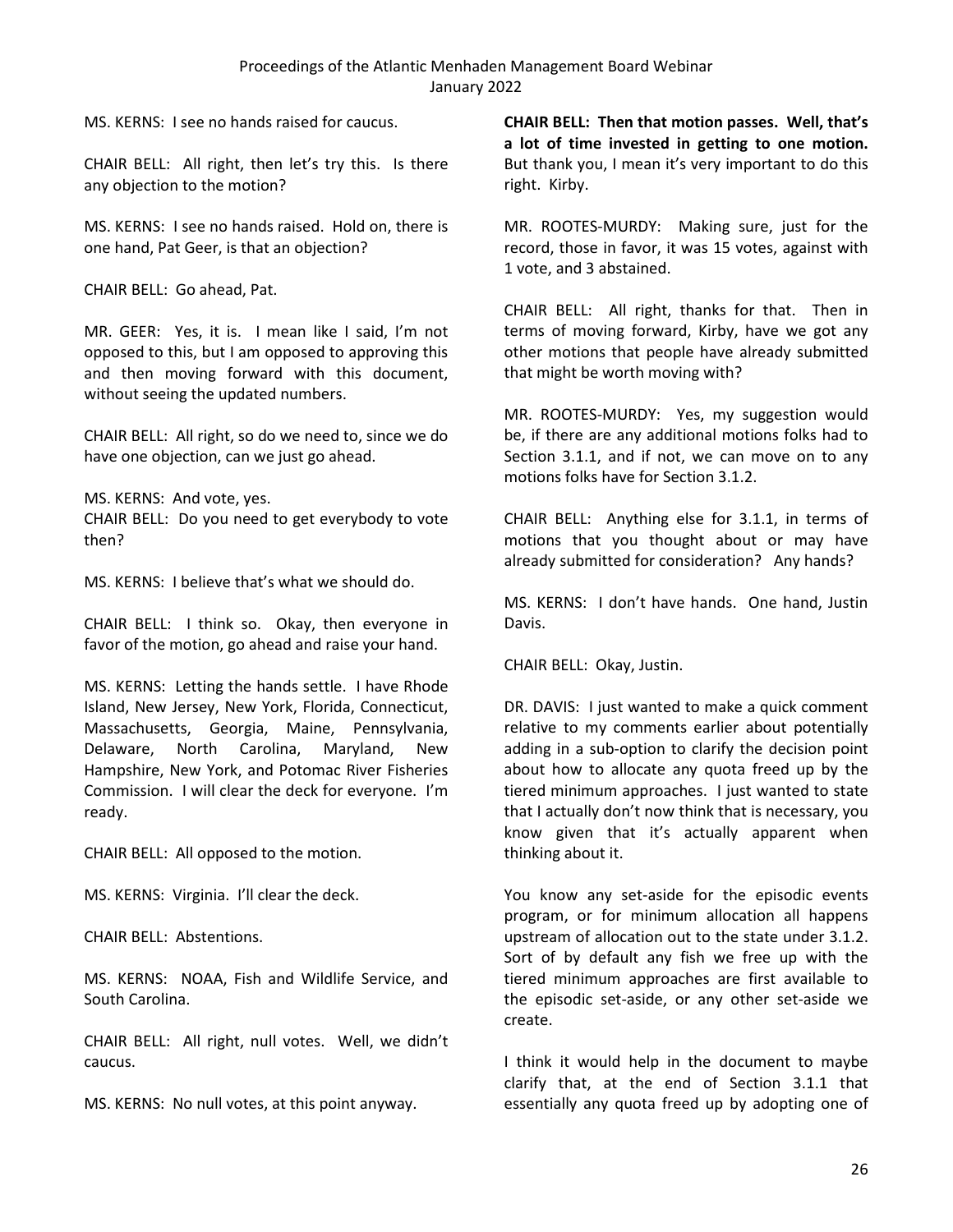the tiered minimum approaches, you know is going to by default be allocated according to 3.1.2, unless some other option in the document is selected to create some set-aside so they could take advantage of that freed up quota. I think that might just be helpful in clearing up to the public what's going on there, because I have heard some comments from the public that they're not clear on what's happening there.

CHAIR BELL: Okay, thanks for that clarification, Justin, and I guess that is sort of direction to staff to just consider some verbiage in there to help clarify a little bit to the public.

MR. ROOTES-MURDY: Yes, thanks, Mr. Chair, we have that noted. That will be modified in the document.

CHAIR BELL: Well, if there is nothing else on 3.1.1.

MS. KERNS: I have one hand. Sorry, Mel. Allison Colden has her hand up.

CHAIR BELL: Allison, go ahead.

MS. ALLISON COLDEN: I've been debating all morning whether I should hold this comment for later, but it directly relates to Justin's comment just now, and that is, I have the same question requesting the same clarification, or the addition of a sub-option under EESA, where the PDT recommended that it is an option the Board could consider to make the freed-up quota part of the EESA.

I wasn't sure if we could bring that up now, or if it's going to be added as an explicit option under this section, or if were, if it would be appropriate to add it as an exclusive option under the EESA section. I guess I just want to flag that I had the same concern, and I think that there are multipole places it could go. At this point I'm not sure how exactly we could attack that.

CHAIR BELL: Kirby, you have a sense of the best approach for there, in terms of how, maybe it's just

a matter of further clarification in the document for explanation?

MR. ROOTES-MURDY: Yes. The Plan Development Team thought about this a little bit, and my read right now is it probably would make sense for this to be taken up, if you want to add it as an option in the episodic section. Because as noted, that doesn't affect what the percentages the states get, it just affects what the poundage is. I think that would be the most appropriate place for it.

CHAIR BELL: Okay, so we'll revisit that when we get to that episodic. All right, anything else in 3.1.1?

MS. KERNS: Rob LaFrance.

CHAIR BELL: Okay, Rob.

MR. ROBERT LaFRANCE: I want to also express my great thanks to Kirby for the wonderful work he's done on the Commission. It's been a pleasure working with him. Just in terms of talking about the clarification. It might be really helpful, once we redo these numbers, to show for each one of the different options just what the percentage would be.

That for example, we change a little bit how, you know we went from 0.50 to 0.1, and we had numbers in between. It would just be helpful, I think, with clarifying how much percentage of the overall TAC is now relieved, if you will, in each one of them. I see this up here, for example, like under the two-tiered approach what does that get us versus Option 1.

What does it get us versus Option 3, just as a percentage? If for example, there is 8 percent if everybody, I think 8 percent of the minimum allocations is what we get at 0.50. What would those numbers be under Option 2 and Option 3? I just think that will help the public understand how much we're talking about in terms of the overall TAC.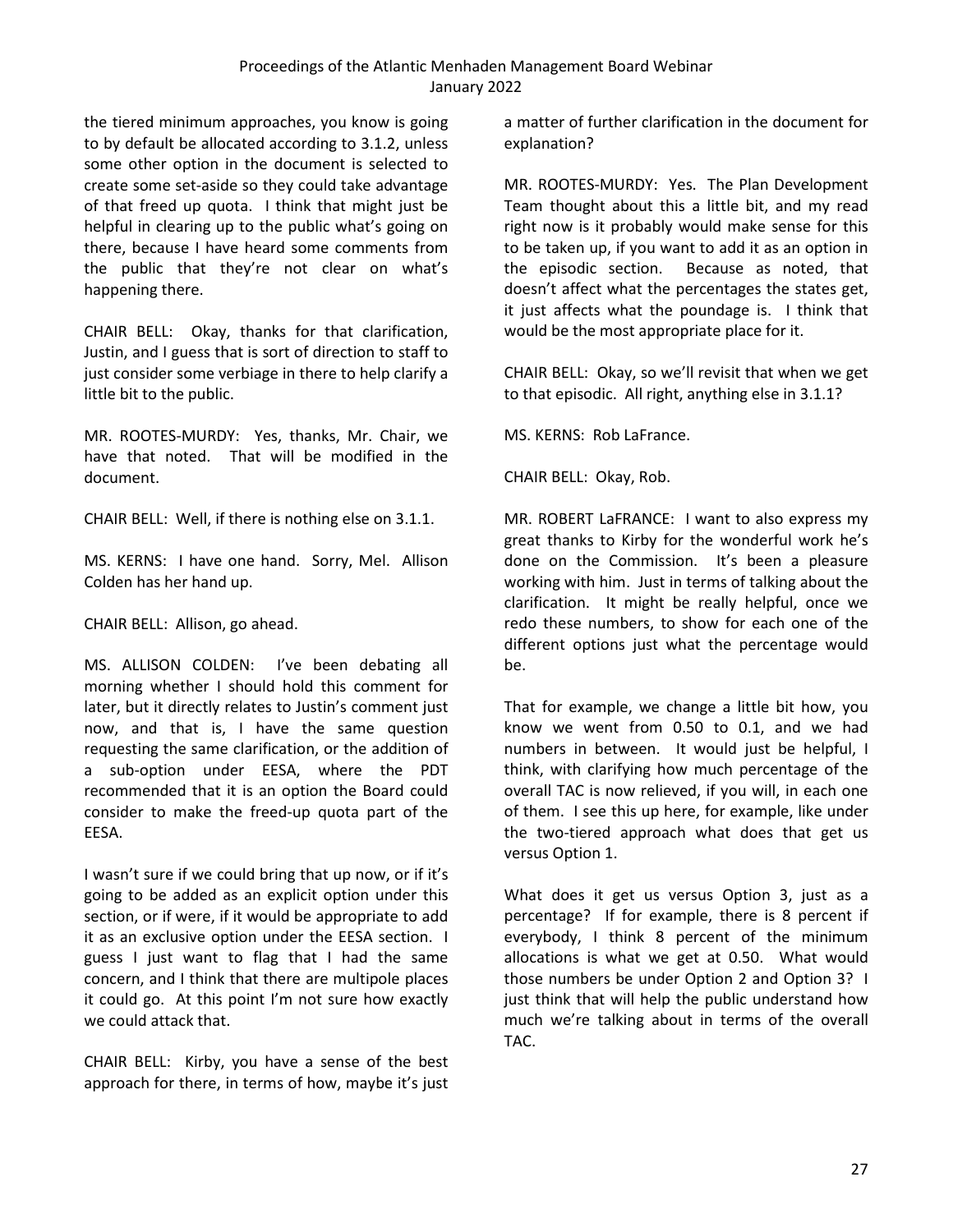CHAIR BELL: Yes, and at the percentage base. Kirby, is that something again we can address by simply explaining things in a little bit more detail?

MR. ROOTES-MURDY: Yes, absolutely. We'll have that noted to make that change, and maybe Rob can follow up with us and the staff. I want to make sure we capture that to his satisfaction.

CHAIR BELL: Thanks Rob, good point. All right, nothing else on 3.1.1, we can move on to 3.1.2, related to now we're into, I guess that is Step 2, which we're discussing the timeframe issues. Do we have any motions related to any possible changes or deletions of things under 3.1.2?

MS. KERNS: Megan Ware.

CHAIR BELL: Megan.

**MS. WARE: I have sent in a motion to staff, and the motion is to remove the three options that were starred by the PDT for removal, so that's move to remove from Draft Addendum I in Section 3.1.2, Option 2, 2009-2020, Option 4, second highest year, Option 6B, weighted allocation timeframe 6B (2009-2012, and 2017-2020).** If I get a second, I can provide some rationale.

CHAIR BELL: Okay, can we get a second to that motion?

MS. KERNS: John Clark.

CHAIR BELL: John Clark, thank you, go ahead, Megan.

MS. WARE: I'm trying to help the PDT and the public out here by taking a lot of these options out that I just don't think are totally viable, and to speak to each of these. Option 2, the document notes that the 2009-2020 timeframe may not reduce the need for transfers or reliance of states on the episodic events program or small-scale provision. I just don't see this option aligning with the objectives of the addendum. Option 4, I think people know that I had been the one advocating, at least for the concept of this idea.

I think in reality what the numbers show is that this option serves 15 out of 16 states very well, but unfortunately one state, that state being Virginia, takes the brunt of that reduction. I think we can take this one out. Then Option 6B is one of the weighted allocation options. As Kirby mentioned, these produce a lot of iteration, so I do think it's prudent to pick one. I prefer the 2009-2011 and 2018-2020 option, because I think it really clearly builds off our existing allocation timeframe, to include more recent landings information.

CHAIR BELL: Thanks for that, Megan, and remember this is also basically aligning with recommendations from the PDT. Discussion of the motion.

MS. KERNS: For Board members I have Conor McManus and Joe Cimino.

CHAIR BELL: Okay, Conor, go ahead.

DR. McMANUS: I just wanted to express my support for the motion. Megan spoke to all the reasons that I was originally going to, probably more eloquently than I could have. Just summarizing, in the effort to try and streamline the document, and improve its clarity to the public, as well as in some instances remove some optics for arbitrary options within there. I think that this would be the best interest of the Addendum.

CHAIR BELL: Joe.

MR. CIMINO: I support where Megan is going with this, and all of the rationale the PDT put in here. I would prefer to see Option 6A removed and keep in 6B, which is a slightly longer timeframe. You know we've got a lot of interannual variability over the years, and you know 2012 is the first year before the quota was put in. It doesn't seem like there is a lot of discussion on this motion, so I am interested in making an amendment to do that.

CHAIR BELL: All right, if we don't have, Toni, do you have any other hands just discussing the motion before we maybe tinker with it?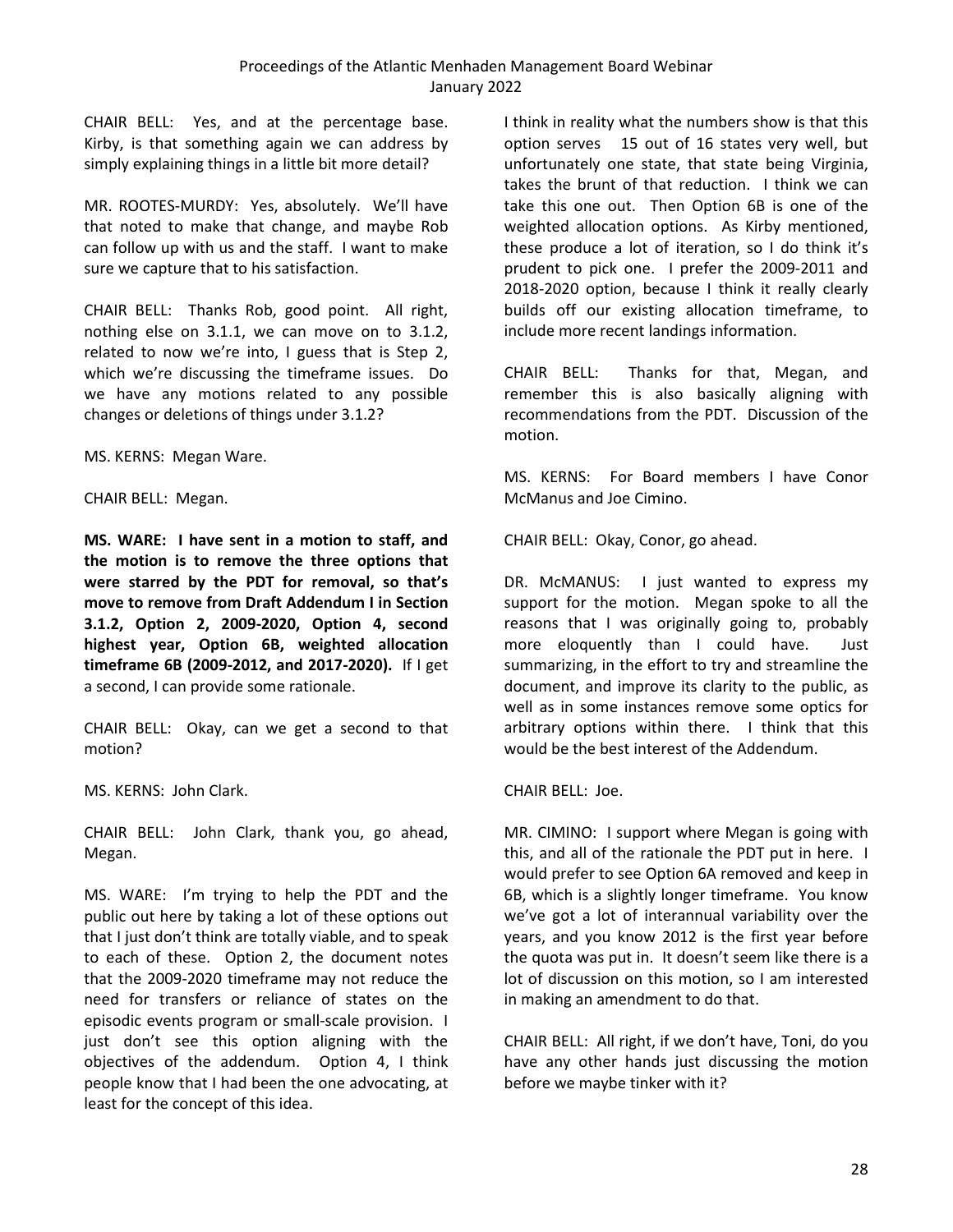MS. KERNS: I don't have any Board members. There is one member of the public.

CHAIR BELL: Well, we did say if we got into the motions, we could allow that if it is pertinent to the motion. I don't mind allowing just a very brief comment, but it needs to be brief and focused exactly on the motion.

MS. KERNS: I've got Jeff Kaelin.

MR. JEFF KAELIN: Yes, thank you, Mr. Chairman. I'm Jeff Kaelin; with Lund's Fisheries in Cape May, New Jersey. I'm also an Advisor, we've been in the menhaden fishery for decades, and sell into a number of fisheries from Maine all the way around to Texas. I wanted to give a shout out to Kirby also.

I've worked with him a long time, as all of you have. He's done a great job. Unfortunately, though, when we had the AP meeting, we only got to see this document the day before, and we did not see the PDT recommendation to remove the options in Ms. Ware's motion. Otherwise, I know I would have commented more directly on the concern.

I appreciate what Joe just brought up, because what 6B does, we've asked for many years to have 2012 catches be part of these formulas. You know back in 2011 or 2012 when the Amendment was first put into place and the quotas went in, we didn't know what the 2012 catches were, so 2011 was used, but it turns out that in 2012 we landed about 80 million pounds of menhaden in New Jersey, and in 2013 we were down to like 45 million pounds.

My point is, we've never really caught up to where we were. We're still not whole, in other words, to where we were before the quotas were implemented. As we stated at the AP that, you know since 2013, states with directed fisheries have worked within their quotas and not used transfers to increase their share of coastwide landings, even though fish remained in the area after we shut down.

There are all kinds of menhaden year-round down here. We're sympathetic to Maine, but I think if 6B could be retained that will help us. You know the Work Group agreed to put 2012 in here, and we had many lovely summer afternoons together talking about this. I imagine that Mr. Cimino will make a motion to amend Ms. Ware's motion.

If we can retain 6B, I think that helps that states that have been in the fishery the longest, and have the greatest amount of history. We've already given quota up over the last several years through this process. Those are my comments, Mr. Chairman, and I appreciate the opportunity to speak.

CHAIR BELL: Well, thanks, Jeff, and we appreciate your participation in the AP. That is important, so we do appreciate that input. Okay, with that, Joe, do you want to make a motion to amend?

# **MR. CIMINO: Yes, Mr. Chair, thanks, I would like to move to amend, and all I would be doing is striking Option 6B and replacing with Option 6A.**

MS. KERNS: Mr. Chair, if I may. I think that would be motion to substitute 6B with 6A. I think I'm doing that correctly; I could be wrong.

MR. CIMINO: Toni, I actually googled. I really tried, but I'm not going to overrule you.

MS. KERNS: Well, if you Googled, Joe, then you can stick with it.

CHAIR BELL: Because he's inserting a different, I see.

MR. CIMINO: But it was only that one.

MS. KERNS: Yes, that's fair.

MR. CIMINO: If I get a second, I would like one more chance to again say something to it.

CHAIR BELL: It says move to amend to remove Option 6B and replace with Option 6A. Is that it, Joe?

MR. CIMINO: Yes, that's it.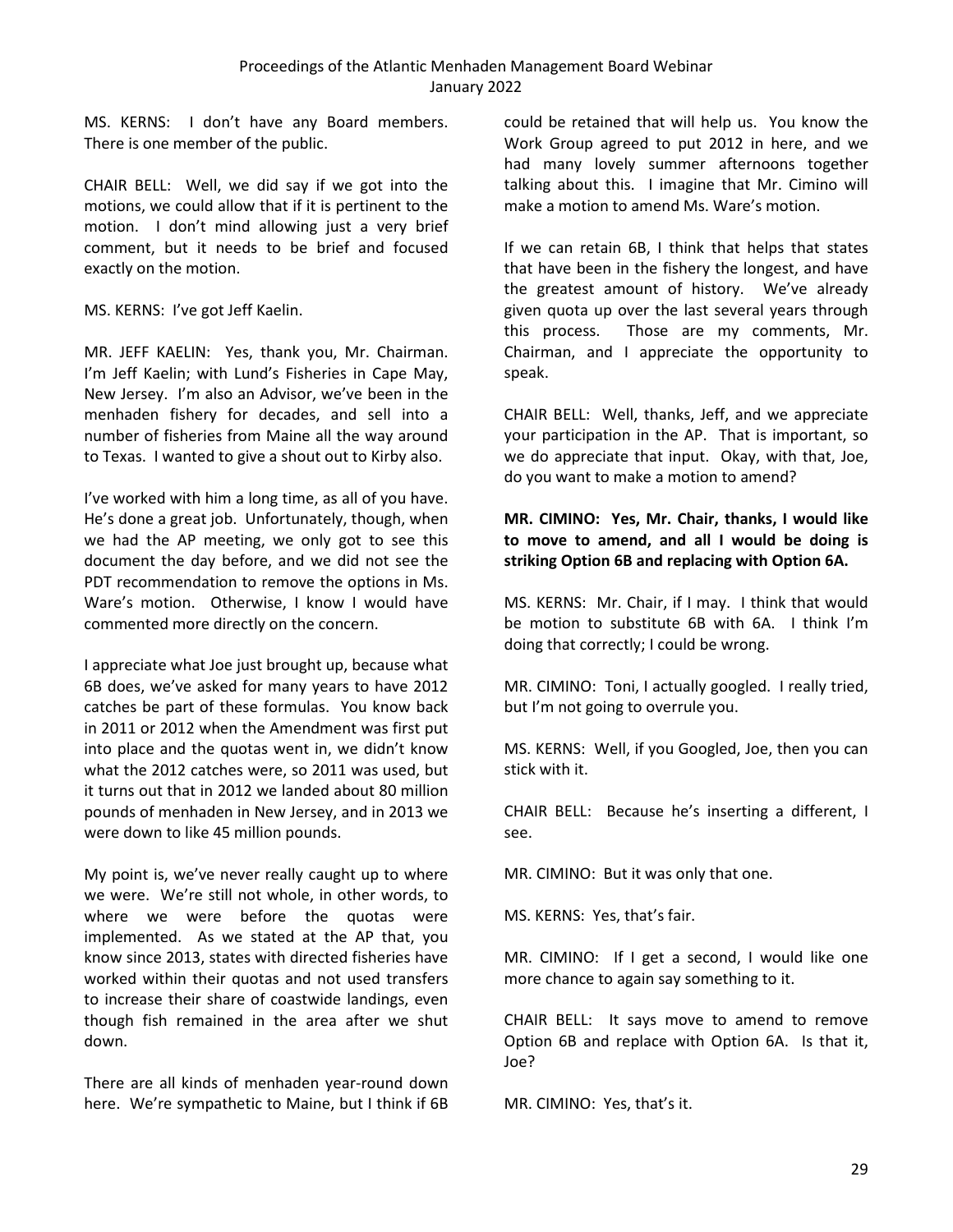CHAIR BELL: Okay, is there a second for that?

MS. KERNS: Justin Davis.

CHAIR BELL: Justin, thank you. Okay, so Joe, go ahead and speak to your motion.

MR. CIMINO: Yes, I think what Jeff Kaelin brought up was probably the most important element. But again, I think we just have a history of when we do these weighted time series, to try and incorporate a good number of years. Excuse me, Mr. Chair, just to be a little tongue in cheek. I also want to say that I think we're probably trying to make this meeting as painful as possible to Kirby. If you remember that scene from Harry and the Hendersons? I kind of feel like that's what we're doing today, so I felt like that was another important reason to add this.

CHAIR BELL: Thank you for that, Joe. Okay, so we have a motion, we have a second, we've heard from Joe explanation. A little input regarding this from an AP member. Further discussion of the motion, and this is a motion to amend.

MR. ROOTES-MURDY: Mr. Chair, I appreciate Joe's comments. I think it would be helpful to just make sure in this amended motion that we have the timeframe for Option 6A in there, so that would be 2009-2011 and 2018-2020. In all fairness, everything that you guys are saying, I want you guys to enjoy this document to the fullest extent possible when it's approved.

CHAIR BELL: This document could be your gift that keeps on giving, Kirby, I don't know. We just may plan this forever. No, we're going to get this done. We're going to take one for Kirby, and we're going to get it done. All right, good point. I'm assuming that's fine with you, Joe, putting the dates in. That makes sense.

MR. CIMINO: Absolutely, yes. I wasn't quick enough to add that myself. Thank you, Mr. Chair. CHAIR BELL: That's why Kirby is Kirby. All right, any other discussion of the motion here to amend?

MS. KERNS: For Commissioners we have Pat Geer and Conor McManus. I don't know, Conor, if your hand is left over or not.

CHAIR BELL: Well, Pat, go ahead.

MR. GEER: My concern is, I just want to comment to what Jeff Kaelin said. You know I sympathize with wanting to use more years, and look at certain years because things were different. But in that same regard, 2020 because of COVID, traumatically impacted the states differently. Here in Virginia, our fleet was shut down for COVID protocol for over 39 days.

Adding 2020 into this, and we've talked about this from the very beginning, is not really representative of Virginia's fishery.

CHAIR BELL: Okay. Toni, who did you have after Pat?

MS. KERNS: I had Conor, but he put his hand down, so I'm assuming it was leftover, and now I Have Megan Ware.

CHAIR BELL: Okay, Megan.

MS. WARE: I appreciate Joe bringing some levity to the Board meeting, I needed a laugh there. I'm going to speak against the motion to amend. I think Option A, which is 2009-2011, really clearly builds off of our existing allocation to incorporate new years, which is one of the goals of this Addendum. Then I'll also note, I believe New Jersey sees increases in their quota under both Sub-Option 6A and 6B, so I see both options as being wins for New Jersey.

CHAIR BELL: Any other comments on the motion to amend?

MS. KERNS: Cheri Patterson.

CHAIR BELL: Cheri, go ahead.

MS. PATTERSON: Yes, I am going to oppose the amended motion also. I thought the whole premise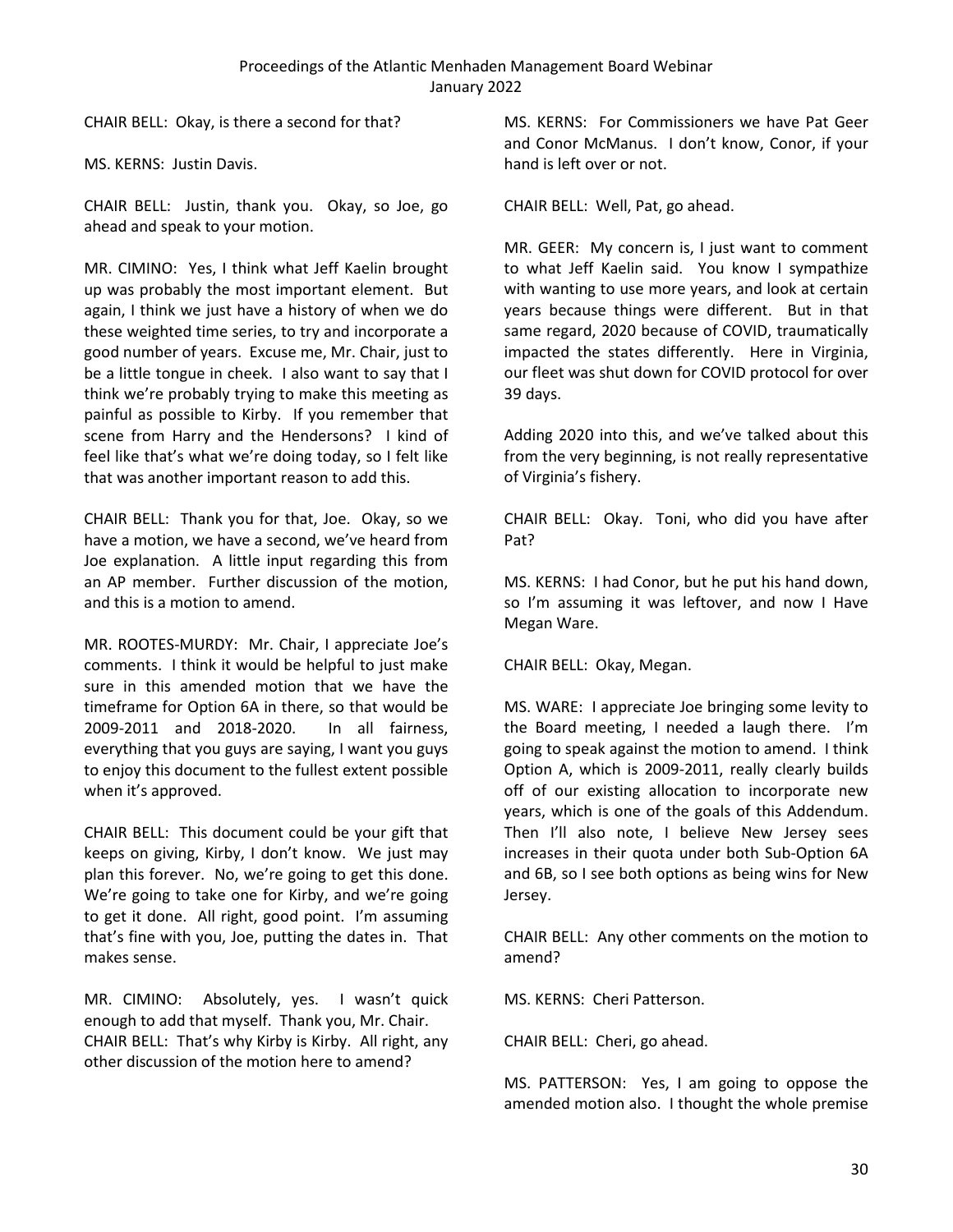of pretty much of this Amendment was to pay more attention to more recent years, as opposed to anything further back.

CHAIR BELL: Again, what I'm looking for are comments specifically to this motion to amend.

MS. KERNS: You have one member of the public.

CHAIR BELL: All right, if it's specifically to this motion to amend, and we need to keep it to like one minute, I can go ahead and entertain that.

MS. KERNS: Tom Lilly.

CHAIR BELL: Go ahead, Tom.

MR. TOM LILLY: Mr. Chairman, I just wanted to make sure you were going to allow some public comment on a proposed amendment that we suggest that is in the general nature, and also a comment on the way that you're proceeding.

CHAIR BELL: All right. Right now, we're just looking for comments related to this particular motion to amend.

MR. LILLY: Okay, so hopefully you can call on me a little bit later.

CHAIR BELL: At an appropriate point, if it makes sense with what we're talking about, yes. Any other comments related to this specific motion to amend?

MS. KERNS: No additional hands.

CHAIR BELL: Okay, well then let's go ahead and vote on this. All in favor of the motion to amend, raise your hand.

DR. DAVIS: Mr. Chairman, can we have 60 seconds for caucus?

CHAIR BELL: Oh, I'm sorry, yes. My mistake. MR. HASBROUCK: Yes, I agree, we need to caucus.

CHAIR BELL: Yes, go ahead. Take a minute.

MS. KERNS: The minute was up, if anybody needed more time, no one has raised their hand.

CHAIR BELL: If you need more time, just raise your hand really quick.

MS. KERNS: I don't see any hands.

CHAIR BELL: All right, we've had our caucus time, then we'll go ahead. We have a motion to amend to remove Option 6B and replace it with 6A, described there with the dates. All in favor of that motion to amend, raise your hand, please.

MS. KERNS: Just going to let the hands settle for a second. I have Rhode Island, New Jersey, Delaware, North Carolina, Maryland, and Potomac River Fisheries Commission. I will put the hands down. All right, I'm ready.

CHAIR BELL: All right, all opposed to the motion to amend.

MS. KERNS: Letting the hands settle. I have New York, Massachusetts, Maine, Pennsylvania, Virginia, and New Hampshire. I will put the hands down, I'm ready.

CHAIR BELL: All right, all of the abstentions.

MS. KERNS: I have Florida, South Carolina, Georgia, NOAA, and the Fish and Wildlife Service.

CHAIR BELL: Null votes.

MS. KERNS: Want me to put the hands down first, before we ask for nulls. Okay, now we can have nulls.

CHAIR BELL: Null votes.

MS. KERNS: I have 1 null vote, Connecticut.

CHAIR BELL: Okay, unless you kept the total there, I didn't.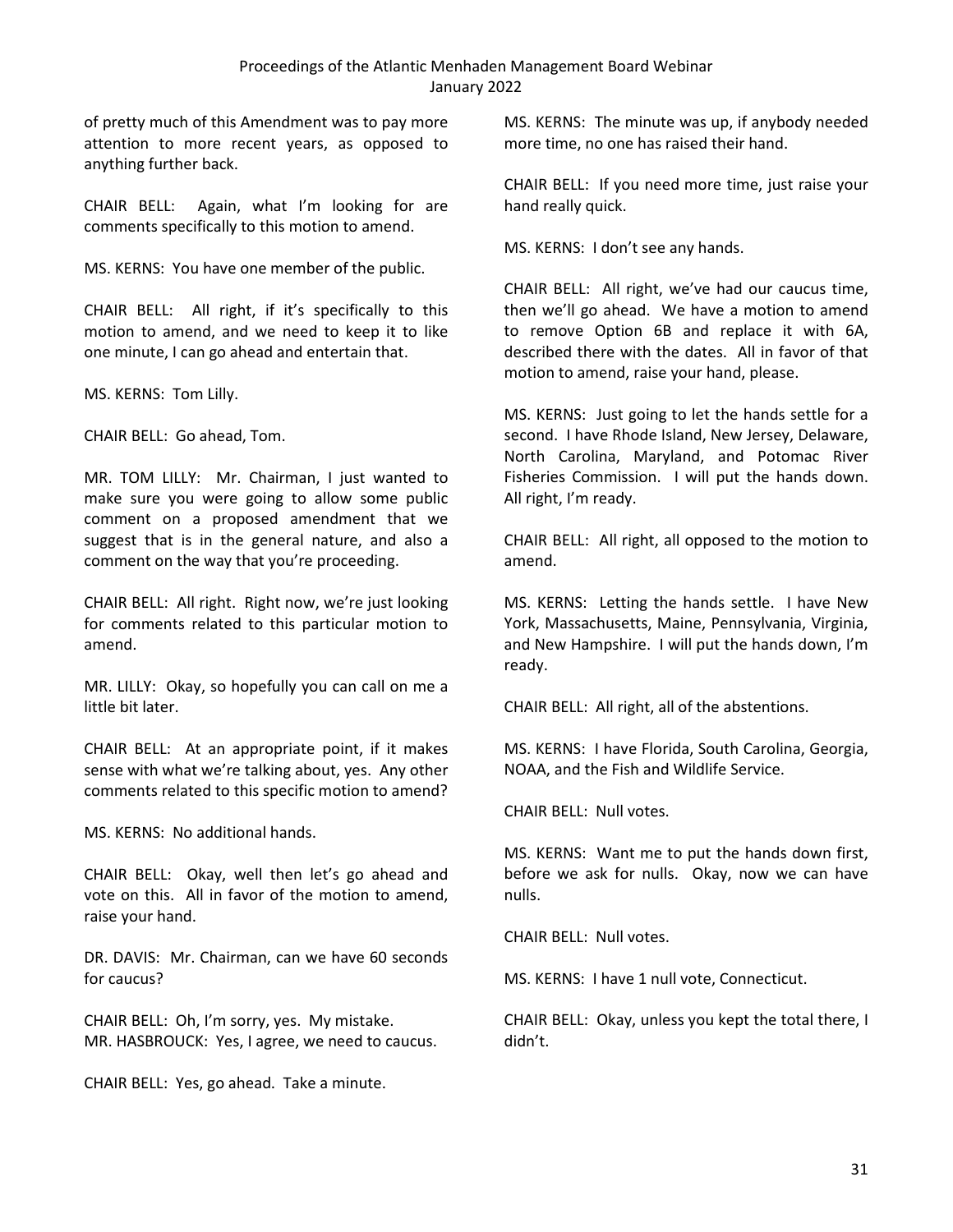MS. KERNS: Kirby, correct me if I'm wrong, but I have 6 in favor, 6 against, 5 abstentions and 1 null. Is that what you counted?

MR. ROOTES-MURDY: Sorry, I missed the in favor. I had 6 against as you noted, I have 5 in abstention and 1 null.

CHAIR BELL: Do we need to clarify the in favor, Toni?

MS. KERNS: I had six.

CHAIR BELL: Yes, I actually made six little stick marks here.

MS. KERNS: Maya also counted 6 as well, so I think we're good.

**CHAIR BELL: Okay, so we have a tie.**

**MS. KERNS: I believe in Roberts Rules that the motion would fail for lack of majority.**

MR. DENNIS ABBOTT: Correct.

CHAIR BELL: That sound familiar.

MS. KERNS: We have Joe Cimino with his hand up.

CHAIR BELL: Joe.

MR. CIMINO: That is certainly Roberts Rules, and that was certainly an interesting vote. I regret not trying to take a second bite at the apple before we voted, because I was really confused by two of the comments against. One was that 2020 was included in this motion, but 2020 is in the original as well. That wouldn't change anything.

The other is that we're not moving into a more recent time period. I'm also very confused at how that would change, because again, the most recent years are in there, it's simply a longer time series. I realize we're back to the main motion, but I don't know if anyone has any other way to attempt to look at this again, because it seemed like some of the folks against were confused, and that was an awful lot of abstentions.

CHAIR BELL: I agree, Joe. Procedurally right now, we are back with the main motion in front of us. Perhaps even discussing the points you just brought up under discussion of the main motion. Any further discussion of the main motion as it stands right now?

MS. KERNS: Justin Davis.

CHAIR BELL: Justin.

DR. DAVIS: I guess in response to the comments Joe just made, would it be within bounds at this point to make a motion to amend, to just remove Option 6B from this motion, thereby keeping 6A and 6B in the document for now, and sending both out for public comment. Because it's apparent that there is a pretty divided opinion on which of these options is the best path forward.

CHAIR BELL: I follow you. By removing 6B from this, you keep them both in and they're still. Okay. All right, any further discussion, thoughts on that approach?

MS. KERN: It's certainly in the priority of the Board, but I have Dennis Abbott, followed by Tom Fote.

MR. ABBOTT: To Mr. Davis' comments. I think my interpretation of Roberts Rules is that we've already voted it down the previous motion, and I don't think that we can resurrect parts of that motion. In my interpretation of Roberts Rules, if someone wanted reconsideration, it would have to come from somebody on the prevailing side of the motion to ask for reconsideration. I don't think the suggestion of Mr. Davis is proper at this time. That's only my opinion and my interpretation of Roberts Rules.

CHAIR BELL: Thank you, Dennis. I think though that does sound logical, and I think you've got more experience with that than I. I think where we are right now is we've got this motion. To come back to it, we need to clear this, and then any additional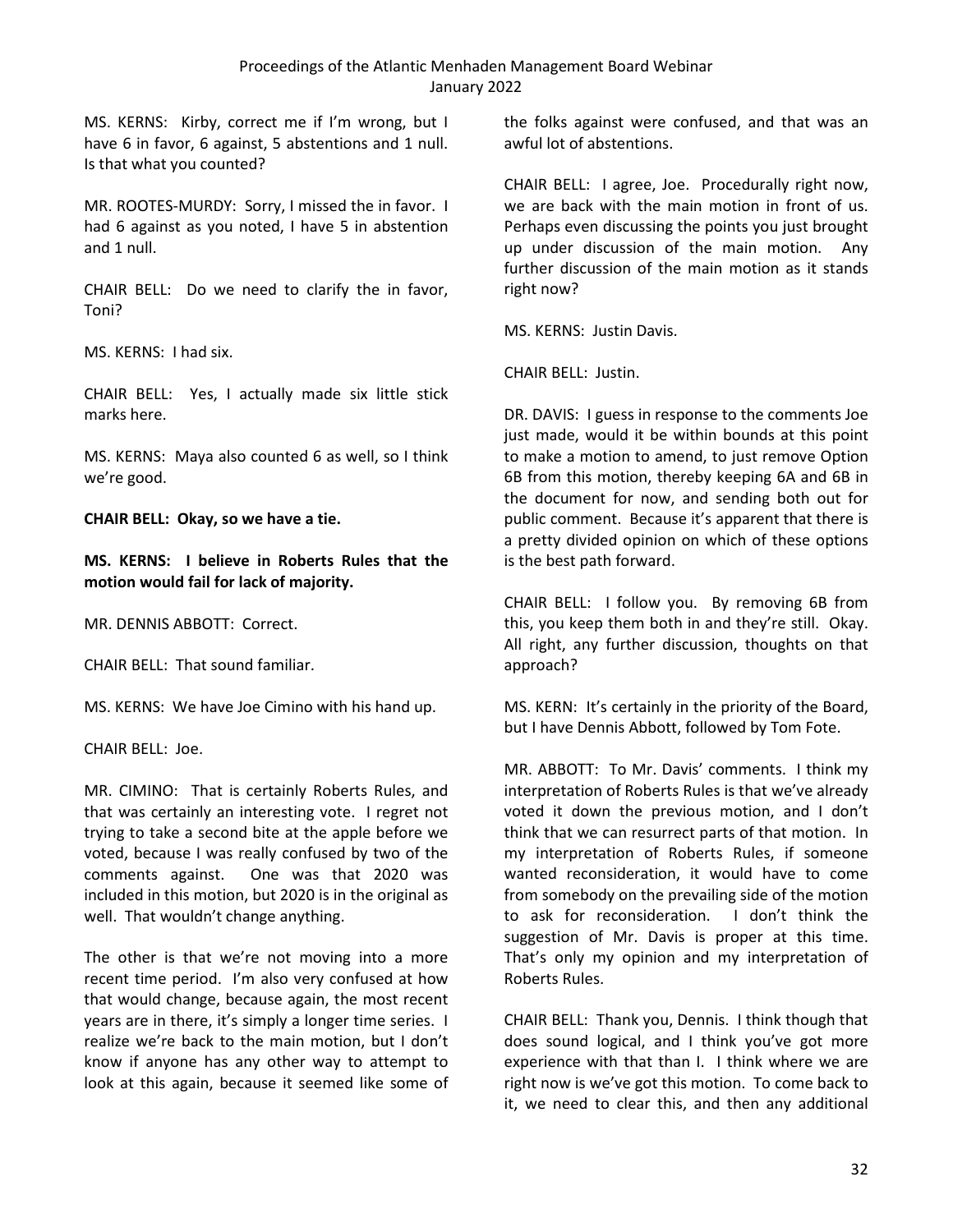thing we want to do after that would be an entirely separate action, if I'm correct.

MS. KERNS: Mel.

CHAIR BELL: Yes.

MS. KERNS: Bob put his hand up, then he put it back down. He has his hand up.

#### CHAIR BELL: Bob.

EXECUTIVE DIRECTOR ROBERT E. BEAL: Just waving around over here. Thank you, Mr. Chair. I just wanted to comment. I think where Justin may have been going is different than where Joe Cimino and others were going. In other words, I think Justin was saying remove the consideration of anything to do with Option 6A or B out of this motion, and limit this motion to removing Option 2 and Option 4 from Section 3.1.2.

If that is where Justin is going, I would argue that is in bounds. You know the Board made some motion and substitutions and other things to keep three options in this motion for consideration. But it sounds like, if I understood Dr. Davis correctly, he was saying, maybe let's just take out that third bullet all together, simplify this motion, and just have it deal with Option 2 and 4.

Option 6A and 6B would remain in the document for public comment. I would think that would be inbounds, because it is a different strategy than what the substitute motion that was just addressed by the Board was dealing with. But that's again, as Dennis said, just my interpretation.

CHAIR BELL: Yes, and I'm struggling with that, in terms of what procedurally. Usually what happens is, if you have a motion to amend you deal with that. Then, you move one direction, if it becomes a main motion. Then if it doesn't then generally you move right back to the motion you had. That's where I'm at. I guess Dennis had one interpretation; you've got another. I mean if we can do that it would require then us to amend this motion before we throw it out, right? Procedurally

that is what we would need to do with it. It would have to be a motion to amend it.

EXECUTIVE DIRECTOR BEAL: That would be my advice. If someone is interested in removing the third bullet from this one, yes, a motion to amend would be in order.

CHAIR BELL: Okay, why don't we entertain that then? I'm not the Roberts expert, but I think basically we've established a clear record of the rationale here in what we're trying to achieve. If someone would like to make a motion to amend, then we'll entertain that.

MS. KERNS: I have in my list, Tom Fote, Justin Davis, Lynn Fegley.

CHAIR BELL: I'm thinking to get to the point right here, and Tom's hand was already up. Maybe Justin, were you going to kind of move this forward, in kind of what we were discussing?

DR. DAVIS: Yes, that was my intent, Mr. Chairman. I could make that motion at this time if you would like me to.

CHAIR BELL: Yes, let's go ahead and do that.

# **DR. DAVIS: I would move to amend to remove Option 6B, weighted allocation timeframe 6B (2009-2012, and 2017-2020).**

CHAIR BELL: Okay, is there a second for that motion to amend?

MS. KERNS: Yes, Tom Fote.

MR. THOMAS P. FOTE: Yes.

CHAIR BELL: Well, go ahead, Tom. I suspect you had something else before that, but go ahead.

MR. FOTE: No, that's what I was going to do is make the motion.

CHAIR BELL: Good deal, thank you, bless you. Okay, so we have a motion, we have a second.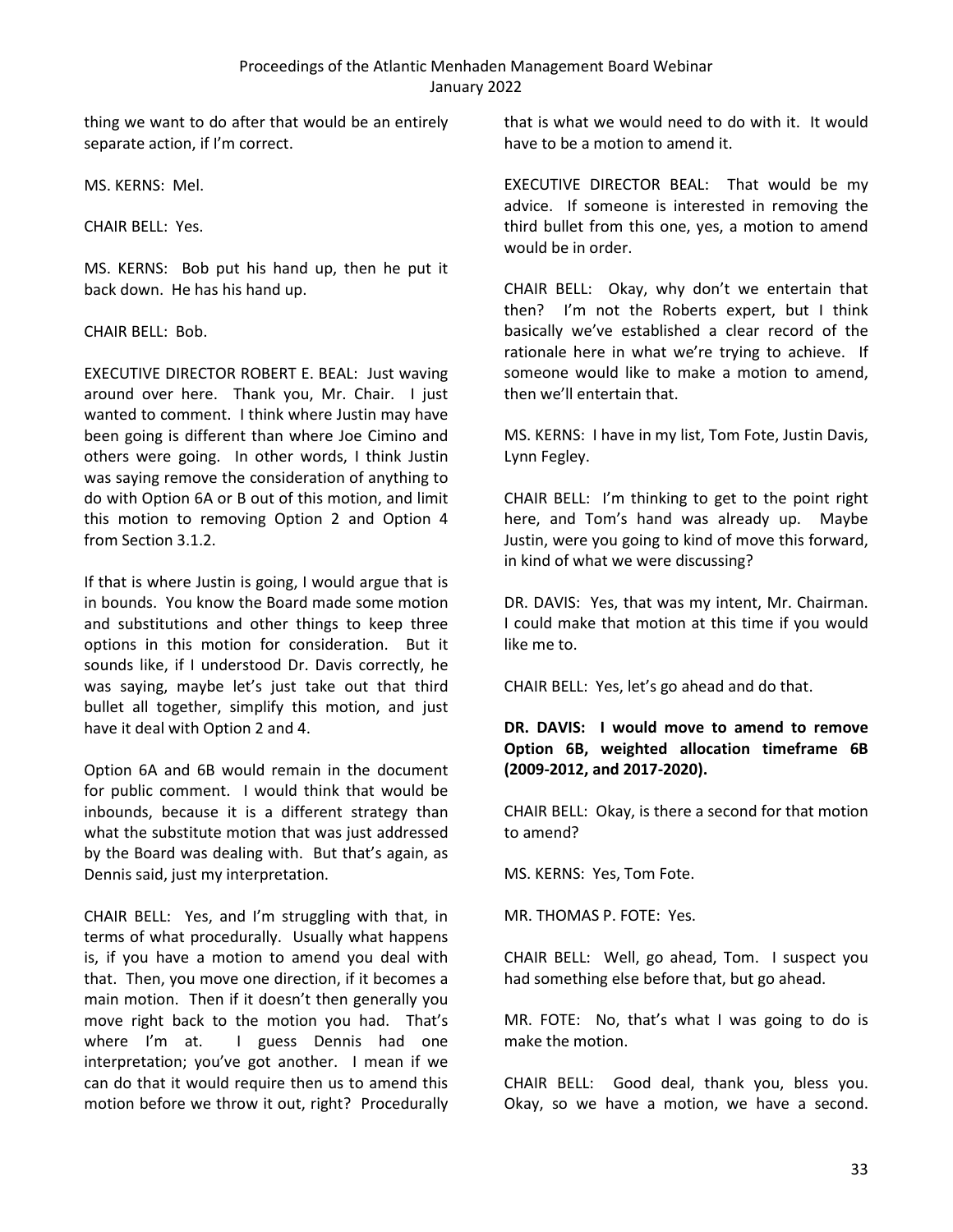Discussion of this motion to amend. I think folks' kind of follow what we were trying to do here, is trying to get back to a little bit of where we were heading. It's not the perfect way to do it, but I think it's getting us moving towards something folks seem to kind of agree on a little bit. Any discussion of this motion to amend?

MS. KERNS: I think that Dr. Davis and Mr. Fote had their hands up residual, so unless those weren't residual hands, I have Lynn Fegley.

CHAIR BELL: Okay, Lynn, go ahead.

MS. FEGLEY: I think this is, given the conversation, the best way to go. I would say that also given the commentary. If this motion carries and becomes the main motion, I would ask the Board maybe to start thinking about within the weighted options, about the potential of removing the options in both 6A and 6B that weight 75 percent toward history. Removing the options that more heavily weight toward the past, just so that we take something out for the sake of the public, and because of the intent of the Addendum, which is to more reflect recent fisheries. I'm just going to put that out there right now, for people to put in their brains and leave it there.

CHAIR BELL: Thanks for that, Lynn, good point. All right, any further discussion of this motion to amend?

MS. KERNS: No hands.

CHAIR BELL: Okay, no hands. Does anybody feel they need to caucus before we vote on this?

MS. WARE: Yes, please, 30 seconds.

CHAIR BELL: Okay, well, take a minute. All right, assuming everybody has had sufficient time to caucus. We'll go ahead and vote. What we're voting on is the motion to amend to remove Option 6B, as you're looking at it. All in favor of the motion to amend raise your hand.

MS. KERNS: Just letting the hands settle here. I have Rhode Island, New Jersey, New York, Florida, Connecticut, Massachusetts, Georgia, Pennsylvania, Delaware, North Carolina, Maryland, New Hampshire, and Potomac River Fisheries Commission. I will put the hands down. CHAIR BELL: All right, maybe I should have done this a different way, but we're okay. Anybody opposed to the motion, raise your hand.

MS. KERNS: Virginia and Maine.

CHAIR BELL: Okay, any abstentions?

MS. KERNS: NOAA, Fish and Wildlife Service, and South Carolina.

CHAIR BELL: All right, and any null votes?

MS. KERNS: No null votes.

**CHAIR BELL: Okay, so then the motion carries.** We would put the results up there.

MR. ROOTES-MURDY: Yes, my count is 13 in favor, 2 against, 3 abstentions and 0 null.

CHAIR BELL: Okay. Thanks, Kirby. All right, so then that motion carries, so then we're going to need to make a modification to what will be the main motion that we'll be voting on, which would be simply removing that language there, right? **Okay, so now, we have the main motion which is the modified former motion, which is to remove from Draft Addendum I, Section 3.1.2, Option 2 and Option 4 only.** That is the motion, does anybody need to caucus on that?

MS. KERNS: I have Tom Fote with his hand up.

MR. FOTE: It's not to caucus, because doesn't that cover, not the motion, just to caucus when it becomes a motion.

CHAIR BELL: All righty, thank you, nobody needs to caucus.

MS. KERNS: No.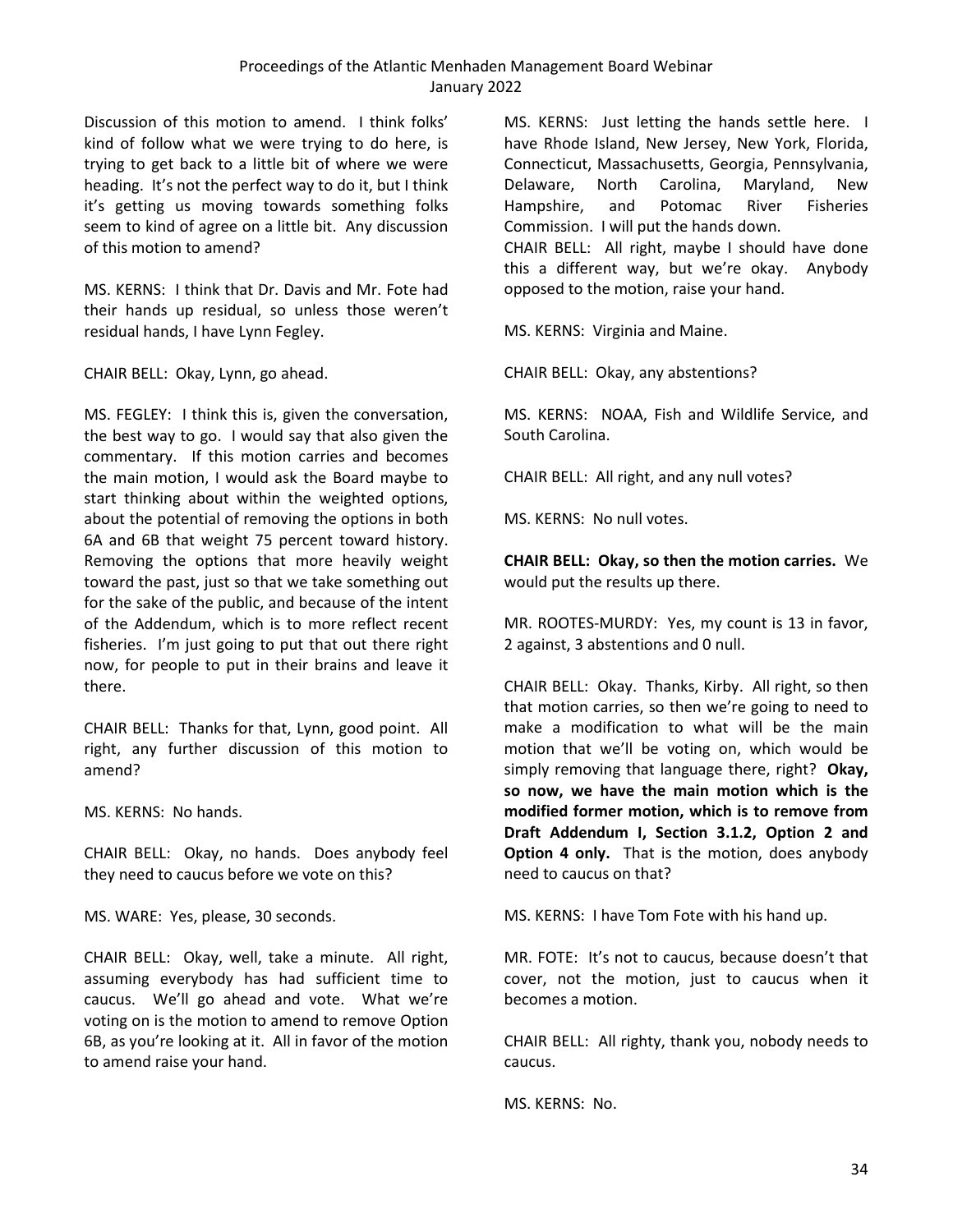CHAIR BELL: Is there any opposition to the motion?

MS. KERNS: I see no hands raised in opposition, but NOAA and Fish and Wildlife Service has asked me to note their abstentions, so Maya when you're ready to write out however Mel announces it, if you could just note those abstentions.

CHAIR BELL: I guess technically, Toni, I've been abstaining, so I guess I should abstain as well.

MS. KERNS: Up to you, you don't have to.

**CHAIR BELL: Just for consistency's sake. All right, so then we have whatever the number is in favor and we just have three abstentions. Then the motion passes.**

MS. KERNS: Mel, you can just say, motion carries without objection.

CHAIR BELL: Motion carries without objection.

MS. KERNS: With 3 abstentions.

CHAIR BELL: Three abstentions. All right, thank you. A little progress. Moving along then. We're still under the heading of dealing with Step 2 timeframe stuff. Any additional motions related to potentially removing things?

MS. KERNS: I have Cheri Patterson. CHAIR BELL: Okay, Cheri, go ahead.

**MS. PATTERSON: Yes, I would like to place a motion to eliminate sub-option 3 from both Options 6A and 6B.**

CHAIR BELL: Okay, let us switch screens and get that up there, Cheri.

MS. PATTERSON: Sub-option 3 to both 6A and 6B. That would be Sub-option.

CHAIR BELL: Does that cover it, Cheri?

MR. ROOTES-MURDY: I think it might, just to have it clear on the record, move to eliminate Sub-option

3, the weighting is 75% /25% and again what we're talking about here is 75% for the older timeframe and 25% to the newer timeframe, and then the option as noted are for 6A, that's 2009 through 2011, and 2018 through 2020, and then 6B is 2009 through 2012 and then 2017 through 2020 in Section 3.1.2.

CHAIR BELL: It's on Page 13 of the document.

MS. KERNS: I have Lynn with her hand up, I assume she's seconding, yes.

CHAIR BELL: If Cheri that looks like what you want, and Lynn, if you are seconding that.

MS. PATTERSON: Yes, thank you. Thank you, Kirby, for perfecting that.

CHAIR BELL: Okay, Lynn, were you seconding that?

MS. FEGLEY: Yes, please, thank you.

CHAIR BELL: All right, so we have the motion before you for consideration. I have a second. Discussion of this motion.

MS. KERNS: Cheri, Tom Fote, and Pat Geer.

CHAIR BELL: Okay, Cheri, go ahead.

MS. PATTERSON: I'm sorry, that was residual.

CHAIR BELL: I didn't know if you wanted to provide some rationale.

MS. PATTERSON: I'm sorry, my rationale would be to focus more on recent years and less on past years.

CHAIR BELL: Okay, Tom.

MR. FOTE: It seems like a second bite, but I'll leave that at that. Basically, we are talking about going out to public hearings. I'll reiterate what I said yesterday during Striped Bass. We're sitting here nit picking again a document and going over it. We should leave this and go to public hearings. That's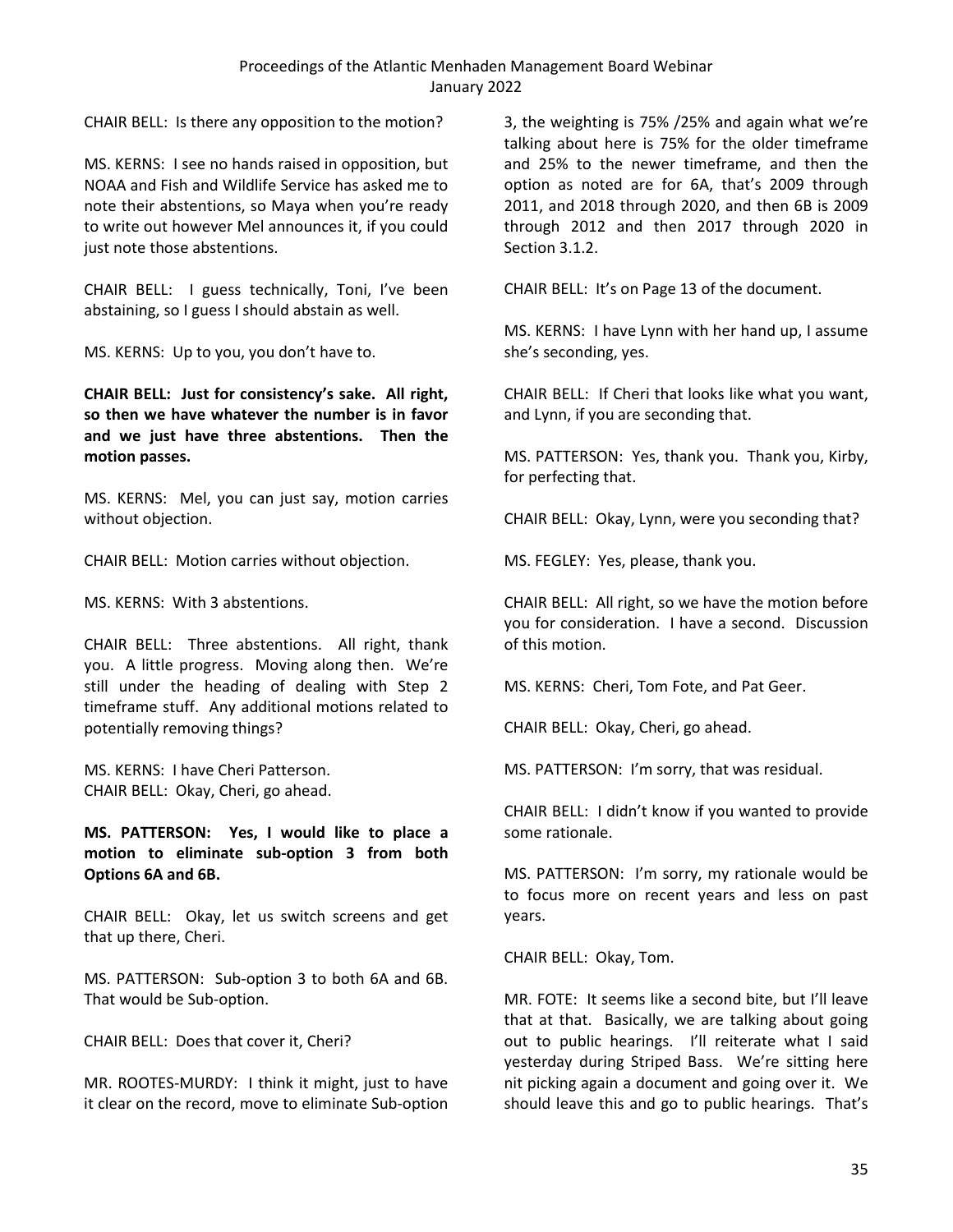what those folks do. There might be a lot of people feeling like they want to pick, based on past fisheries.

That is not wrong. That should be in the document. We should be laying all these heavy weighted into this document. To arbitrarily move one that is better for you than the other, then we should start going through what you might have gone through all the ones that are better from one state to another. I think this is an exercise in futility. If you just go to public hearings, and then what you have is debating comments from the public hearings come back. I'll just leave it at that.

CHAIR BELL: Thanks, Tom, Pat.

MR. GEER: I can't support this motion, it minimizes historical performance in the fishery, and as I pointed out before, it weighs heavily on the most recent data. As I pointed out, 2020 was a COVID year, and the data from that year, the landings from that year are not representative of the fishery as a whole, so I cannot support this motion as written. I could get behind a motion of a 50/50 split. That would be most equitable to me. But I cannot support this, and I said this when we went through this last time as well, so I cannot support this.

CHAIR BELL: We've had speakers to the motion and a couple opposed. Does anyone else want to speak in favor of the motion?

MS. KERNS: I have no other hands.

CHAIR BELL: Any further discussion of the motion, period?

MS. KERNS: No hands.

CHAIR BELL: All right, then I think I know what we need to do. Then all in favor. First of all, does anyone need to caucus?

MS. KERNS: I have hands for a caucus.

CHAIR BELL: Okay, let's take a minute to caucus. All right, that's one minute to caucus, everybody finished with the caucus? All right, I have a hand up from a member of the public. I can give you one minute, Tom, to say something specifically to this motion.

MR. TOM LILLY: It's not on this motion. I just wanted to make sure you could give me a chance to say something.

CHAIR BELL: We'll get to you. I'm trying to move through these motions. All right, we've caucused, let's vote. All in favor of this motion, raise your hand, please.

MS. KERNS: Letting the hands settle. I have Rhode Island, New York, Florida, Massachusetts, Georgia, Maine, Pennsylvania, North Carolina, Maryland, New Hampshire, and Potomac River Fisheries Commission. I will put the hands down.

CHAIR BELL: All right, the hands are cleared. All opposed to the motion, raise your hand.

MS. KERNS: Letting the hands settle. I have New Jersey, Connecticut, Delaware, and Virginia.

CHAIR BELL: All right, abstention.

MS. KERNS: Before we do abstentions, I just need to clear the other hands. Sorry. Okay, now I'm ready for abstentions.

CHAIR BELL: Okay, abstentions.

MS. KERNS: I have South Carolina, Fish and Wildlife Service and NOAA.

CHAIR BELL: All right, thank you, any null votes?

MS. KERNS: No null votes.

### **CHAIR BELL: All right, so then the motion passes, and the score is whatever.**

MR. ROOTES-MURDY: I have 11 in favor, 4 against, 3 abstentions.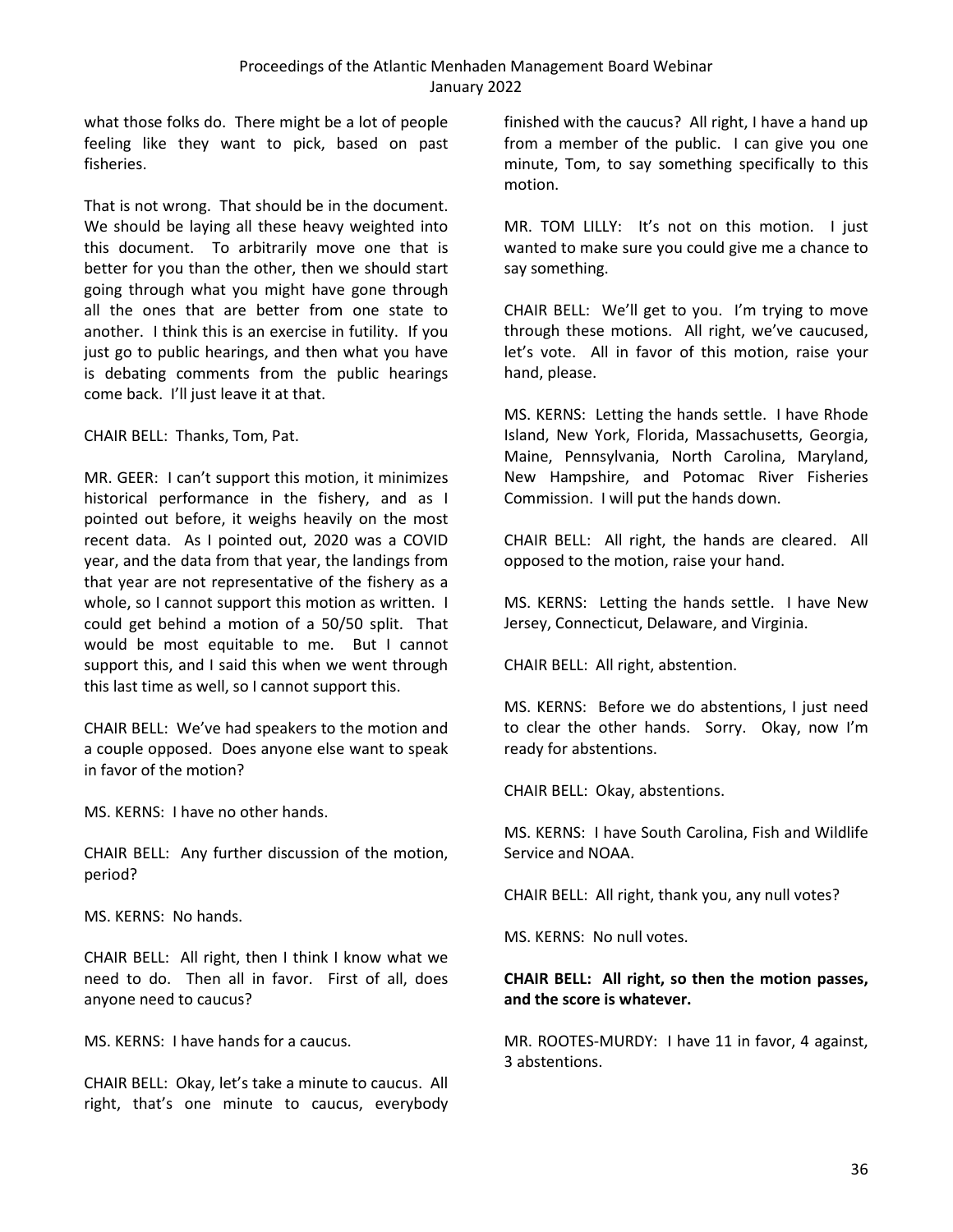CHAIR BELL: All right, motion passes, 11 in favor, 4 against, 3 abstentions and no null.

MS. KERNS: You have Pat Geer with his hand up.

CHAIR BELL: Go ahead, Pat.

**MR. GEER: I would like to put in another motion. Move to eliminate Sub-option 1 (weighting 25/75) to both 6A (2009-2011/2019-2020) and 6B (2009- 2012/2017-2020).**

CHAIR BELL: They're going to need to talk to you. You haven't sent that in.

MR. ROOTES-MURDY: Give us a second. I'll help Maya out with this. It's the opposite of what we just did, so in terms of the percentages Sub-option 1, 75% for the older timeframe, and 75% for the newer timeframe from Option 6A. Again, we'll give Maya a moment to put in those timeframes for 6A and 6B.

MS. KERNS: Kirby, I think it might help Maya if you just read very slowly what she needs to write.

MR. GEER: You could have just copied it from the last one and then inverted the numbers.

MR. ROOTES-MURDY: Yes, that's what I'm suggesting. Just give us a minute while we get that up on the screen.

MR. GEER: If I get a second, I'll give an explanation why.

CHAIR BELL: Thanks, Pat. Is that worded correctly?

MR. ROOTES-MURDY: This is in Section 3.1.2.

CHAIR BELL: Okay, is that it, Pat?

MR. GEER: That looks correct.

CHAIR BELL: Is there a second to this motion?

MS. KERNS: I have Craig Pugh.

CHAIR BELL: Okay Craig, second, thank you. All right, so Pat, would you like to go ahead and speak to the motion then?

MR. GEER: I just think shifting the weighting that far is not appropriate at this time. I could live with a 50/50 split. I mean it's treating the older data equally as the newer data. There is a historical performance there. I think that this is just a dramatic shift. If we're going to remove the one, I want to remove both weighting factors.

I just want to have an equal weighting factor if this is what we do, a 50/50 split. I think this is the fairest thing between all the states. To treat states that have a historical fishery equally as the states that are having emerging and newer fisheries.

CHAIR BELL: All right, so Pat is explaining the rationale there. Any other discussion of the motion for or against, either way?

MS. KERNS: I have Nichola Meserve and Joe Cimino.

CHAIR BELL: Okay, Nichola.

MS. MESERVE: I'm not going to be supporting this motion. I struggle with Mr. Geer's rationale a little bit, just based on the fact that there is an option that puts 100 percent of the weighting on 2018- 2020 option A3 in the document. This option is a step down from that. I would like to see it maintained in the document.

CHAIR BELL: All right, thank you, Nichola, Joe.

MR. CIMINO: I'll turn it back over. I'm struggling with this. We certainly need some time to caucus on it.

MS. KERNS: Justin Davis and then Dennis Abbott.

CHAIR BELL: Okay, Justin, go ahead.

DR. DAVIS: I can appreciate Pat's rationale through this motion. I think what's unfortunate about the motion we just passed, and if we were to pass this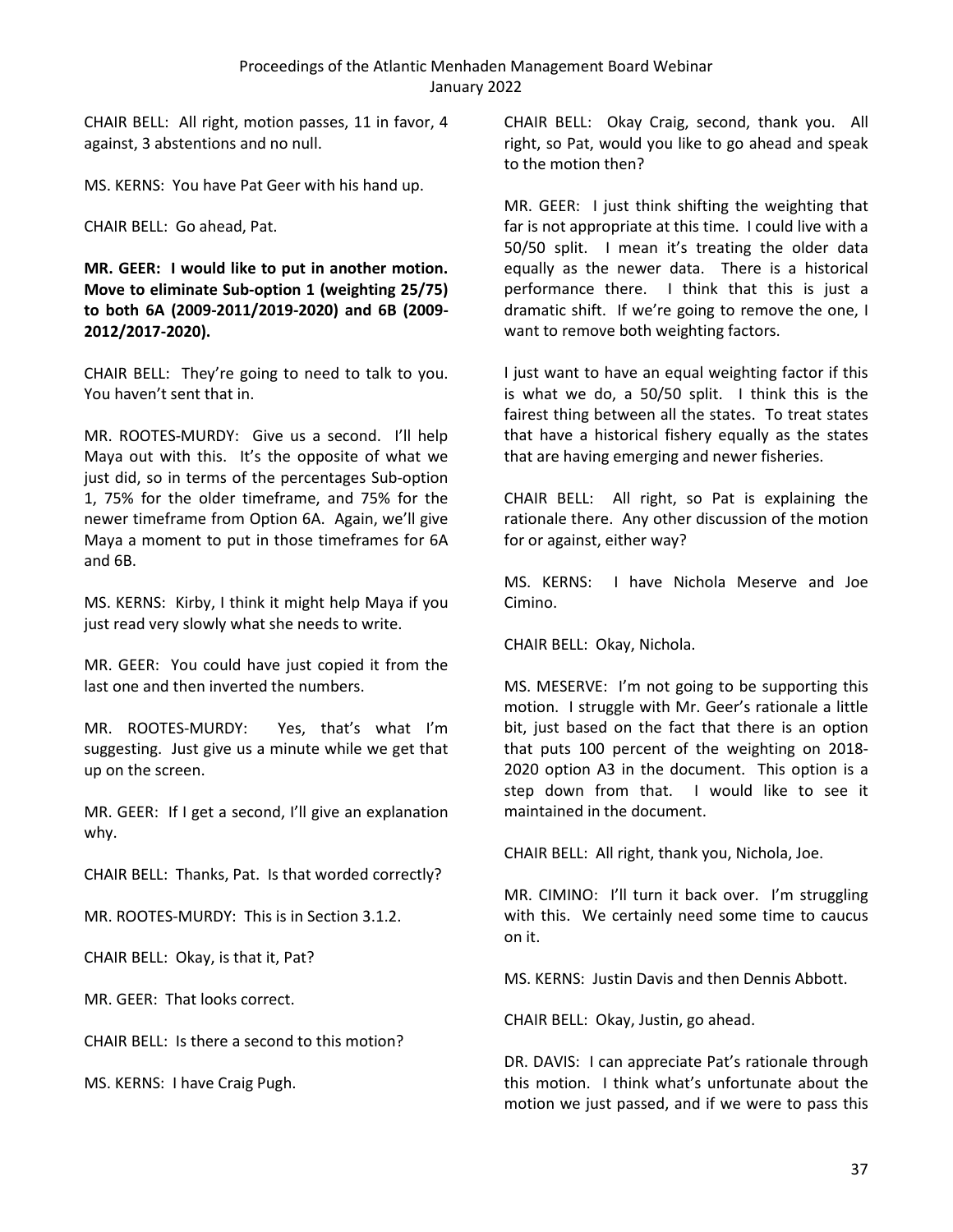motion, is that it takes flexibility away when it comes time for final action. When I look at these things I always think about, you know we're creating bookends, and the Board always has the option to adopt something that is within the range of what's considered.

If we were to pass this option, now we're left with simply one sub-option under 6A and 6B, which I think would be unfortunate. It's taking away flexibility from the Board when it comes to final action time. I think because of that. I didn't support the last motion and I think for the same reason I wouldn't support this motion.

CHAIR BELL: All right. Did I run out of people?

MS. KERNS: Dennis Abbott.

CHAIR BELL: Dennis, I'm sorry, go ahead.

MR. ABBOTT: I'm opposed to this motion. Getting rid of this takes us away from where we're trying to go with this plan, because when we read the statement of the problem, it tells us that we're trying to realize that the dynamics in the commercial menhaden fishery have changed, and we're trying to address that. But yet at the same time, we want to have more reliance on past history. We can't always live on past history; we have to be closer to current history. That's what we're trying to achieve here, so therefore I'm opposed to this amendment.

CHAIR BELL: All right, thank you, Dennis.

MS. KERNS: Tom Fote and then Craig Pugh.

CHAIR BELL: Tom.

MR. FOTE: My problem with this is basically when we passed the last motion we started down the slippery slope, with everybody looking to see what the advantage was to them. Now I'm going to have to set up a caucus with Joe [Cimino] over whether we support this, but I didn't support the last motion, but I might support this one.

CHAIR BELL: All right, thanks, Tom, Craig.

MR. PUGH: Dennis spoke to the future. The past has been important to us. Virginia has been a great provider of menhaden for most of the southern states from Florida to at least New Jersey, and possibly up into New York. When we take away from that past history of doing business on the commercial end, it seems as though there has been an attempt of a power grab of our allocation, and dependability and the affordability of that bait consumption. That would be my reason for supporting Mr. Geer's motion.

CHAIR BELL: All right, thanks, we've heard some for and some against. Just keep in mind in the interest of time, in time to get everything done that we need to today. I'm not feeling that we're going to maybe achieve our primary goal here. But we do have some other items we need to cover as well.

I've been told we can maybe squeak this until 12:30, but that's all the time we're going to have. I would like to go ahead and we've heard some pro and con on this. I would like to go ahead and allow you to caucus if you need to caucus. I'll give you a minute, and then we can come back and dispense with this motion. All right, if everyone has had time to caucus. Let's go ahead and vote on this. You have the motion in front of you. Move to eliminate Sub-option, all the additional verbiage there, you're looking at it. All in favor if the motion, raise your hand.

MS. KERNS: I have Delaware and Virginia. I will put the hands down.

CHAIR BELL: Hands down, all opposed to the motion.

MS. KERNS: Letting the hands settle. I have Rhode Island, New Jersey, New York, Florida, Connecticut, Massachusetts, Georgia, Maine, Pennsylvania, North Carolina, Maryland, New Hampshire, and Potomac River Fisheries Commission. Hands are down.

CHAIR BELL: Hands are down, then abstentions.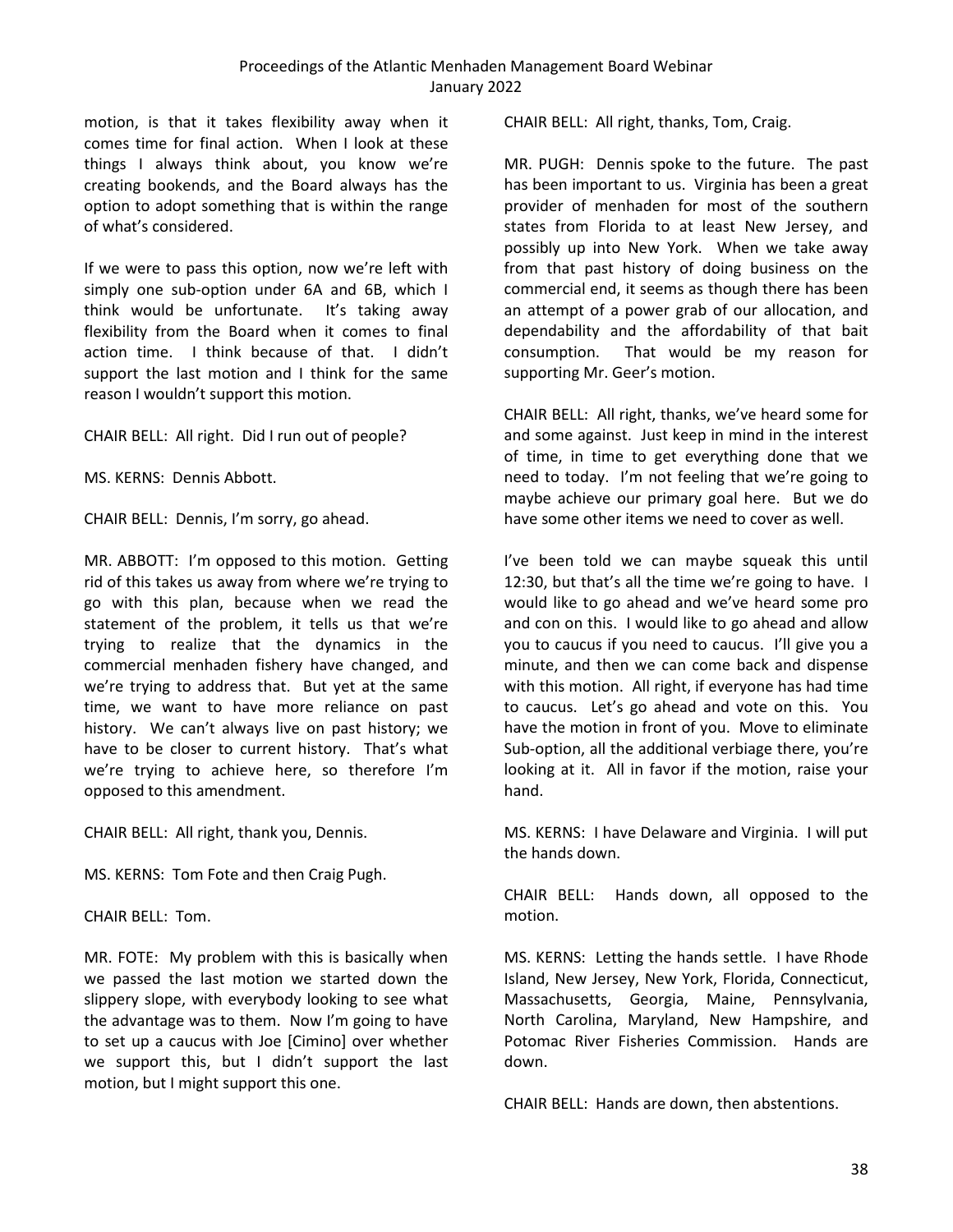MS. KERNS: I have South Carolina, NOAA, and Fish and Wildlife Service. Hands are down.

CHAIR BELL: Null votes.

MS. KERNS: No null votes.

### **CHAIR BELL: Alrighty, no null votes; that motion fails.**

MR. ROOTES-MURDY: Mr. Chair, it was 2 in favor, 13 against, and 3 abstentions, based on my count.

CHAIR BELL: Okay, motion fails 2 in favor, 13 against, 3 abstentions, no null. All right, thank you. Other motions, we've got some time still. Other motions related to things that we can do with the document right now to help it work towards public comment. I guess we had some other motions in the motion box there, Kirby. I don't recall, but yet we're still under 3.1.2.

MR. ROOTES-MURDY: Yes, Mr. Chair, it appears you have Erika Burgess with a hand raised.

CHAIR BELL: Okay, Erika. Go ahead.

**MS. BURGESS: Mr. Chair, I would like to make a motion to remove Option 5 from 3.1.2, and that's moving average option.**

CHAIR BELL: All right, we'll get that on the board, and that would remove Option 5.

MS. KERNS: I have Pat Geer as the second.

CHAIR BELL: Pat Geer seconds, thank you very much. We have a motion to remove Option 5 under 3.1.2, seconded by Mr. Geer. Discussion of the motion. Erika, would you like to speak to the motion first?

MS. BURGESS: Yes, Mr. Chair, thank you. I think that this is an option that the Board needs to have a serious discussion about. I think that an option like this will have the potential to be very disruptive to the fishery. It also incentivizes a race to fish, and could lead to us exceeding the TAC. We've already spoken today about the intent to revisit allocations every three years would be in place, so I don't know that the smoothing average option is the best fit for this Addendum.

CHAIR BELL: Other discussion of the motion to remove Option 5 under 3.1.2.

MS. KERNS: I have Lynn Fegley and then Megan Ware.

CHAIR BELL: Okay, go ahead, Lynn.

MS. FEGLEY: I would not support this motion. I think this actually has some ability to help us manage this thing over the long term, if these fish do have a pattern of changing distribution up and down the coast it will maybe help us be a little more adaptive, without having to go through this agony over and over again.

However, to Ms. Burgess' point, I think there is probably some clarifications that could be made, including the fact that quota overages would not be included in a running average. That's to say if a state exceeds a state quota, just blows over the quota, that would not be included in that average calculation. I think there are a few clarifications we could make, but I would not support removing it from the document. I think the public needs to hear about this, sort of a new and creative way to handle things.

CHAIR BELL: Megan.

MS. WARE: Yes, I would oppose this motion at this point. I think this is actually a really unique option that I would be interested in hearing public feedback on, specifically because it is kind of selfcorrecting. I know one of the concerns or one of the topics that we had in the work group last summer was, you know is the menhaden biomass in New England here to stay, or is this a ten-year trend that changes after that decade?

I think this type of option would actually consider the movement of menhaden. It would, if menhaden were to leave New England, would self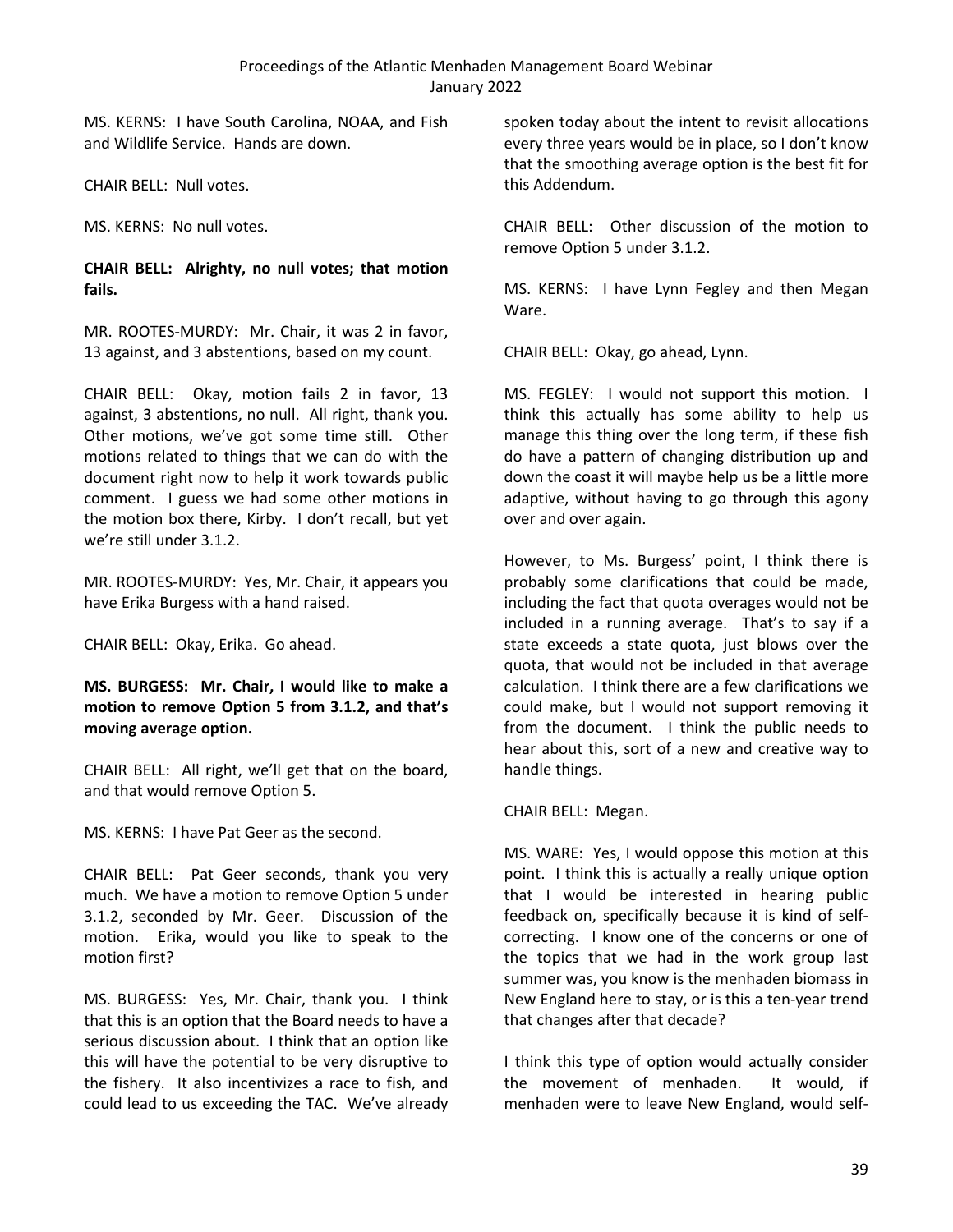correct, and that quota would go back to the Mid-Atlantic States. I think there is really the cool features, I'll say about this option, that I would like to keep it in.

CHAIR BELL: All right, thanks for that, Megan.

MS. KERNS: Conor McManus, David Borden and Joe Cimino.

CHAIR BELL: Okay, Conor, go ahead.

DR. McMANUS: I am also in opposition to the motion. I think this is, in this section, one of the options that could potentially best speak to the goals that we're trying to achieve here. I won't repeat Lynn and Megan, but I guess, again the ability to dynamically allow for quota to be with the resource's availability is a really appealing option that I would greatly appreciate the public's input on. I also, just speaking to the title of the moving average.

I think its goal of trying to not have abrupt shifts from year to year by using a window for averaging across several years as you move is it very helpful. Also, for states with some of the perhaps hard quotas, thinking about that fixed minimum that is also there. It's important when thinking about the moving average, in terms of what type of variability you may even see for catch from year to year. For all the reasons there, as well as what's been discussed already, I oppose the motion to remove.

CHAIR BELL: Okay, was it David you had next?

MR. BORDEN: Yes, Mr. Chairman. I won't repeat what Lynn and Conor just said, other than the fact that we need to move in this direction on a number of species, because this moves allocation both north and south, depending upon what happens to the resource. I think it's kind of a progressive way to address this, so I'm opposed to this motion.

CHAIR BELL: Joe, go ahead, and then I would ask anybody after Joe, if there is anybody else that wants to speak in favor of it, we could hear that. But we're going to move on this fairly quickly. Go ahead, Joe.

MR. CIMINO: I didn't realize I was in such a long queue. I'm in a position for all the same reasons mentioned.

CHAIR BELL: Got you. Okay, anyone else have a different opinion here? We've kind of heard a lot of opposition. I just want to make sure we allowed voice to those that might be in favor.

MS. KERNS: I have three hands, Rob LaFrance, Russel, and Erika.

CHAIR BELL: Okay, Rob, is yours to speak in favor?

MR. LaFRANCE: I guess I just wanted to mention the fact that the issue here is if you keep it in, I think it's really important that this clarifying that Lynn mentioned, I just want to make certain that is clear. Because the way these things are going to work, if you go over your allocation, that's not going to be a benefit for you in the moving average. I just wanted to make that point.

CHAIR BELL: Okay, thanks, who was next, Toni?

MS. KERNS: Russell.

CHAIR BELL: Russell, go ahead. We have a technical difficulty there. Who was after Rob?

MS. KERNS: Erika was the last hand.

CHAIR BELL: Okay, Erika, do you want to follow up what you started?

MS. BURGESS: Yes, thank you, Mr. Chair. Like I said when I first made this motion. I wanted the Board to have discussion on this, and I appreciate the discussion that was brought up today. I agree with Lynn that this needs to be clarified if it stays in the Addendum. That's fine with me. I appreciate the discussion that folks had. I also did want to point out, it's contrary to the discussion earlier, but folks wanted to revisit this, every three years. If that is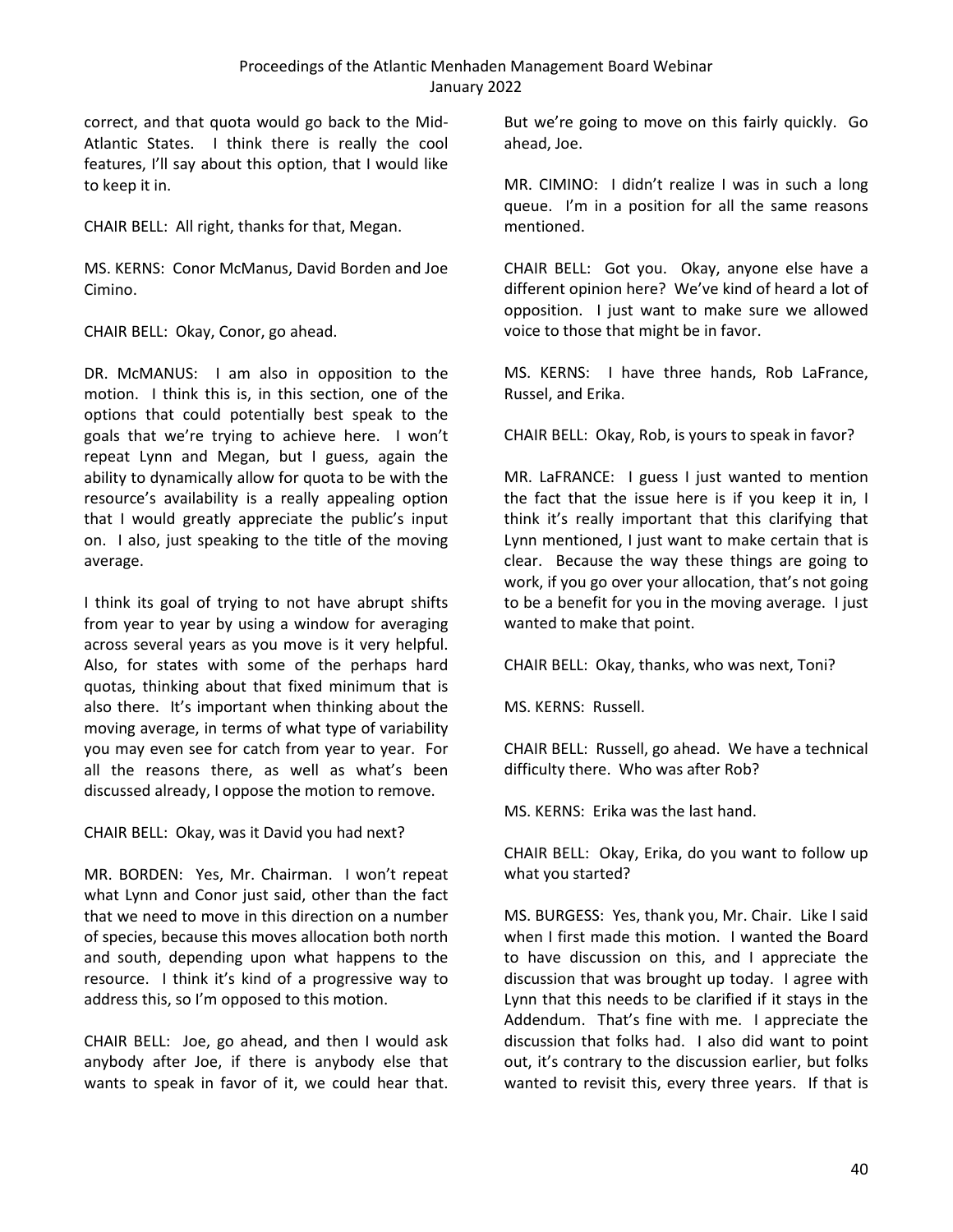not the intent, then I think that should also be part of this option.

CHAIR BELL: All right, let's go ahead and dispense with this one. Does anybody feel they need to caucus?

MS. KERNS: Hands up for caucus, yes. One caucus, yes, Emerson has his hand up.

CHAIR BELL: Okay that's fine, go ahead and take a minute. Okay, assuming everyone that wanted to caucus has caucused. Let's go ahead and vote on this. Motion is to remove Option 5 from 3.1.2. All in favor of the motion, please raise your hand.

MS. KERNS: I have Florida and Virginia. I'm going to clear the hands. I'm ready.

CHAIR BELL: All right, all opposed to the motion.

MS. KERNS: I'm going to let the hands settle for a second. I have Rhode Island, New Jersey, New York, Connecticut, Massachusetts, Georgia, Maine, Pennsylvania, Delaware, North Carolina, Maryland, New Hampshire, and Potomac River Fisheries Commission. I will clear the hands.

CHAIR BELL: Abstentions.

MS. KERNS: I have South Carolina, NOAA and Fish and Wildlife Service.

CHAIR BELL: All right, clear the hands, and any null votes.

MS. KERNS: No null votes.

**CHAIR BELL: Okay, then the motion fails, put the score up there. Motion fails.**

MS. KERNS: Two in favor, 13 against, and 3 abstentions.

CHAIR BELL: All righty. Looking at the clock and looking where we are. We still have some other items that we have to dispense with on the agenda. I'm not sure that we really have enough time to take a serious bite out of this. Kirby, what do you think? Is there some sort of low hanging fruit, perhaps, from what you're seeing we could take a swing at?

MR. ROOTES-MURDY: It's the pleasure of the Board. If there is an interest in trying to push forward as far as you can, you know we can do that. There are two other sections to tackle, the Episodic Even Set-Aside Program and Incidental Catch and Small-Scale Fisheries. I have a presentation for each of those sections, as well as Plan Development Team recommendations, AP comments, and then I would take any questions folks have on that. I do know there are some motions some folks have prepared for Incidental Catch and Small-Scale Fisheries. It's your call how far you guys want to get today on that.

CHAIR BELL: Got you. Yes, I would kind of maybe ask Bob and maybe even Chairman Spud here. I realize we're going to be pushing into other things, but we don't have a tremendous, I mean hopefully nobody is catching a flight today. Bob, do you have any feedback on best approach here? We could wrap this up, move on to the rest of the agenda, try to get it all done by a little after 12:30. I think we've perhaps exhausted our time.

EXECUTIVE DIRECTOR BEAL: Yes, thanks, Mel. I'm chiming in, and Spud can correct me if he disagrees. Yes, it seems to make sense to keep pushing a little bit and see. Well, let me back up a little bit. It is becoming clear that the document may not be ready for final approval at this meeting, and the PDT is going to have to go back and do some more work.

You know if there are areas that Kirby and others on the PDT think they might really need some more guidance on, or are critically important for moving forward, we should focus on those. But you know I think going a little bit later, one o'clock or so maybe. We get done with Business Session at 3:30, I think it is today, we've got a schedule to get done relatively early.

But I know we don't want to push it too late. I would say, see what you can get done maybe by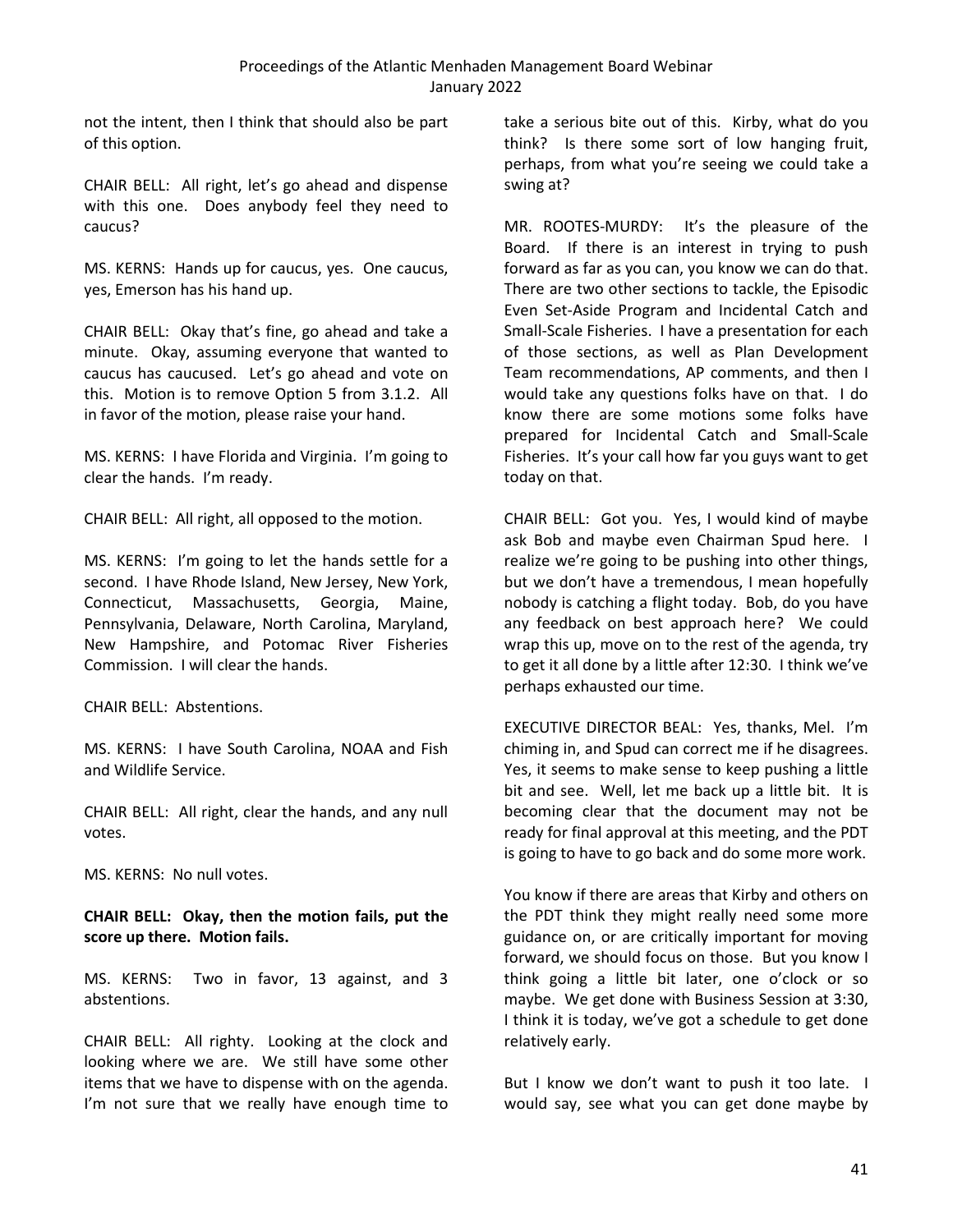one o'clock, and that's really just a made-up arbitrary time. You know if you get close to one o'clock and you need another ten or fifteen minutes, I'd say push through. That is just my opinion, and the Chairman can obviously change that if he wants to.

CHAIR BELL: Okay, Spud, do you have any new guidance there? I think I'm fine with trying to move to one. I think I would recommend right now at this point of inflection, maybe we take five minutes for a bio break, come back and see what we can get done, plus the rest of the agenda items.

MR. A.G. "SPUD" WOODWARD: I'm fine with that, Mel. I think as Bob said, focus on the things that will help the PDT improve the document, because I don't believe that we're going to get it, no way we're going to get it to the point of going out to the public. These next issues in some ways are even more contentious than what we've already dealt with.

I'm fine with us going through 1:00 p.m. and hopefully use that remaining time most fruitfully, and we don't have a looming hard deadline on this document. Even if we push back into May, hopefully complete it for public input in May, get final approval in August. We'll still be in a position to use the results of this Addendum for 2023. If that sounds good, I would say proceed.

CHAIR BELL: Okay, what I would like to do then. We'll take five, just five, and Kirby will just kind of get some thought to how best we can maybe tackle a couple of things or answer questions to better inform the PDT as we move forward, but being sensitive to the things that we're doing that they've got to then respond to. I'll touch base with him in a second, now let's go ahead and take a quick five, folks. Thank you.

### (Whereupon a recess was taken.)

CHAIR BELL: Let's try to push on, to see how far we can get in the document. It may be that there are some things that are a little easier to work through, and we may be able to make a little bit more

progress. We'll just see how much progress we can make in the time we have, because I would really like to take advantage of, particularly having Kirby's expertise onboard as we work through this. When we left off, we were in 3.1.2. Kirby, do you have any other motions that people have sent in that would be applicable at this point, or should we push on to the next section, or what's your thoughts there?

MR. ROOTES-MURDY: I don't, but there may after this break, might have had some additional items they want to adjust for change. You might want to ask Board members.

MS. KERNS: You have Nichola Meserve.

CHAIR BELL: Okay, Nichola.

MS. MESERVE: I don't have a motion, but regarding the discussion about Option 5. I was just hoping that for the next Board meeting the PDT could bring back its recommendation for which landings, under what category of landings would contribute to the three-year moving average, whether quota overages count, whether episodic event set-aside landings count. Just to make that option a bit more clear for the public.

CHAIR BELL: Thanks, Nichola, we'll just take that as direction to staff to make that happen. Any other hands right now?

MS. KERNS: Not from Commissioners.

CHAIR BELL: Okay, any Commissioners, there are no other motions related to 3.1.2.

MS. KERNS: No.

CHAIR BELL: Okay, then let's, Kirby, do you want to move to the next section, or what do you think we can make the progress perhaps?

MS. ROOTES-MURDY: I appreciate Maya putting this up, I think it's helpful. Just as a recap of what has been modified in the Addendum thus far, just so people have this image in our head. Again,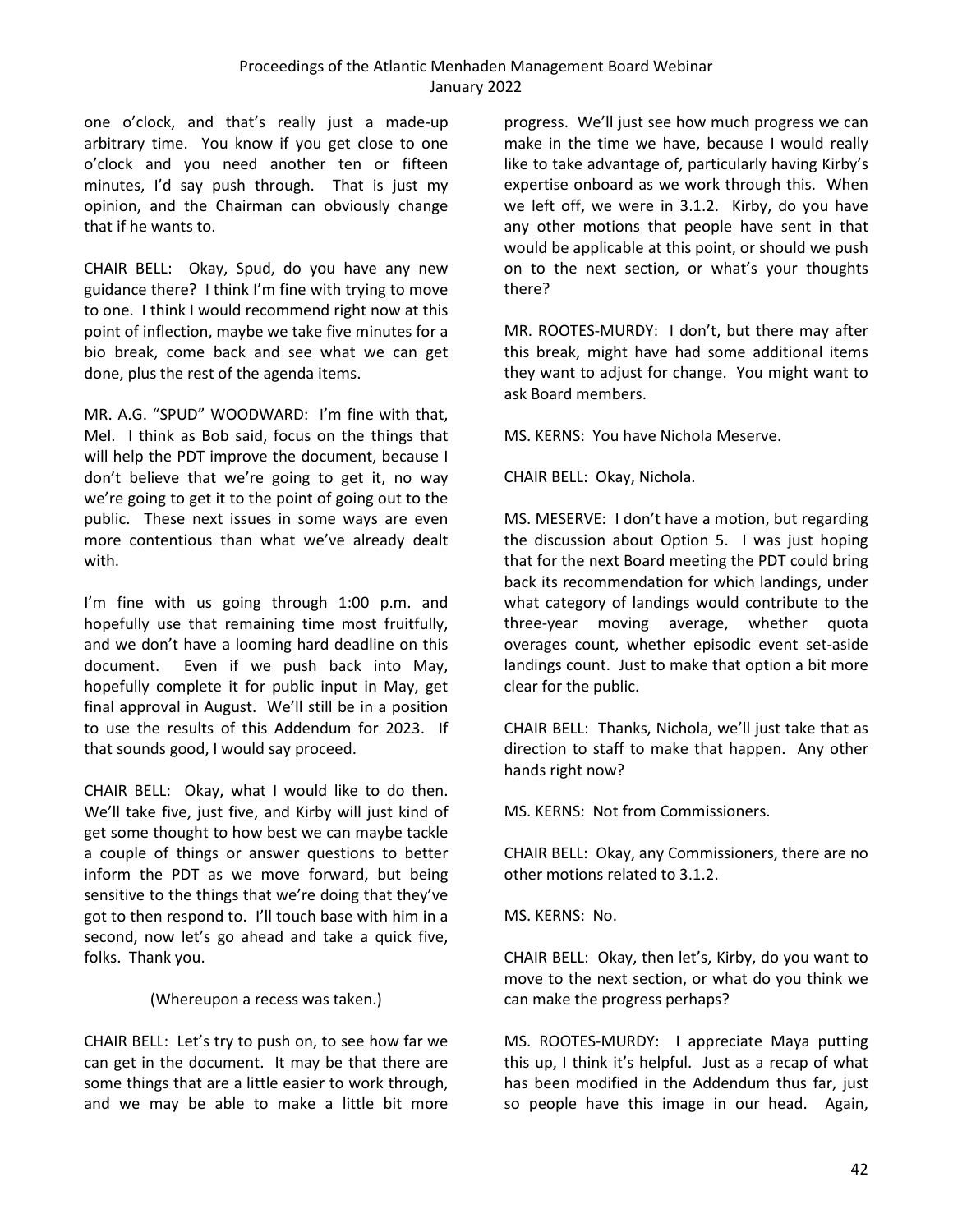based off the conversation today there are going to be a number of edits to the allocation section to reflect those points brought forward by Board members. With no other changes to the section, we can move on to the Episodic Set-Aside Program Section.

That should go pretty quick, I think, but we'll see. Here just again quickly, the objective is to ensure sufficient access to the episodic changes and regional availability, in order to minimize in-season disruption and reduce the need for quota transfers. We have really just two main items here in this section, which is under 3.2.1, increase the set-aside, and as noted before there is a request to increase the set-aside up to 5 percent. That's Option 2.

Then the next subsection, 3.2.2, it's to establish a set-aside during specifications. Now, I will admit we may have overlooked how to make this clear in the document. Because really, what this subsection is offering is if Option 2 in 3.2.1 is selected, which is increasing up to 5 percent. Then the second option under establishing the set-aside during specifications makes sense. But if the Board, for example, were to choose status quo, and keep the set-aside at 1 percent, then really setting the setaside during specifications would be moot. I just want to make sure that that is clear to people.

I'm sorry that that wasn't as clearly indicated in the document, and with Board consent we can make sure that that is corrected in the document to be clear. Next, we have no PDT recommendations, but there is AP comments, and I'll turn to Meghan Lapp for that.

MS. LAPP: Yes, the AP had a discussion about this, and there were some AP members that recommended considering extending the states that qualify for episodic events be all the states. The discussion around that is that episodic events can happen anywhere, particularly high abundance can happen in other states, other than those north of New York. There was also discussion about whether or not to keep episodic events as part of the management program if some of the other alternatives go forward.

CHAIR BELL: All right, thanks for that. I can see what the opinion there, what came out of the AP's discussion.

MR. ROOTES-MURDY: With that, if there are any questions for the Board on this section, I'm happy to answer them now. Just again to note, you know if there aren't any motions to modify this section, you know we can move on to the incidental catch and small-scale fisheries. Just putting that out there for people's consideration.

CHAIR BELL: Yes, following the pattern we've been following. Now, any questions from Board members related to this section for Kirby?

MS. KERNS: I have Rob LaFrance and then Allison Colden.

CHAIR BELL: All right, Rob, go ahead.

MR. LaFRANCE: I just want to follow up, kind of what we started this whole discussion about, the difference as we move from allocations that were sort of basically the ones that were set aside like the 5 percent. I should say 0.50 percent, the minimum allocations. I guess the question that has always come up is, are we going to use those percentages to help increase up to 0.50 percent, or are we just going to take a look at the whole of the TAC, and then take 5 percent off the top, and move things down the other way?

I think this was what Justin Davis was trying to get at. I thought we were going to try and revisit that here, and maybe get some discussion about that. That's what I'm trying to understand. Are we going to take the savings that we've gotten from changing some of the minimum allocations, and are those something that would be made available for this program, or is Kirby going to look at that a little differently? I guess I'm just looking for some clarification from Kirby, and from folks on the PDT about that.

CHAIR BELL: Thanks, Rob.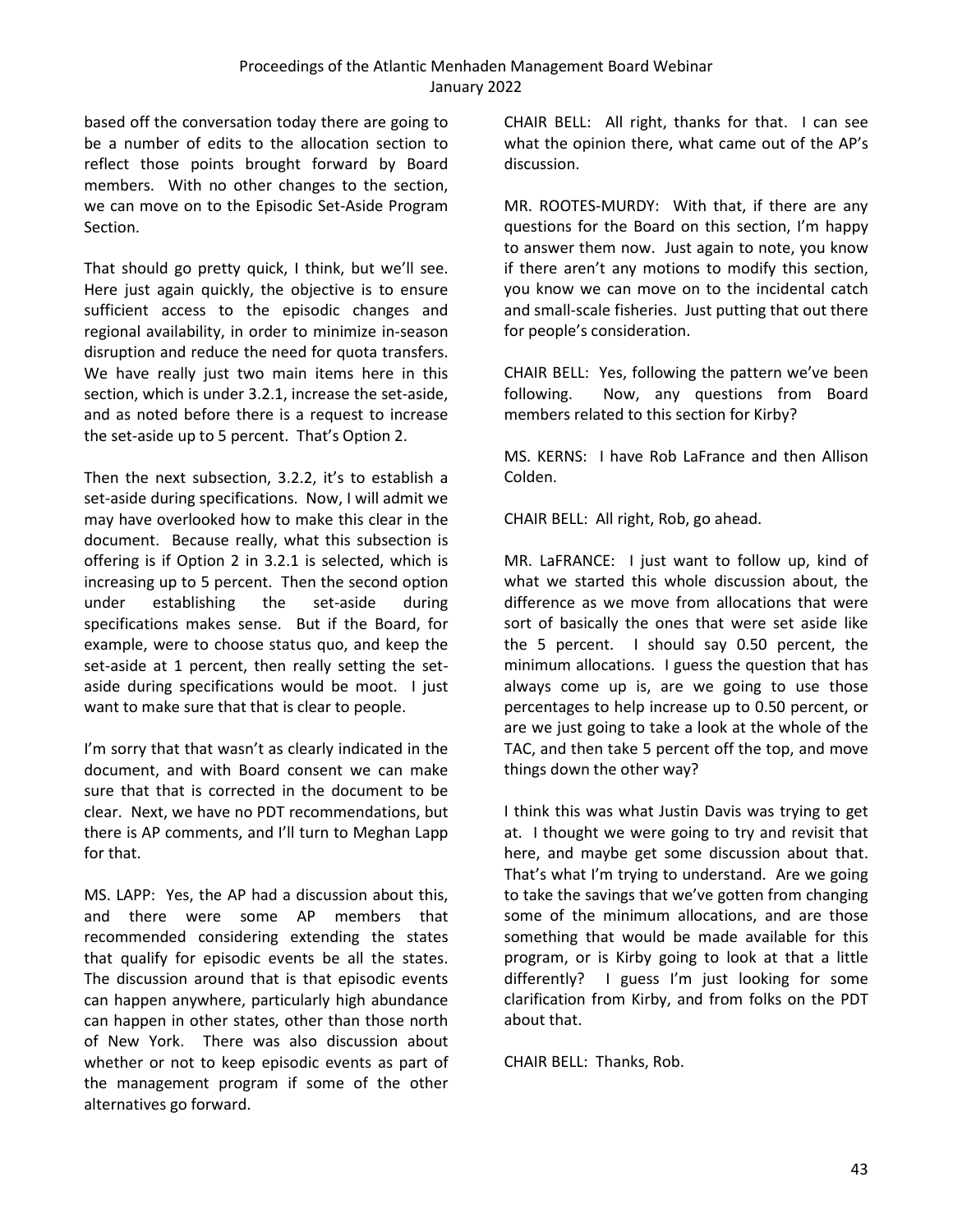MR. ROOTES-MURDY: Sure, I'm happy to answer that. Thanks for bringing that up, Rob. This is where I think this section is probably the best place to put it, because keep in mind that for the fixed minimum. If the tiered approaches are not selected, then there isn't really a change to how much, so to speak, freed up quota could go to the episodic.

But there can definitely be a move to increase that decision point in here if there is specific language that you all think should be put on the record at this point to make sure it's in there, or leave it at the discretion of the Plan Development Team. You know whatever your preference at this stage is fine. Yes, this is the section to make that note.

CHAIR BELL: Okay, thanks for the clarification, Kirby. Allison.

MS. COLDEN: Rob hit the nail on the head. I was just making sure that we were going to circle back to this exact point. I think the conversation we had earlier today was, that the quota freed up if a different fixed minimum was selected would be reallocated amongst the states on the reallocation formula that is derived from this Addendum.

But we also have here in the EESA section that it could be used if an option was selected to increase the EESA. I think maybe the clearest way to do that would be to add a sub-option, but I defer to Kirby as to whether or not just including language here that it is an option to put that forward to the EESA or any other, you know pot. If that is sufficient, or if we need to specifically add an option for the public to weigh in on in that regard.

CHAIR BELL: What are your thoughts on that, Kirby? Modify language, or actually add sub-options?

MR. ROOTES-MURDY: Well, if the Board is fine with this approach, what I would suggest at this point is for the Plan Development Team to start off with having a new subsection that obviously would be contingent on a decision made in the allocation fixed minimum specification. If there is additional freed up quota, you know there would be options in

there that would outline where that freed up quota would go. We would add a new subsection to this part of the document.

CHAIR BELL: At this point this would be direction to the PDT to work on that and bring it back?

MR. ROOTES-MURDY: Correct.

CHAIR BELL: Does that make sense to everybody? Problems with that, provide direction to the PDT to come back with that for us at the next meeting?

MS. KERNS: Kirby, I just want to, Mel, is it okay if I ask one question to make sure I understand?

CHAIR BELL: Oh yes.

MS. KERNS: Since Kirby will be gone. Kirby, what that essentially does is because then the freed-up quota does not go into the allocation, that it could go two different directions, either to the EESA or the allocations. Then it basically doubles the number of options that would be in the document. Is that correct?

MR. ROOTES-MURDY: Yes, it's a good question that you bring up. It would increase the number of options. I'm thinking through this stuff on the fly a little bit, and as everyone is aware it's a complicated document. But I do think that it would create a new set of options. While I understand and appreciate the Board's interest in wanting to add this.

It actually might not make the most sense to do it here, maybe the allocation section would be better. With that understanding, you know the Plan Development Team could move forward with drafting up that subsection and add it to the allocation section, so that it's clear there what that would mean.

MS. KERNS: I mean I think either way it doubles the number of options, wherever you put it, it does do that. I just want to make sure it's clear to everybody that that is what will happen to the document.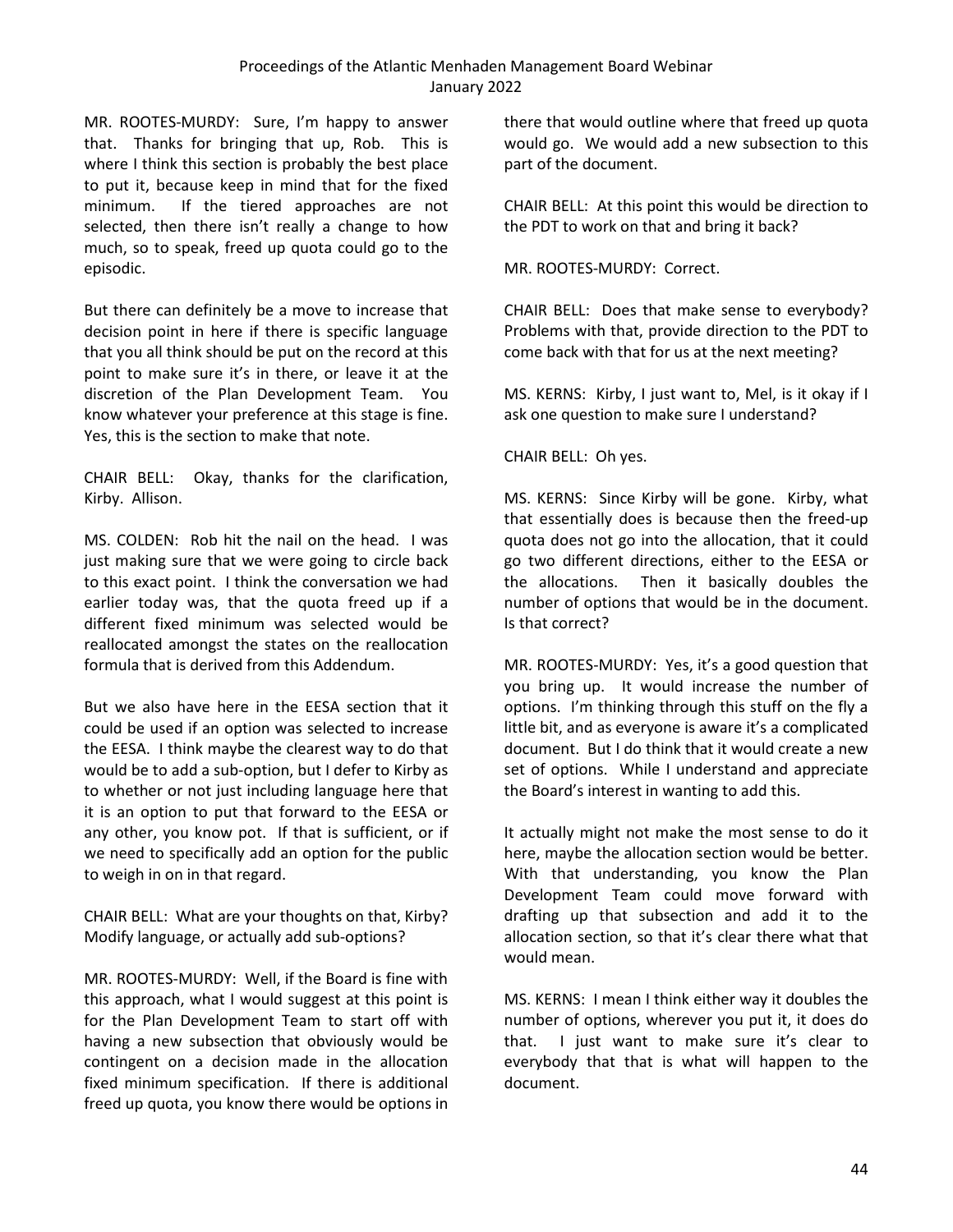CHAIR BELL: Yes, we're kind of going in that direction. But I understand, I mean people are trying to get this right. That is the effect of that. At this point, is it the pleasure of the Board to direct staff to work on that? Is that the direction we want to go?

MS. KERNS: I have Justin Davis and Jesse Hornstein.

CHAIR BELL: Okay, Justin.

DR. DAVIS: As the one that sort of opened this can of worms today to start with. Just my advice after listening to all the discussion is that there should just be extra verbiage in Section 3.1.1 that makes clear that unless the Board takes action like adopting Option 2 in this section or Option 3 in the incidental catch small scale fishery section, essentially options that create a new set aside or increase an existing set aside, that by default whatever quota is freed up by a new minimum allocation scheme will be allocated out, according to the strategy in 3.1.2.

I think it just should also be clear, my understanding is that the Board could select Option 2 here and increase the set-aside for the episodic set-aside program, even if we kept the status quo minimum allocation scheme. Like it's not necessary to select one of the new minimum allocation schemes to free up quota to allow an increase to episodic set-aside. The two things are independent, if I'm understanding it correctly.

MR. ROOTES-MURDY: Yes, that's correct.

CHAIR BELL: Okay, so perhaps some additional verbiage at this point, rather than going through the whole evolution of creating a whole bunch of more options. Okay, Jesse.

MR. GILMORE: Actually, it's Jim Gilmore Hornstein again. It wasn't on this, so I didn't have a comment on the current discussion. I had another thing I wanted to raise though, if you want to finish this first and come back to me it's fine.

CHAIR BELL: Yes, if you don't mind, Jim, let's go ahead and move on this point. To Justin's point about perhaps we could address this through some additional clearer verbiage that would help people understand. It might avoid the doubling options and that sort of thing. Does that make sense, Kirby?

MS. KERNS: I have Lynn Fegley with her hand up.

CHAIR BELL: Okay, Lynn, go ahead.

MS. FEGLEY: I agree emphatically with Justin, because it seems like doubling the number of options is the last thing you want to do, and it's going to be pretty hard for the public to track that. If we can do it just with some clarifying language on the default state of that quota, unless the Board takes action or some such thing. I think that would be super good.

CHAIR BELL: I think at this point. I mean this isn't up to me, but I kind of like the idea of clarifying language. It would just be, you know does Kirby feel we have had enough discussion here, and what our intent is for them to basically be able to develop the language. I want to defer to Kirby. Do you think you have enough from us to understand what it is we're trying to get you to kind of work on, in terms of clarifying? Well, not you necessarily. But the development of some clarifying language.

MR. ROOTES-MURDY: Yes, I think so. Also keep in mind, we do have some Plan Development Team members listening as well. I think that is something this group can work towards, and have some language written up. That being said, if there is suggested language the Board members want to send back after this meeting, we can definitely work off of that, then put it in your document.

CHAIR BELL: We're still under the heading of 3.2. Anything else?

MS. KERNS: Jim Gilmore.

CHAIR BELL: Okay, Jim.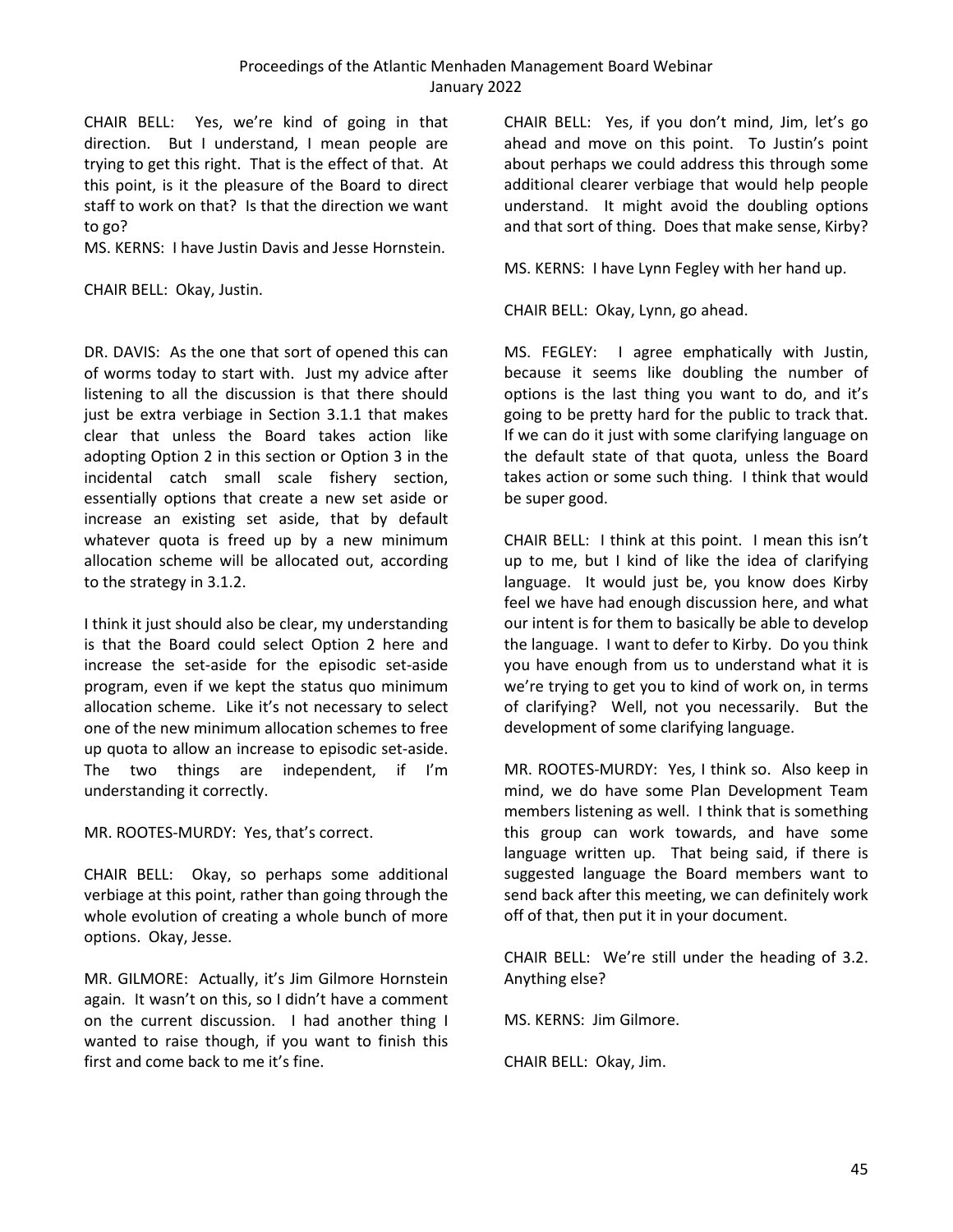MR. GILMORE: Question to Kirby. Did the PDT discuss the issue about individual state caps on the episodic event, because basing it on the history of this when we first started it? The episodic event was the 1 percent, and we used very little of it. As time went on, it became more and more of a need, and actually New York got into it later, and the first year we were in it, actually New York got a cap for that first year.

A little bit later we checked into using the episodic event, and essentially it had said, well it was on gone. One state had taken the entire episodic event cap or the episodic event quota. At that point it was like, well this is kind of, we essentially have a race to fish on it now. Now that I see that it was a suggestion that we add other states into it. Probably at this point, so two parts of a question. Did the PDT consider anything about putting caps on its bait, and if they haven't, I mean, and it's something maybe we want to talk about, because if you're going to have now all 15 states going after the episodic even, I'm sorry, 5 states. No, no, it was a question.

I'm sorry, I think there was a suggestion that we add the southern states into the episodic event quota. If we're going to do that, do we need to consider having a cap on what a state could take? Obviously, if they take that cap and then there is left over from the other states you can still share that. But that's something that has become an issue in the past. Anyway, Kirby.

MR. ROOTES-MURDY: While the group discussed how to best account for different states landing different amounts under the episodic. There was no discussion where you could see explicit options in there about capping any state, in terms of their ability to land on the quota.

I would say if there was an interest in doing that or increasing the states that can participate. You know we need to get that guidance on the record. I think ideally it would be a motion so it's very clear to everyone what is being added there, in terms of how the episodic program would change moving forward potentially in this document.

CHAIR BELL: Is there a desire on the part of the Board to do such, or necessary?

MS. KERNS: I have no Board members with their hand up.

CHAIR BELL: Okay. Well, we've had a lot of discussion on it. Okay, then we're still in 3.2.1. How about anything related to 3.2.2, two options there? Any other motions related to this section, I guess is what I'm saying at this point. If we could kind of get this section that would be great.

MS. KERNS: No hands for episodic, let's move on.

# CHAIR BELL: Kirby.

MR. ROOTES-MURDY: We have those changes noted that we will adjust by the Plan Development Team's work. We'll move on to the last section in this document, which is the Incidental Catch and Small-Scale Fisheries Provision. Again, the objective for this is to sufficiently constrain landings to achieve overall management goals of meeting the needs of existing fisheries, reducing discards, and indicating when landings can occur, and if those landings are part of the directed fishery. There are five subsections here.

I'm going to try to go through them as quickly as I can, so that you guys have the information and then we'll get to the Plan Development Team recommendations. First is the timing of the incidental catch provision, as you all remember. There was a request to have a set of options that makes more clear when a state can move into landing under this provision.

Option 2 lays out that a sector, specific fishery or gear type within a state, once they've met their suballocation could go into the incidental catch and small-scale fisheries provision. Option 3 specifies that a state can only move into this provision once their state allocation is met, and Option 4 is the full closure of the state's allocation that's the no incidental catch and small-scale fisheries provision would continue. It would do away with this in the management program. The next subsection is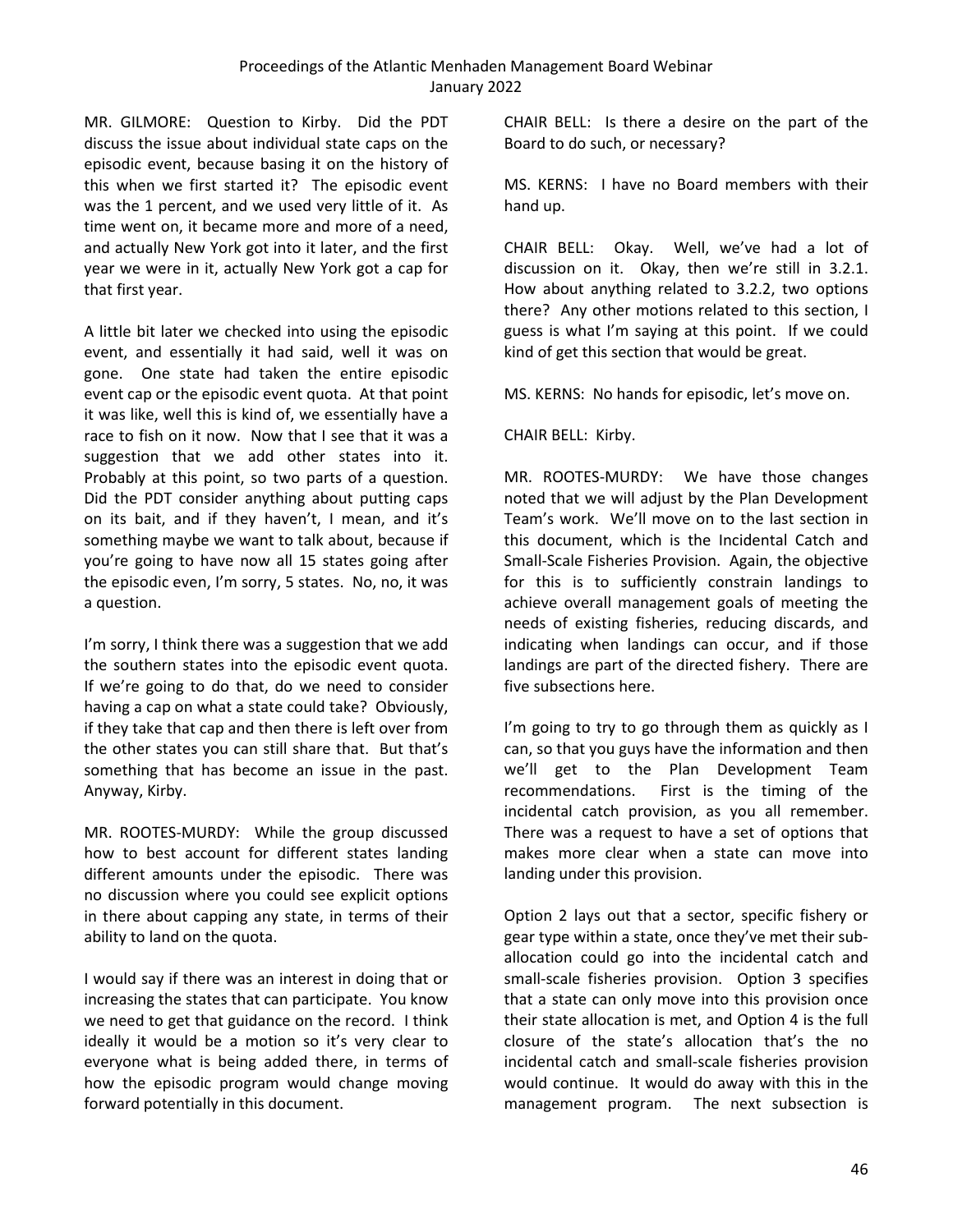permitted gear type. There are two options in here that move beyond the status quo.

Option 2 would outline that no purse seine would be allowed. All other small scale and non-directed gears would be maintained. Provision would apply to both of those categories, and for more information on the gear types specifically that would be allowed, please refer to the document. Please note that under this option as well landings from the purse seine gear would count against the state's directed fishery quota. Then Option 3 is to make this only non-directed gear. Again, under Amendment 3, what this means is that gear types, just pound nets, anchored, staked gillnets, drift gillnets, trawls, fishing weirs, spike mats and floating fish traps would count towards this.

Next section is 3.3.3, the trip limit for the directed small-scale fishery. To clarify here, based on the last Board meeting, there was an indication to reduce the trip limit for the directed gear type. Option 2 would reduce it down to 4,500 pounds, and Option 3 offers to reduce it down to 3,000 pounds. Please note that for the non-directed gear types that trip limit would remain at 6,000 pounds.

The next subsection is the catch accounting, and we have three options here that differ from the status quo. Right now, under status quo, the landings do not count against the state's quota or the total allowable catch. Option 2 would create a catch cap equal to 1 percent of the TAC. The cap is not a setaside, and landings would still not count against the TAC.

The way this would work is that if reported landings exceeded the cap by 10 percent in a single year, or two years in a row, regardless of the percent overage, the management trigger would be reached, and the Board would need to take action to reduce incidental in small scale fisheries landings. Option 3 would create a 1 percent set-aside of the overall TAC, similar in terms of a set-aside like the episodic event set-aside program.

If the set-aside were to be exceeded in a given year, that overage would be deducted on a pound for

pound basis for the next subsequent year set aside. An overage from 2022, as of right now would be applied in 2024. Option 4 creates a provision where total landings, which include incidental catch, directed fishery landings, and the episodic, would be evaluated against the TAC, and it's in combination all of those moved landings above the TAC an overage was deducted on a pound for pound basis for the next year's TAC, similar to Option 3.

Our last subsection is to allow access to the episodic even set-aside program at less than 100 percent of a state's allocation. Option 2 here qualifies the states to begin fishing once they've landed 95 percent of their quota. Again, the thinking here is the 5 percent reserve of a state's allocated quota could then be used once the episodic even set-aside program had closed, and allow states to remain operating under the directed landings, rather than going directly into incidental catch and small-scale fisheries provision. The last thing I was going to note on my end is Plan Development Team recommendations regarding these subsections. The PDT recommends removing the catch accounting section, primarily around the concerns of timing when accountability would occur, and the potential that it could create new problems, especially around provisions of pound for pound payback.

Additionally, in trying to address accountability, in the sense of reducing landings in this category. The PDT notes that that objective could be reached by adjusting the trip limit, the timing of when states can enter into the provision, as well as the permitted gear type. Last, the PDT recommends removing the option that allows access to the episodic event set-aside program at less than 100 percent of the state allocation.

They noted concerns over the fairness of this provision, given 5 percent for one state is not the same, in terms of poundage for another state. Similar to the previous recommendation, the goal of trying to allow states to use more quota for their directed fishery could be achieved through revised allocation. I'll turn it over to Meghan for the AP report.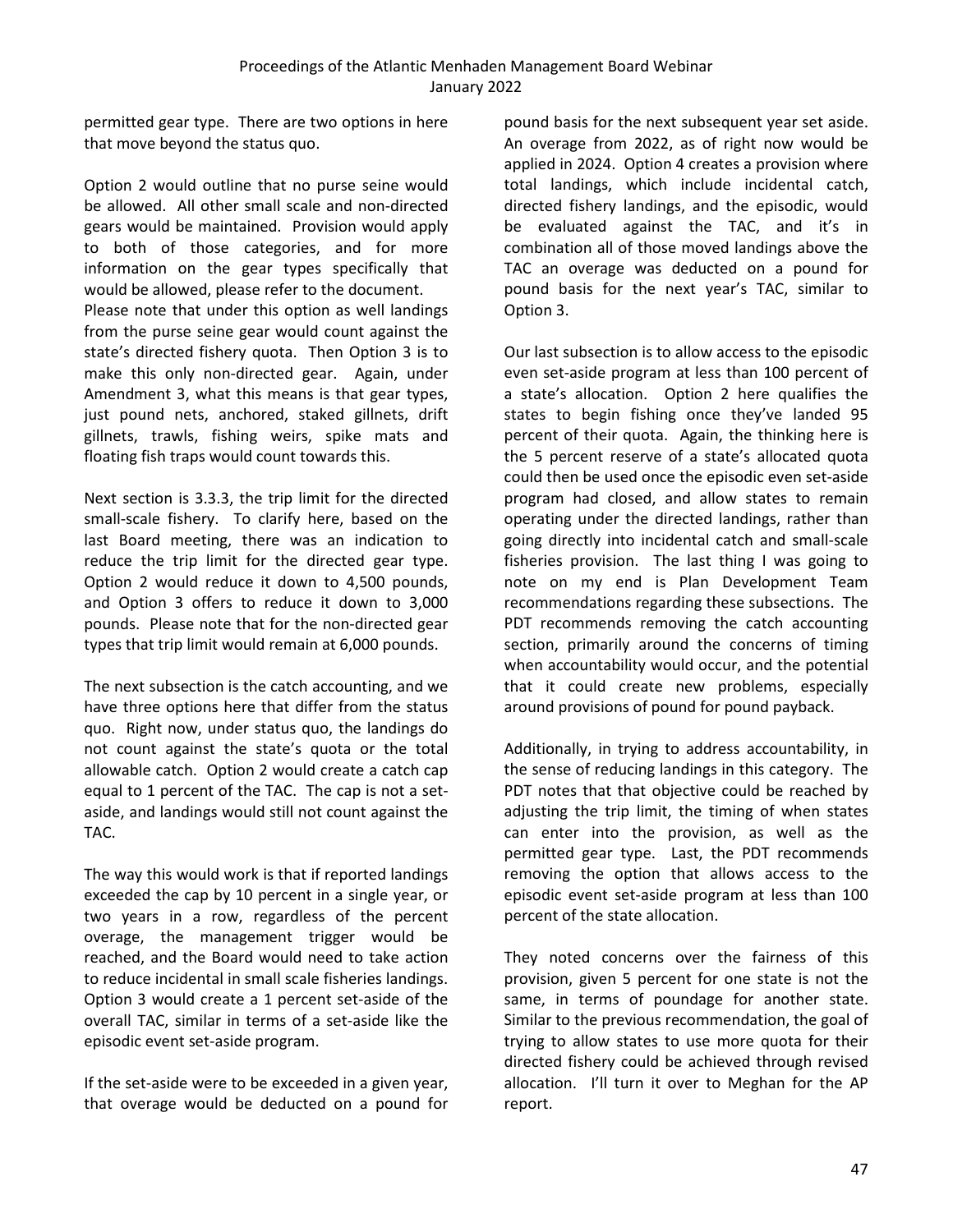CHAIR BELL: Thanks, Kirby, go ahead, Meghan.

MS. LAPP: The AP discussion on this section focused primarily on concern about the current language regarding purse seines being allowed to be considered small scale. Folks sited the specifications allow for greater catches than 6,000 pounds, and they also suggested to include in the Addendum a breakdown of state-by-state information on seine size limits and regulations.

That was primarily because the size of small-scale purse seines allowed by the incidental catch in small-scale fisheries is the same size purse seine allowed by some states for directed fishing. There was a desire to put more context of that discussion in the actual document.

CHAIR BELL: Were there PDT recommendations, Kirby?

MR. ROOTES-MURDY: Yes, I just went through those before Megan went. The next slide just has a breakdown of all those options for the Board to consider if they want to remove anything.

CHAIR BELL: We've had Kirby's overview, we've had the PDT recommendations, we've had the AP input. This would be the point where the Board members questioned. I don't see us, in the time we're going to have, really getting into doing anything with this today. I don't really see us getting all the way through. Any questions right now related to anything, while we have Kirby, and the ability to ask questions from Board members.

MS. KERNS: Mr. Chairman, I think it's okay if we entertain a couple motions that might not involve some PDT work, because I would like to try to make sure. You know the document is n0ot going to move forward today, but there are some things that the PDT need to work on, and I would really like to be able to get that done between now and May, so that there doesn't need to be delay after that.

CHAIR BELL: That's fine with me. I'm happy, I was just watching the clock and remembering one o'clock comes.

MS. KERNS: If Bob and Spud are not okay with that, they can overrule me.

CHAIR BELL: Okay, well then questions or if there are no questions, then are there things that we can do, in terms of motions that would help us, again give guidance, steer the PDT in the right direction to come back and then improve the document?

MS. KERNS: I have Megan Ware, Lynn Fegley, Conor McManus, and Rob LaFrance.

CHAIR BELL: Go ahead, Megan was the first one, go ahead.

MS. WARE: This is a question for Kirby. My question is on Option 4 in the catch accounting section. My question is, I'm curious if the PDT discussed how this option in the pound for pound payback interacts with existing pound for pound paybacks in Amendment 3. Specifically, as the option is currently written it's broad to total landings.

I think there is a situation here where you could actually have an overage of the TAC, caused by an overage of the episodic, then you could have no incidental small-scale landings. This would trigger a pound for pound payback of the TAC. However, in Amendment 3, we also have a pound for pound payback of episodic overages of that set-aside.

You would actually have a situation where two accountability measures have been triggered, and it's unclear to me which one would actually apply. The same situation would apply for state quota overages. I'm curious if the PDT discussed the interactions of these different accountability measures.

MR. ROOTES-MURDY: Thanks, Megan for your question. You know, I will say we didn't get into great details on this. I mean largely because, to get to a point where a TAC is exceeded by all three components, right, directed quotas being exceeded, episodic event set-aside being exceeded, and incidental catch causing in combination those few other things that go with the TAC. It's just a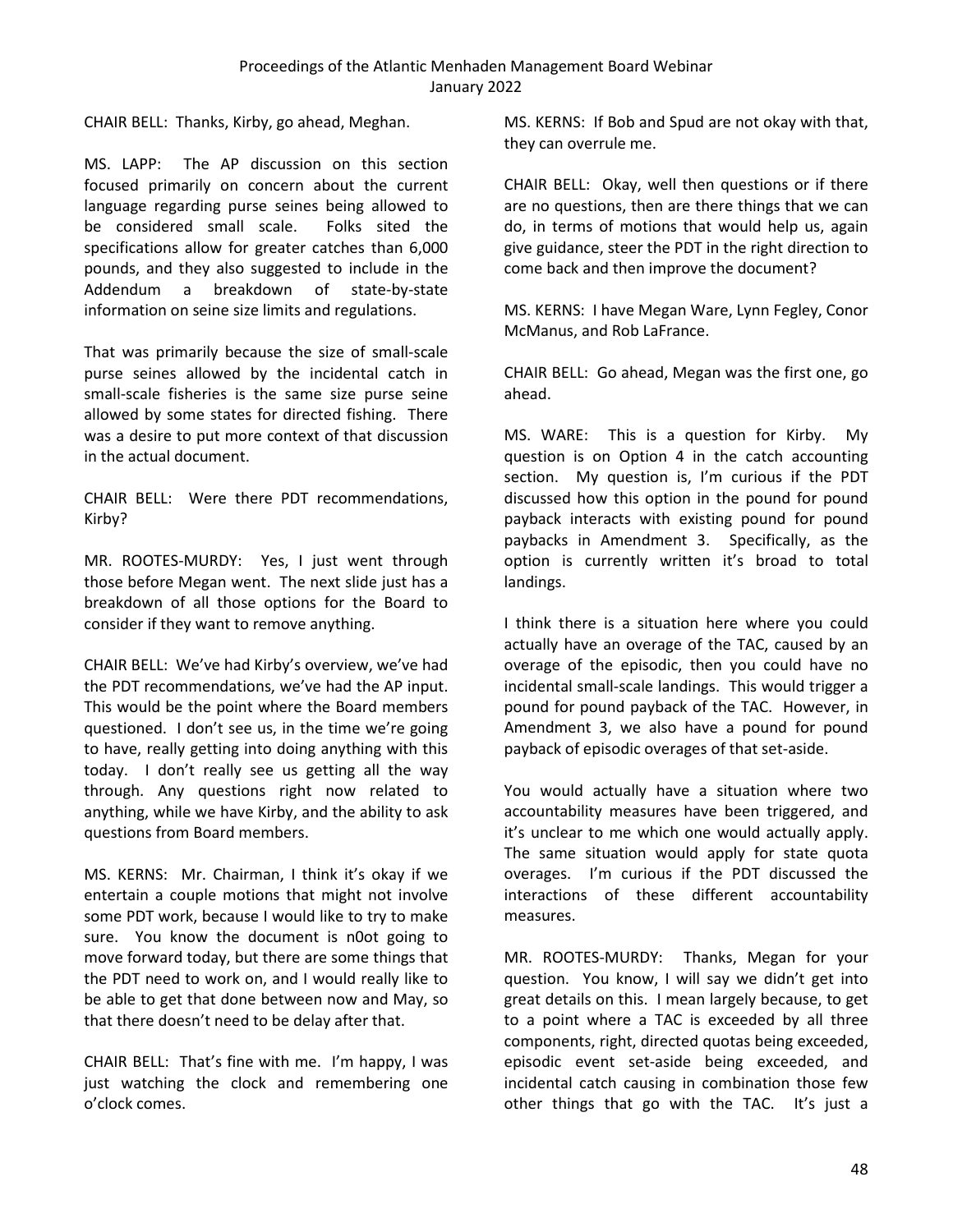scenario that we haven't had to deal with in recent years. That's kind of Part 1 of this.

There have been maybe overages of a state's quota, but in those instances, there are usually transfer that is made to accommodate that, the same with the episodic. There wasn't anything that was discussed that I can recall, specific to this option that would set it as a specific percentage. I think it's a fair point to bring up that there may be a need to investigate if there is an overage of the TAC. Is it all three of those things had overages, or was the incidental catch and small-scale fisheries landings truly what caused it to go over?

MS. WARE: Thanks, Kirby. My sense of what the Board is focused on here is, you know we have accountability. We have pound for pound payback for state quota overages. We have it for episodic, and we don't have it for incidental catch small-scale landings, and my sense from the Board if that's where the concern is. I think it may behoove Option 4 to clarify the language here, so it's actually specific to the incidental catch small-scale landings causing the TAC to be exceeded, and that's when you would get a pound for pound payback of the TAC. Because I think otherwise, we could end up in a situation where we have accountability measures that maybe aren't speaking well to each other, or are in conflict with one another. I totally agree that we haven't been in a situation where we've gotten close to the TAC yet, just trying to set us up well for the future. If you want a motion on that I can make it, or I can sit back in line and wait for others.

CHAIR BELL: Let's get a couple more questions, Megan, and then we can revisit that perhaps really quickly. Toni, who did you have next?

MS. KERNS: Lynn.

MS. FEGLEY: Mr. Chair, I was going to throw a motion up, so I'll hold until all questions are done.

MS. KERNS: Conor is next.

CHAIR BELL: Okay, go ahead, Conor.

DR. McMANUS: My comment speaks to perhaps the document at large. I'll hold off on that now, if we can come back to some comments on that later.

CHAIR BELL: You had one more.

MS. KERNS: Two more, one Rob LaFrance.

MR. LaFRANCE: I just wanted to sort of follow up on what Megan Ware had said. I do think being on the working group and working with other folks on all of this really important work. The issue about how we're going to do the accounting visa Vis the TAC is critically important. The idea of taking out this whole section is something I don't think we should be doing.

I'm happy to hear Megan looking for clarifying language in that particular area. I guess I just wanted to maybe ask Kirby and the PDT, why do they feel, I got the sense from their report they thought this was too complicated. It seems to me that it's a complication on top of something else. I just wondered if you could speak to that, Kirby. Why do you feel it needs to come out?

MR. ROOTES-MURDY: I mean the PDT's points were really that if the accountability that the Board is interested in, which I believe is that landings in this category should be decrease, and there is concern about the trend. That that could be achieved through the other subsections in the document. This may create more complexity in how we manage the fishery than we currently have.

That being said, you know it's at the discretion of the Board if you all feel that this section is important, and that there are options that need to be included in it. I think the other thing that is a little challenging is just whether it could create new problems, in terms of the diminishing set-aside, if there are overages of that set-aside. Then also, specification on the timing of when those accountability measures would kick in.

MR. LaFRANCE: Just a follow up, if I might, Mr. Chair. What I'm hearing you saying though, Kirby. You're basically saying that where some of the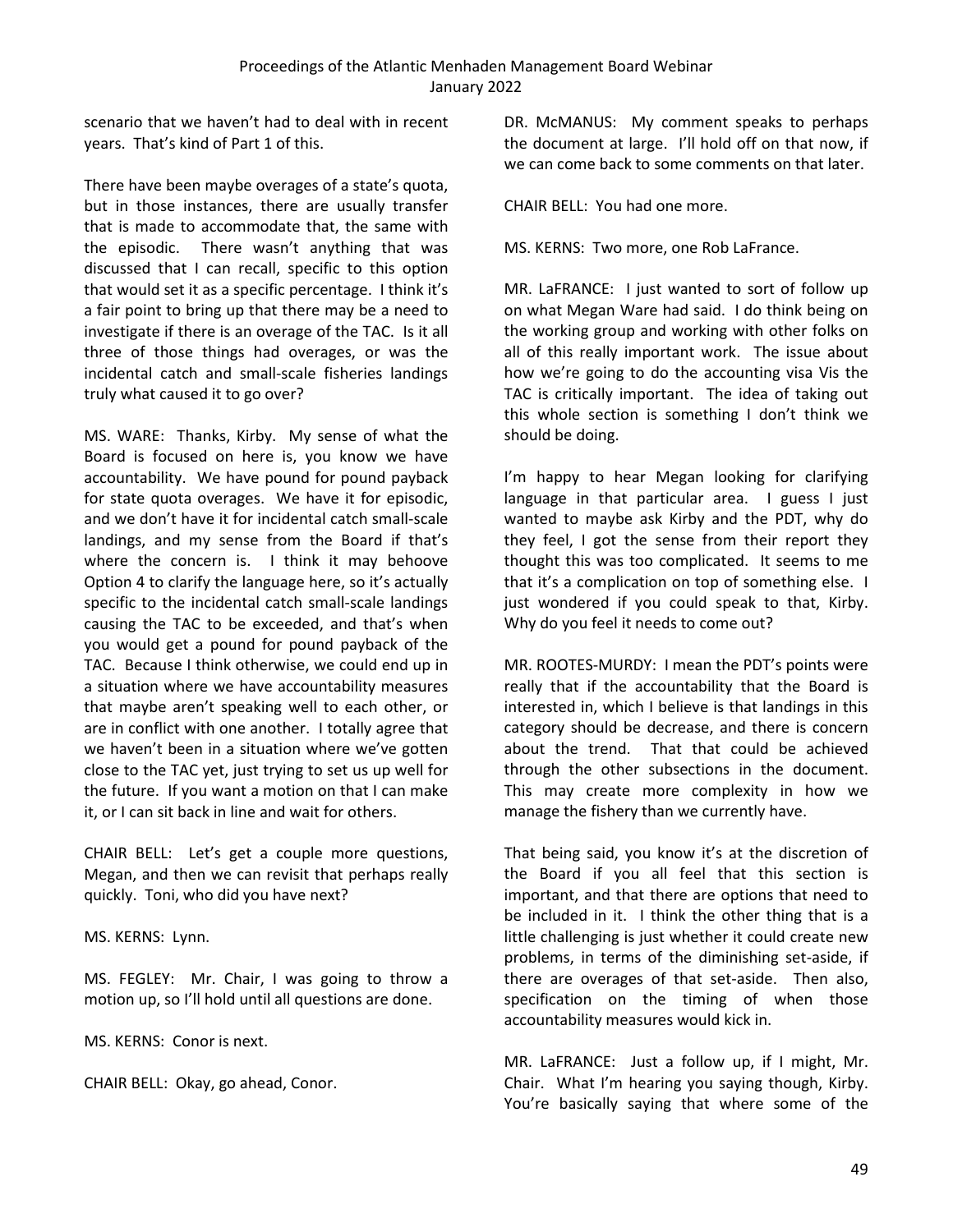other approaches we have in the document could solve what we're concerned about. But what if those other proposals sort of stay in? In other words, people still want to stick with the episodic event and small-scale fisheries, or other things. That's part of the reason I want to see this included and maintained, because it gives more flexibility, in terms of dealing with those issues. But thank you for your comments.

CHAIR BELL: Any other hands for questions from Board members, Toni?

MS. KERNS: Allison.

CHAIR BELL: Okay, Allison.

MS. COLDEN: I think Rob covered a lot of the points that I wanted to make. To elaborate just briefly. I think this document has the intent to reduce the amount of latent quota and the reallocation that we're doing has the intention, or hopefully intention of getting us closer to the coastwide TAC, which is why I think having these accountability measures in there is important. Because no, we haven't gotten close to or exceeded the TAC, even including incidental catch and small-scale fisheries landings over the past few years.

But if the goal is that all of the other measures in this document would get us closer to achieving that number, then I think it's even more important that we have these accountabilities and backstops in there. At the end of the day, if things come to pass with this document that puts things more towards directed allocations in the state-by-state quotas, then having this in there shouldn't be a problem, because it shouldn't trip if we get closer.

But as Rob said, at this point in the process we have no insurances of what the outcomes of the other parts of the document are going to be. I think it's prudent to keep at least some of the options in here. I did have a question for Kirby related to the PDTs concern on the timing of payback. There are payback provisions for other parts of the management program, so I'm just wondering, do they have the same type of payback schedule, and if

that's the case, why there aren't concerns about how long it takes to pay back a state allocation or an EESA overage.

#### CHAIR BELL: Kirby.

MR. ROOTES-MURDY: Thanks for the question, Allison. I'll speak to episodic event set-aside payback, as well as the directed fishery quota. What we have in the episodic program is in-season monitoring, where in coordination with the state we are monitoring that set-aside program.

We know in-season if there has been an overage of it, based on those preliminary landings, and in turn we can notify the Board, and that can be adjusted for the next fishing season. When it comes to directed fishing quotas, we also with the compliance reports get notice from the states whether they exceeded their quota, and in turn that can be adjusted in the beginning of the states, or at least by the spring of that year the state's allocation. I think one of the challenges will be that we would not have, I think clear indication that the incidental catch provision had been exceeded, likely until the spring meeting annually.

If there is a sense from the Board that they would like to have that incorporated, and in turn a further adjustment to state quotas or to what the set-aside program is. At that point in the season that is at the discretion of this Board. But that was the general concern.

CHAIR BELL: In the interest of time, and I'm already blowing past the limits that we had here, and we do have a couple of things we've got to finish up on the agenda. I know two people, both Megan and Lynn had indicated an interest in perhaps make a motion on something in this section, which might hopefully give us, maybe we end up with the PDT needing to do some stuff, helping us to improve the document before we come back to it.

I think it's pretty obvious we're not going to get to where we need to be to take this to public hearing yet. I guess I would ask, I'm not sure how long it's going to take to work through a couple of motions,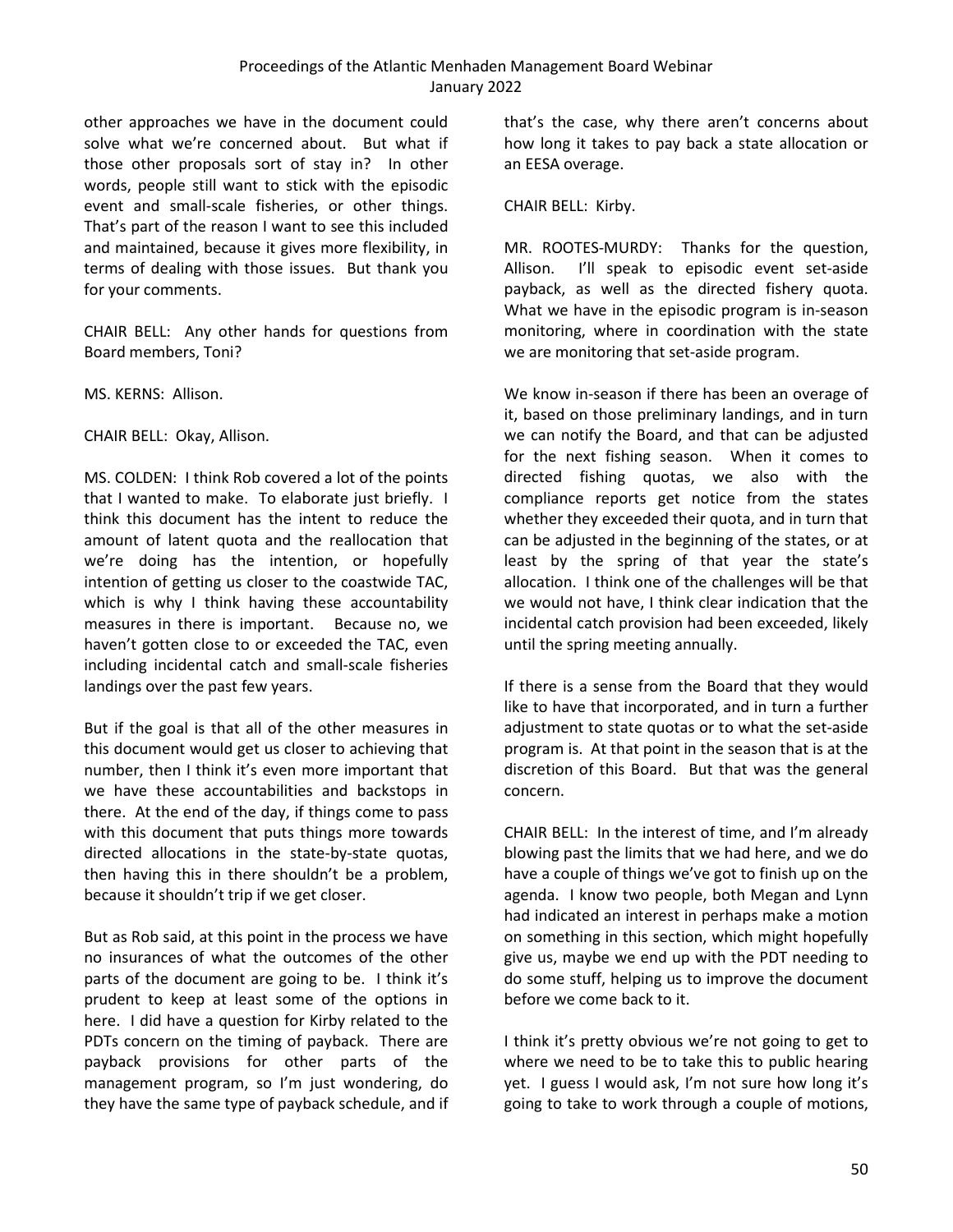so Megan, you mentioned something first. Would that be something you could see us processing here fairly quickly, or should we just wait on that for another meeting?

MS. WARE: I have no clue, Mr. Chairman. I can try, and if it looks like it's starting to tailspin, we can maybe just turn it into a tasking for the PDT. But I sense some just clarifying language on Option 4, for staff to, I think avoid the situation I was talking about, where you have overlapping accountability measures.

MR. ROOTES-MURDY: Yes, just give us a second to get that up on the screen.

MS. WARE: Just so the Board knows, I underlined the language that I'm proposing to be added to this option, just so everyone knows what change I'm proposing. But move to modify Option 4 in Section 3.3.4 to read, total landings under this provision would be evaluated against the annual TAC if incidental catch and small-scale fishery landings when added to landings under state quotas in the EESA cause the TAC to be exceeded, then the overage would be deducted on a pound-for-pound basis from the next subsequent year's TAC**.**

CHAIR BELL: Okay, so there's Megan's motion. Can we get a second to that?

MS. KERNS: I have David Borden.

CHAIR BELL: Okay, David, thank you. Discussion of that. Any further explanation first, Megan, from you? Pretty clear.

MS. WARE: I realize this is kind of a technical point, in terms of the interaction between Addendum I and Amendment 3. But the language as it currently reads is quite broad, and I think we have accountability measures for episodic, we have it for our state quota overages, we don't for incidental catch small-scale provision, and that's what I'm trying to reflect in this motion.

CHAIR BELL: All right, any other discussion of the motion?

MS. KERNS: I don't have any hands from Commissioners.

CHAIR BELL: No discussion on this particular motion.

MS. KERNS: I have one, Lynn Fegley.

CHAIR BELL: Yes, Lynn, go ahead.

MS. FEGLEY: Sorry, I was just staring at this for a while, trying to digest it, which we probably all were. I just wonder if this isn't better. Since we're not sending this document out for comment right now. I just wonder if this isn't better to send off to the PDT to consider and incorporate. I just feel like maybe some of us need to think a little harder.

CHAIR BELL: Yes, I follow you. I'm just staring at it myself, and you guys understand it way better than I the implications of it. Yes, I mean perhaps, I think Megan, maybe of course we're going need the motion, we'll have to deal with it. Maybe it would be better to provide it as guidance to the PDT, and then they can mull it over, come back and craft something, because we're going to be looking at something later anyway. Just my two cents worth at this point.

MS. WARE: Mr. Chair, I understand that, especially given the hour of the day. I'm happy to, if Mr. Borden agrees, just withdraw the motion, but ask the PDT to consider this type of clarifying language.

CHIAR BELL: Okay, you all both okay with that?

MR. BORDEN: That is also acceptable to me.

CHAIR BELL: Thanks, David, and Kirby you have enough then to take to the PDT?

MR. ROOTES-MURDY: Yes, I think we have it clear on the record what you all are looking for.

CHAIR BELL: The other thing, Lynn, you had mentioned a motion, but what do you think? I'm not sure what you had in mind, The group motion is withdrawn, so Lynn, did you have something that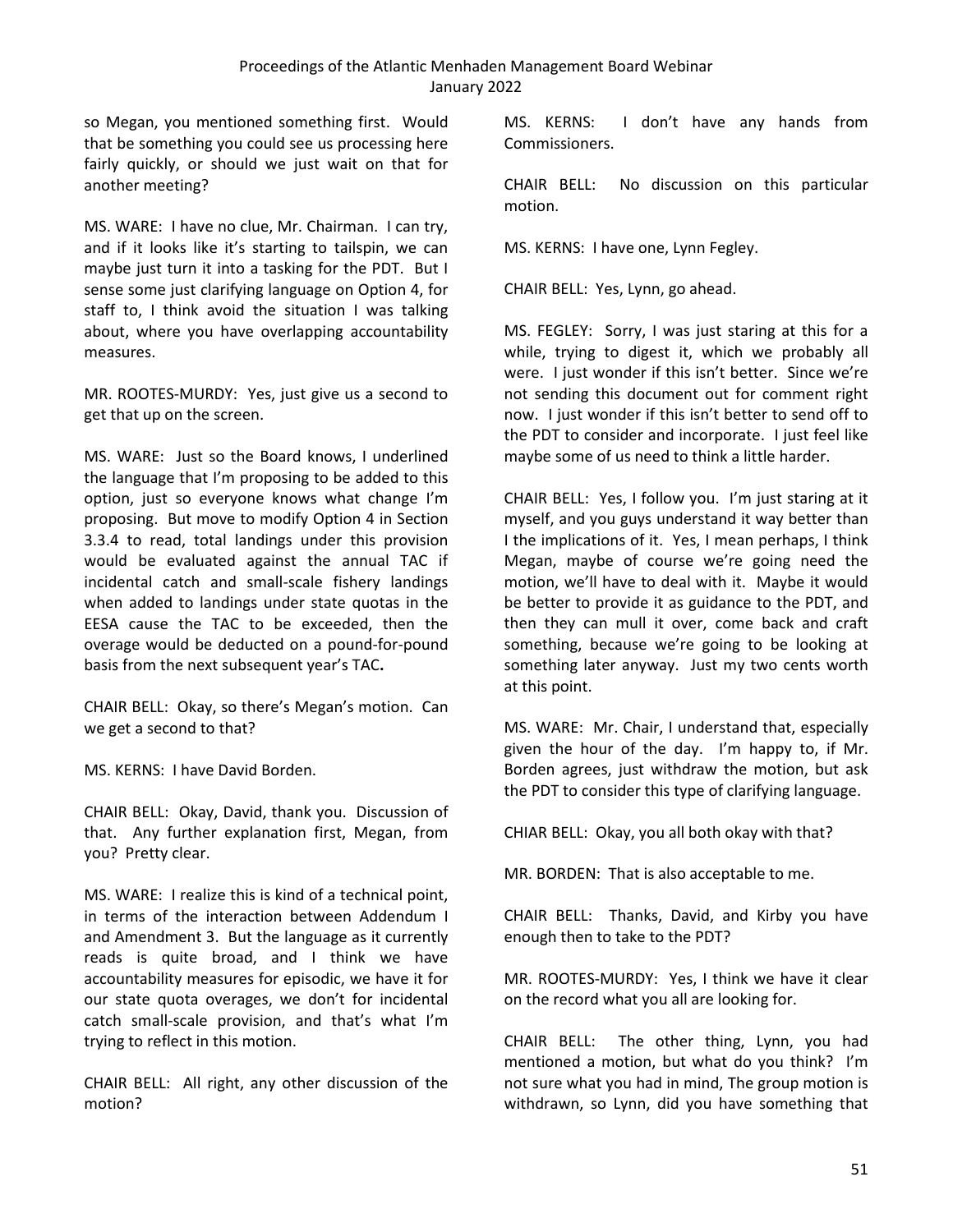we might just squeeze in here, or provide guidance to the PDT on at this point?

MS. FEGLEY: Thank you, Mr. Chair. I did have a motion to remove an option under the timing provision, and that was to remove Option 4, which basically eliminates the incidental catch and smallscale provision altogether. Because I feel like it's such an important piece of what a lot of states are considering. The accountability measures are in here, so to remove, I just feel strongly like that should not be up for debate at this juncture.

CHAIR BELL: You were going to move to remove Option 4?

MS. FEGLEY: Correct.

CHAIR BELL: Okay, is that something maybe we need to let the PDT mull over?

MS. FEGLEY: Or we could take it up when we consider this document again, it's the pleasure of the Board. If we do that's fine with me.

CHAIR BELL: I'm not trying to direct this, so it's really the Board's pleasure, but I mean at this point making kind of major structural edits might not be the best thing on the fly here, maybe let the PDT reflect on this and then whatever we end up looking at the next time. You all have been able to put a little thought into it, I'm thinking.

MS. FEGLEY: I'm happy to withdraw the motion.

CHAIR BELL: Okay, well yes. That is good. You didn't have a second, so I think we're cool then. Again, sorry to keep bothering you all about the clock. Are there any other questions from Board members for Kirby right now, related to where we are in the process? I think we're going to find ourselves; the PDT is going to be spending more time on this. Something is going to come back to use at the next opportunity. But I don't see us being ready today to go anywhere with it. Any other questions, particularly since we have Kirby right now?

MS. KERNS: I have Nichola, David Borden, and Emerson, and then just as a reminder to you, Mr. Chair. Sorry, David and Emerson have taken their hands down, so I think it's Nichola, and then back to Conor that you said you would come back to him.

CHAIR BELL: Oh, right, thanks. Okay, Nichola.

MS. MESERVE: Given that the PDT is going to be looking at the catch accounting section, and Option 4 in particular for some additional language. I wanted to make another suggestion for possible improvement that the PDT could consider for this section. That would be to structure it as two tiers.

The first tier being that there is some time of trigger that is met regarding the incidental catch in the small-scale fishery landings. The second tier is the response that occurs. The four options here have several different responses, one of them being a pound-for-pound payback, one of them being just direction that the Board must take some action to reduce the landings.

As these options are structured, you know one of those responses is already tied to the trigger, and I have a bit of concern about the pound-for-pound payback response to a trigger being met, because it doesn't address the root cause of the overage, or the increase in those landings. Just at this point in time I just would offer that as a suggestion to the PDT when it's looking at this section again, to see if it could be restructured in a way that would untie the trigger from the response, so the Board would have more flexibility in picking a final option.

CHAIR BELL: Kirby, do we have that in a form that you can make sure the PDT can follow up on that?

MR. ROOTES-MURDY: Yes, absolutely.

CHAIR BELL: Okay, and really quick, Conor, you have a last word on this for us today.

DR. McMANUS: Yes, thank you, Mr. Chair. Question for Kirby, and then comment, I guess. As we look to revise the document and where we are timeline wise like. I wanted to get your take on the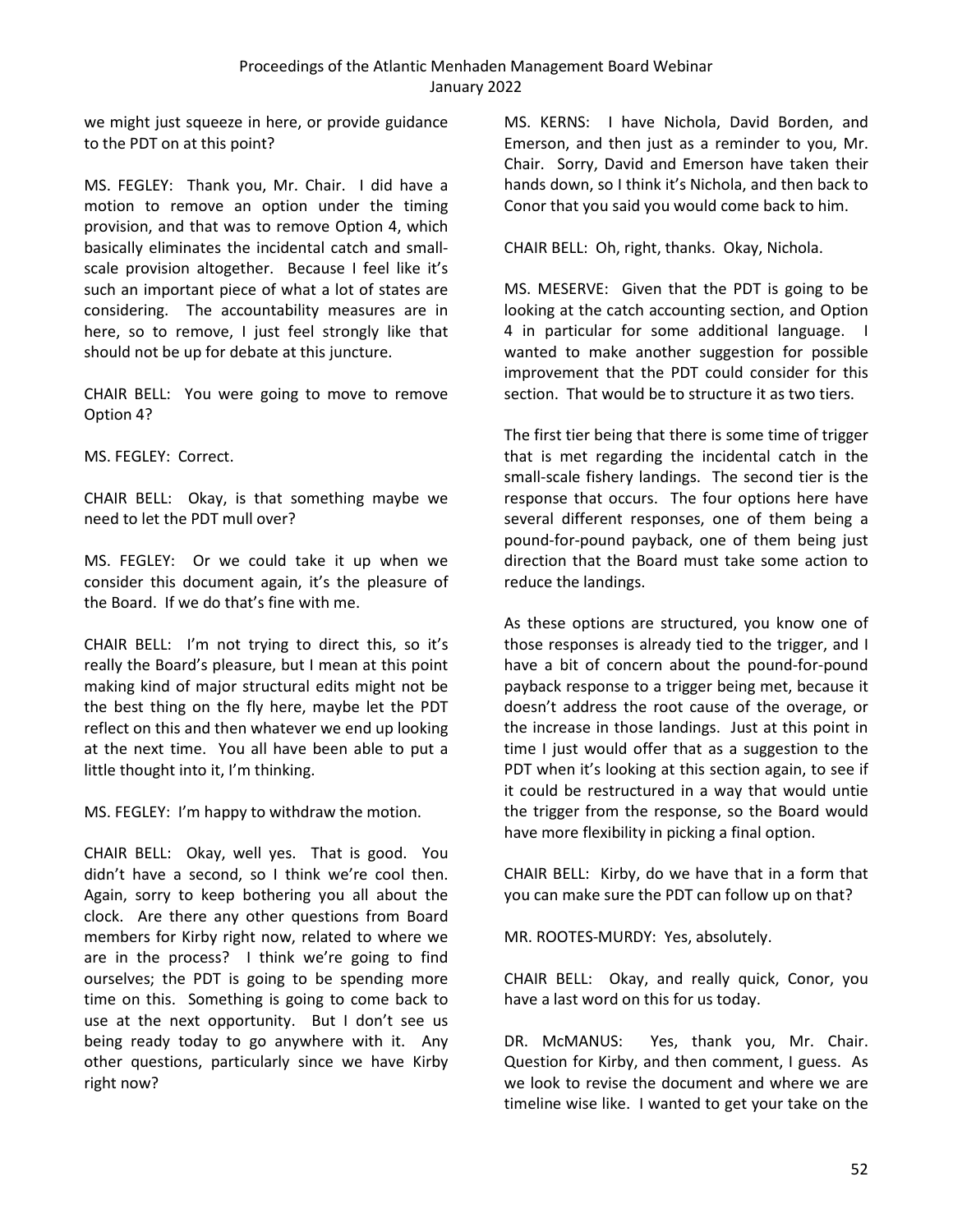efficacy of 2021 data being available. I think it's two components. One, in terms of describing the state of the fishery and the statement problem presented in the Addendum, is how 2021 data may provide a more accurate picture for what's occurring, particularly based on some of the comments of 2020 and the pandemic discussions.

Then I guess the other question is, if so, how that may or may not interact with some of the other options that we discussed today. Some of them, like the moving average, theoretically would not be impacted by that understanding, but in terms of, in that same section, Option 6 or Option 2, where they're trying to capture what's going on in the recent fishery. I didn't know, I just wanted to try and get some thoughts and comments on that from you, and if time discussion from the Board. Thanks for your time.

MR. ROOTES-MURDY: Yes, thanks for the question, Conor. I would just say, I think it would be very challenging to try to incorporate that into this document. If the Board wishes to take it out for public comment following the May meeting. You know we went through a process starting this time last year to ask ACCSP to validate landings, you know through the time series we've been looking at.

I just think it would be really tough to try to give the PDT enough time to get that data, input it into these options. I would just see it as being a very challenging position to put the PDT in, in getting that document to you all by May. I don't think it would be possible if I was still chairing it, but that's just my two cents.

CHAIR BELL: Yes, we need to conclude this. They are about to grab the hook and pull me off the stage. I would like to offer one minute for a public comment. I promised public comment at appropriate points. I think we have one member of the public who would like to comment. We can provide a minute for that, and then we need to roll on to the last couple of items we've got to finish quickly here on the agenda.

MS. KERNS: Maya, if you could get that clock up that would be great, thank you, and Tom, go ahead.

MR. LILLY: I'm asking the PDT to back up here and use the socioeconomic information in your allocation decisions, not just to store data. A section of the charter, it says you must use that data to how important it is in a fish management plan. All those numbers are readily available.

Comment, taking 25 percent of the entire TAC in Chesapeake Bay benefits a small number of people in Virginia, but it impacts millions of people, and tens of thousands of businesses on the Atlantic. One million children that fish on the Atlantic are being impacted. Amendment 3 in the Charter requires that you consider the impacts to Maryland and the states. That is what you should be doing, and that is what we are asking you to do. Thank you.

CHAIR BELL: All right, thanks, Tom, appreciate that.

# <span id="page-58-0"></span>**REVIEW AND POPULATE ADVISORY PANEL MEMBERSHIP**

CHAIR BELL: Okay, Kirby, it's back to you for the kind of the flow of everything. One item that we had next on the agenda is to deal with AP membership. I guess that's Tina, we need to approve some AP nominations, is that correct?

MR. ROOTE-MURDY: That is correct.

CHAIR BELL: Okay, Tina needs to roll in here?

MR. ROOTES-MURDY: If she's unavailable, I can go ahead and make that. We received two nominations in supplemental material, Michael Dawson of Maine and William Caldwell of New York to be nominated to the Atlantic Menhaden Advisory Panel.

CHAIR BELL: All right.

MS. TINA L. BERGER: Sorry about that. I wanted to say, I'm sorry if you discussed this already, but the nomination of William Caldwell from New York is an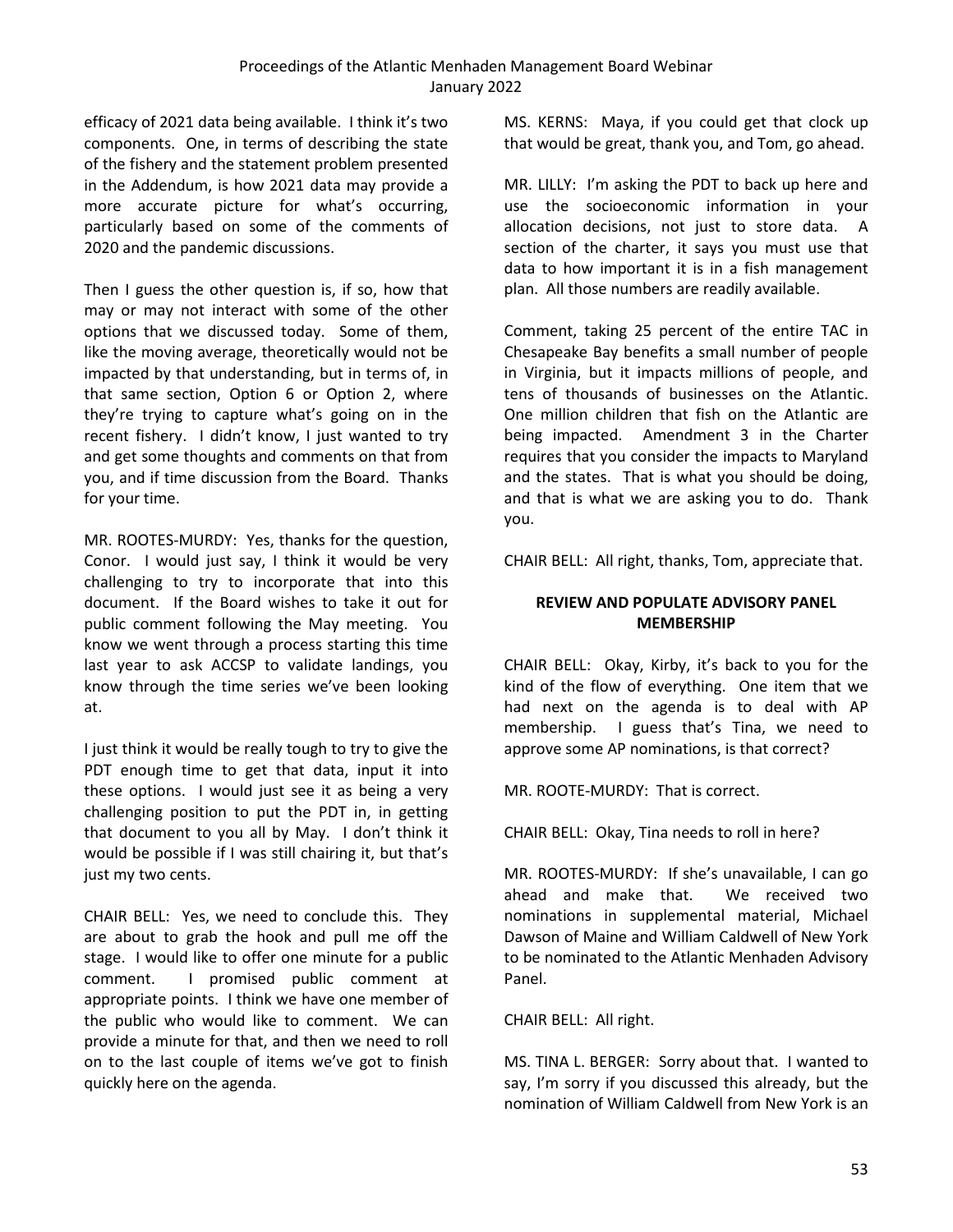addition to their current member, so I just wanted the Board to be cognizant of that. Also, in the correspondence that was provided on William Caldwell, identified him as a purse seiner, and he is an inshore beach seiner. Thank you.

CHAIR BELL: Okay, thanks, Tina. That's a motion that a member would need to make, that's not a motion from a committee? Am I right?

MS. BERGER: That's correct, a Board member needs to make that.

**CHAIR BELL: A Board member be willing to make that motion to nominate Michael Dawson and William Caldwell to the Advisory Panel.**

MS. KERNS: I have Jesse Hornstein and Justin Davis.

### **CHAIR BELL: Okay, which is actually Jim.**

MS. KERNS: It is actually Jim, every time I just see the name, sorry.

CHAIR BELL: We have a motion and a second. Discussion? Any objection to the motion.

MS. KERNS: No hands raised in objection.

**CHAIR BELL: Then seeing none, then that motion carries.** Thank you very much, by unanimous consent there.

### **ELECT VICE-CHAIR**

<span id="page-59-0"></span>CHAIR BELL: The next agenda item is very important, **to** elect a Vice-Chair. Do we have a nomination from anyone for a Vice-Chair for the Menhaden Management Board?

MS. KERNS: I have Eric Reid with his hand up.

**MR. ERIC REID: I would like to move to nominate Dr. Conor McManus from Rhode Island as the Vice-Chair of the Atlantic Menhaden Management Board.**

CHAIR BELL: All right, thank you, Eric, get a second from a Board member. Any hands?

MS. KERNS: Yes, Megan Ware.

CHAIR BELL: Megan, thank you. We have a motion to nominate Dr. Conor McManus for Vice-Chair of the Menhaden Board and a second. Any discussion? Any opposition?

MS. KERNS: No hands.

CHAIR BELL: Conor, if you want to raise your hand, I wouldn't blame you buddy. **All right, thank you, then that motion is passed and Dr. Conor McManus will be our Vice-Chair for the Menhaden Board, and thank you very much, Conor for being willing.** This will be fun. Good. That order of business out of the way.

### <span id="page-59-2"></span><span id="page-59-1"></span>**OTHER BUSINESS STOCK ASSESSMENT SUBCOMMITTEE MEMBERSHIP**

CHAIR BELL: We had one other thing, right that we were going to add. Kirby, you had a slide or something you were going to throw up related to stock assessment.

MR. ROOTES-MURDY: We wanted to show the Board the Stock Assessment Subcommittee currently, in terms of its membership. I think I sent that over to Maya yesterday. We just want to make sure that the Board is aware of the current membership. We had a couple changes in terms of people, one that we lost, one that we added on, so making sure everyone is understanding those changes.

MS. KERNS: Kirby, if Maya doesn't have the slide up, if you could just verbally tell the Board those changes.

MR. ROOTES-MURDY: Yes, sorry, I thought I, oh, there it is. Yes, Amy Schueller is our Chair of the SAS, Joey Ballenger, Jeff Brust, Matt Cieri, Micah Dean, Brooke Lowman, is a new hire from Virginia, Jason McNamee, with Rhode Island, Ray Mroch,